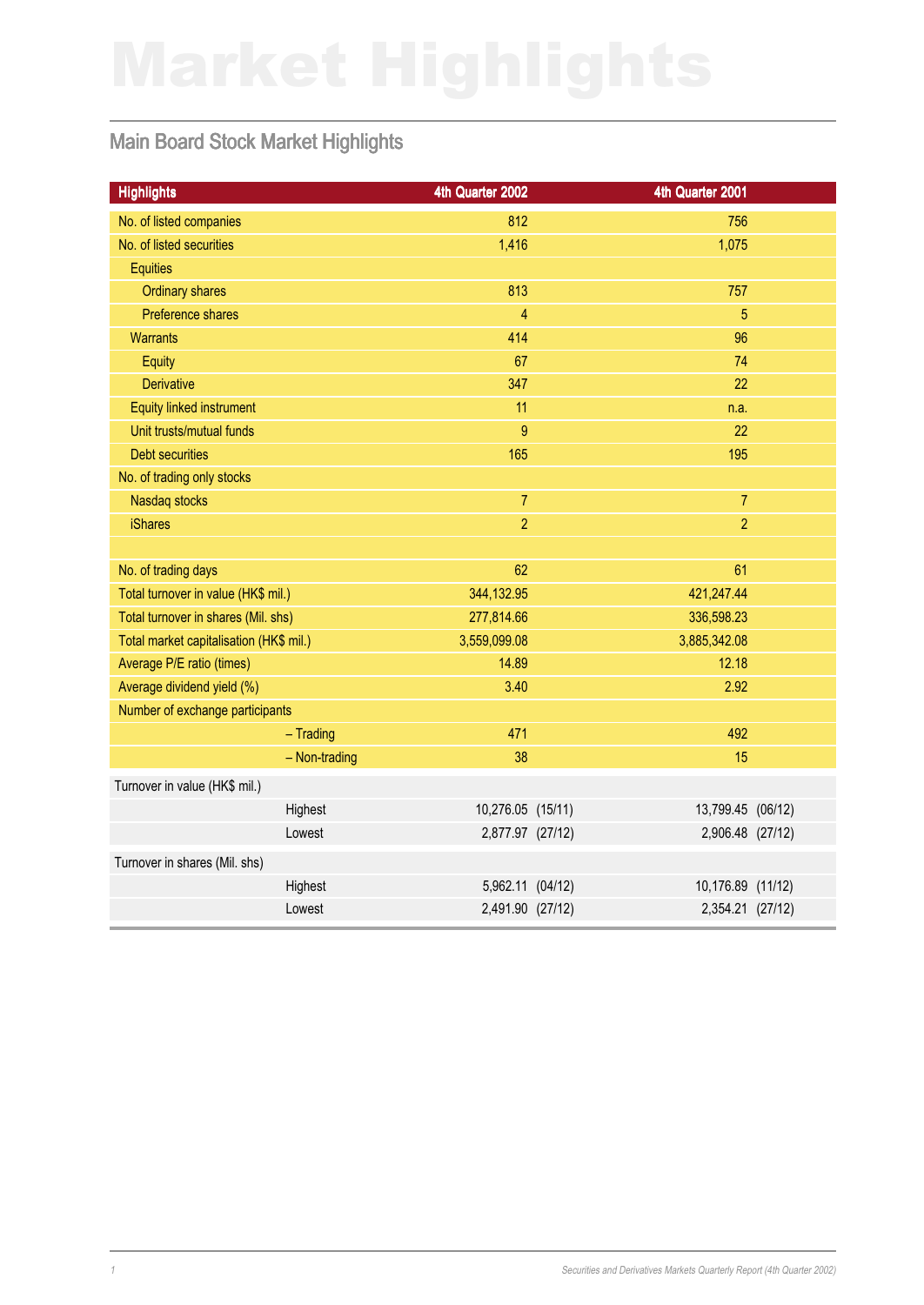### Market Highlights - Growth Enterprise Market (GEM)

| <b>Highlights</b>                       | 4th Quarter 2002 |                | 4th Quarter 2001 |                |
|-----------------------------------------|------------------|----------------|------------------|----------------|
| No. of listed companies                 | 166              |                | 111              |                |
| No. of listed securities                | 170              |                | 114              |                |
| <b>Equities</b>                         | 166              |                | 111              |                |
| <b>Warrants</b>                         | $\overline{4}$   |                | 3                |                |
|                                         |                  |                |                  |                |
| No. of trading days                     | 62               |                | 61               |                |
| Total turnover in value (HK\$ mil.)     | 5,798.35         | 9,414.07       |                  |                |
| Total turnover in shares (Mil. shs)     | 9,229.62         |                | 11,934.93        |                |
| Total market capitalisation (HK\$ mil.) | 52,220.06        |                | 60,964.09        |                |
| Average P/E ratio (times)               | 21.75            |                | 31.27            |                |
| Average dividend yield (%)              | 0.90             |                | 0.68             |                |
| Turnover in value (HK\$ mil.)           |                  |                |                  |                |
| Highest                                 |                  | 254.68 (17/10) |                  | 536.90 (06/12) |
| Lowest                                  |                  | 39.80 (27/12)  |                  | 32.96 (03/10)  |
| Turnover in shares (Mil. shs)           |                  |                |                  |                |
| Highest                                 |                  | 782.83 (29/11) |                  | 488.61 (21/12) |
| Lowest                                  |                  | 68.13 (27/12)  |                  | 33.78 (03/10)  |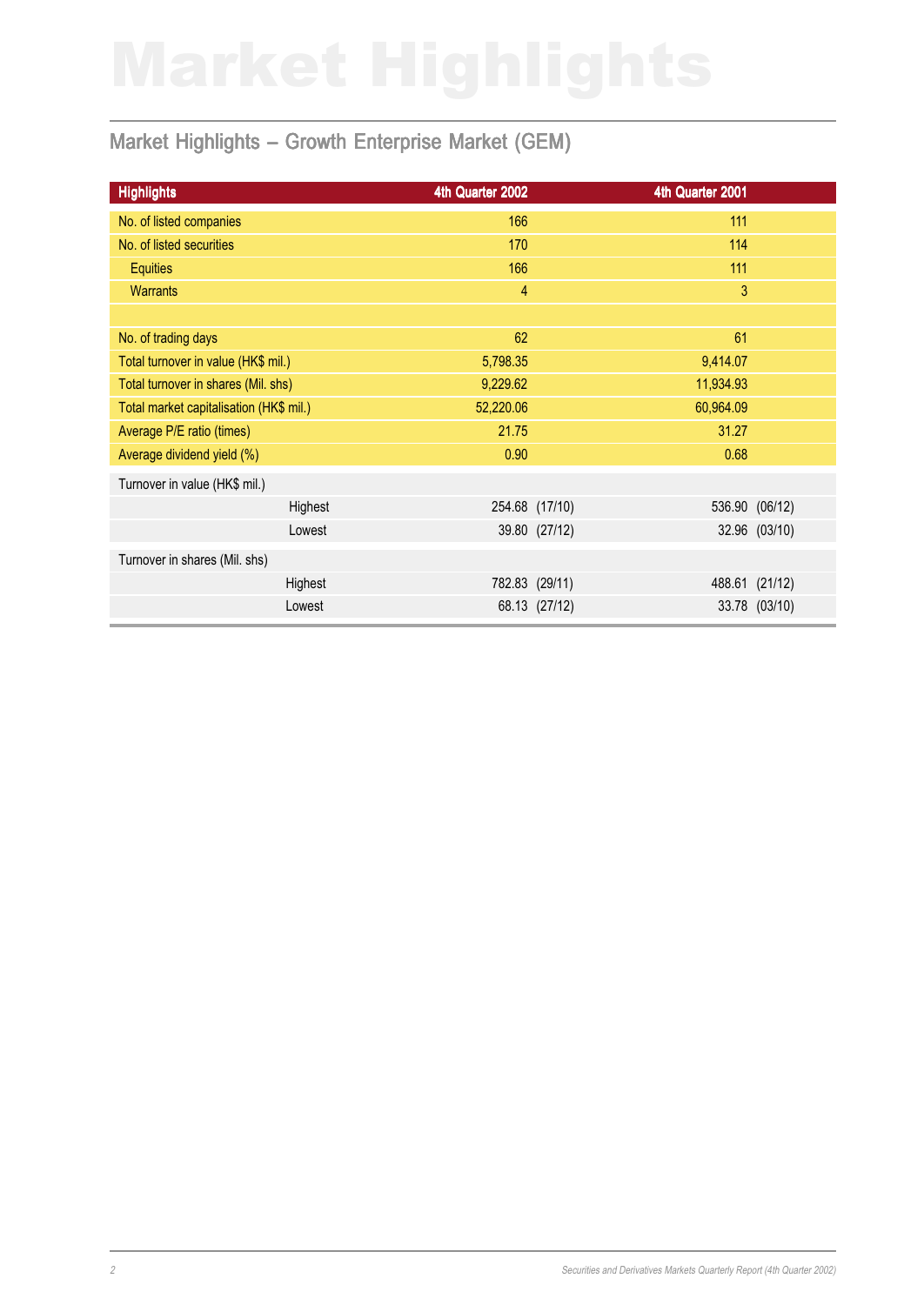### Derivatives Market Highlights

|                                                            | <b>4th Quarter</b> | <b>4th Quarter</b> |
|------------------------------------------------------------|--------------------|--------------------|
| <b>Highlights</b>                                          | 2002               | 2001               |
| All futures and options products (excluding stock options) |                    |                    |
| No. of trading days                                        | 61                 | 60                 |
| <b>Total contract volume</b>                               | 1,973,871          | 1,743,199          |
| Equity index products                                      | 1,949,230          | 1,606,544          |
| <b>Equity products</b>                                     | 6,042              | 6,842              |
| Interest rates products                                    | 18,599             | 129,061            |
| <b>Currency products</b>                                   |                    | 752                |
| Average daily contract volume <sup>1</sup>                 | 32,359             | 29,053             |
| Total open interest as at the quarter end (contracts)      | 132,816            | 125,213            |
| Equity index products                                      | 118,585            | 64,290             |
| <b>Equity products</b>                                     | 405                | 665                |
| Interest rates products                                    | 13,826             | 59,955             |
| <b>Currency products</b>                                   | -                  | 303                |
| <b>Stock options</b>                                       |                    |                    |
| No. of newly introduced stock options classes              | ÷                  | -                  |
| No. of stock options as at the quarter end                 |                    |                    |
| <b>Class</b>                                               | 33                 | 31                 |
| <b>Series</b>                                              | 2,364              | 2,406              |
| Total premium (HK\$ mil.)                                  | 843.39             | 1,045.09           |
| Call                                                       | 448.43             | 412.92             |
| Put                                                        | 394.96             | 632.16             |
| Average daily premium (HK\$ mil.)                          | 13.83              | 17.42              |
| <b>Total contract volume</b>                               | 866,825            | 778,042            |
| Call                                                       | 434,486            | 378,456            |
| Put                                                        | 432,339            | 399,586            |
| Average daily contract volume                              | 14,210             | 12,967             |
| Total open interest as at the quarter end (contracts)      | 370,891            | 231,657            |
| Call                                                       | 197,580            | 107,312            |
| Put                                                        | 173,311            | 124,345            |
| <b>Total number of trades</b>                              | 27,595             | 21,536             |
| Average daily number of trades                             | 452                | 359                |
| <b>Total contracts exercised</b>                           | 111,174            | 143,656            |
| Average premium per contract (HK\$)                        | 973                | 1,343              |
| Average contract per trade (contracts)                     | 31                 | 36                 |
| Put volume/call volume                                     | 1.00               | 1.06               |
| Average daily contract volume/open interest                | 3.8%               | 5.6%               |
| Options volume (shares)/underlying stock volume            | 2.7%               | 2.3%               |
| All futures and options products                           |                    |                    |
| Total contract volume                                      | 2,840,696          | 2,521,241          |
| Total open interest as at the quarter end (contracts)      | 503,707            | 356,870            |

1 Average daily contract volume is calculated based on the number of trading days of the Hong Kong Market.

3 Securities and Derivatives Markets Quarterly Report (4th Quarter 2002)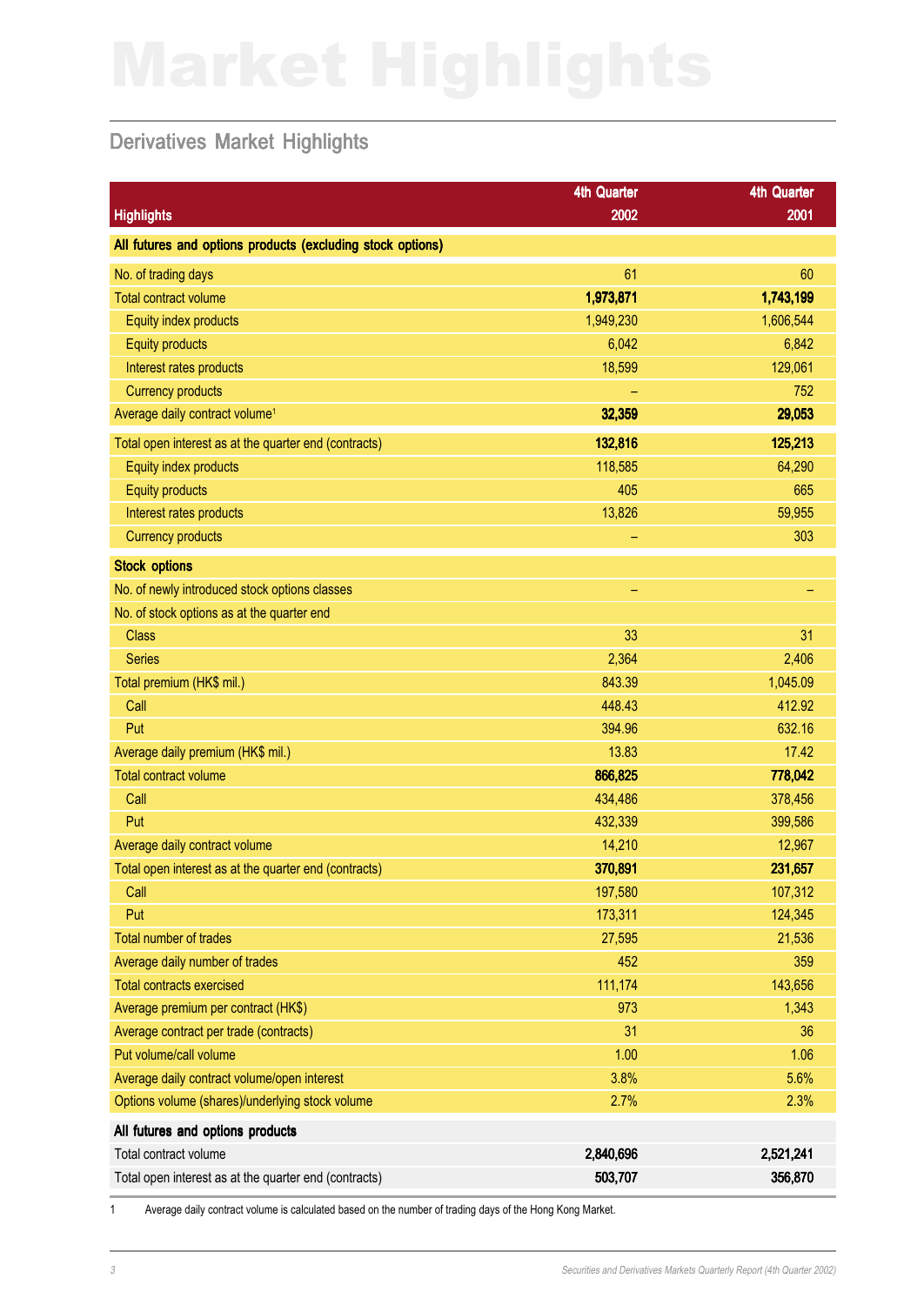### Equity Turnover

|      |                | Share (Mil. shs) | Value (HK\$ mil.) | No. of deals |
|------|----------------|------------------|-------------------|--------------|
| 2001 | Q4             | 290,363.15       | 404,930.07        | 4,630,916    |
| 2002 | Q1             | 268,156.70       | 382,384.11        | 4,211,895    |
|      | Q <sub>2</sub> | 429,385.73       | 438,842.15        | 4,739,902    |
|      | Q3             | 223,310.48       | 336,667.98        | 3,469,647    |
|      | Q4             | 146,543,65       | 313,391.02        | 3,241,318    |

### Equity Trading Statistics

|      |    | No. of<br>trading days | Average daily turnover<br>(HK\$ mil.) | Average value<br>per deal |
|------|----|------------------------|---------------------------------------|---------------------------|
|      |    |                        |                                       |                           |
| 2001 | Q4 | 61                     | 6,638.20                              | 87,441                    |
| 2002 | Q1 | 59                     | 6,481.09                              | 90,787                    |
|      | Q2 | 61                     | 7,194.13                              | 92,585                    |
|      | Q3 | 65                     | 5,179.51                              | 97,032                    |
|      | Q4 | 62                     | 5,054.69                              | 96,686                    |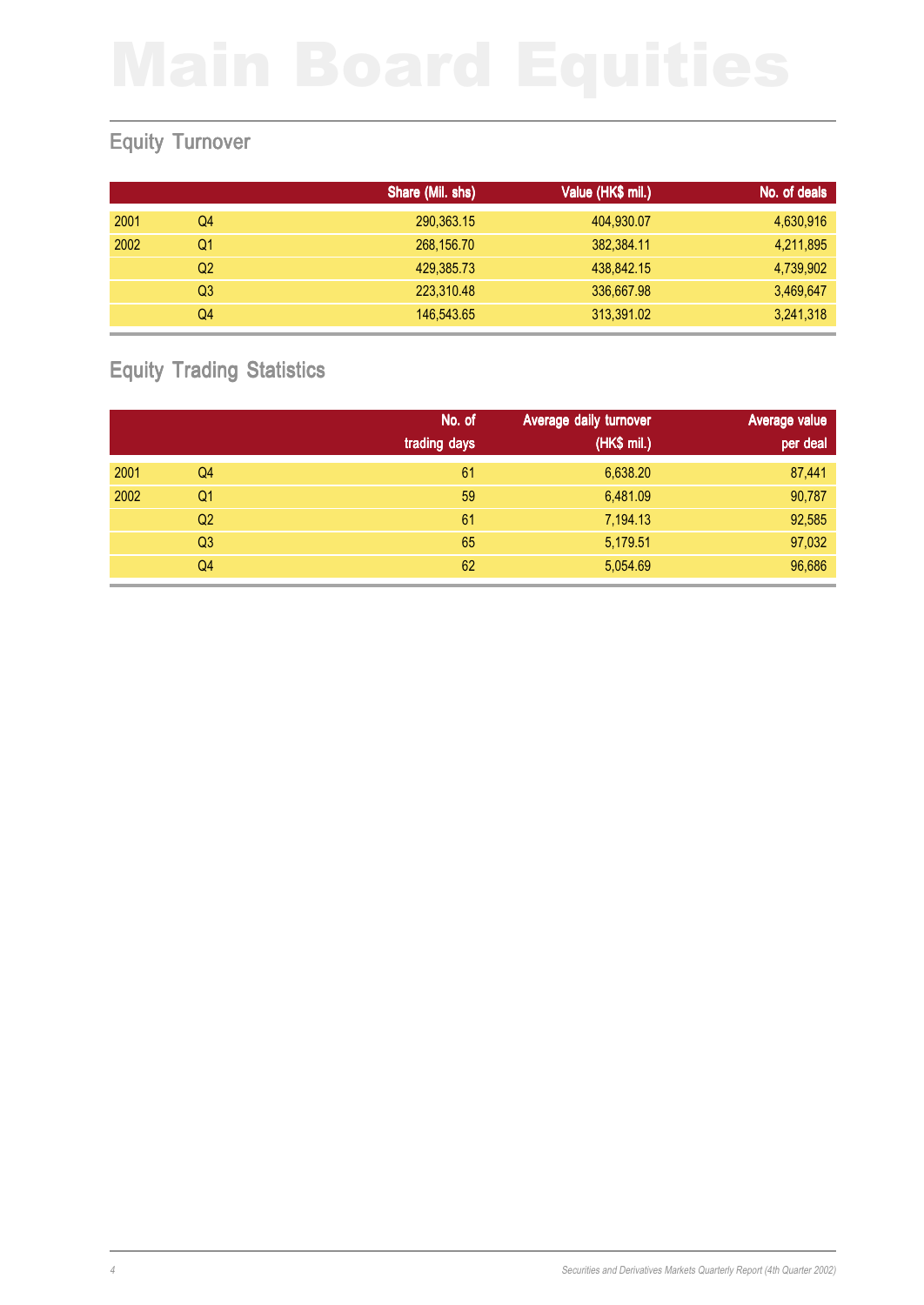### 20 Most Advanced Stocks

for 4th quarter 2002

|                |       |                        | <b>Closing price</b> |                 |        |  |
|----------------|-------|------------------------|----------------------|-----------------|--------|--|
| <b>Rank</b>    | Code  | <b>Stock</b>           | End of Dec 2002      | End of Sep 2002 | % Up   |  |
| 1              | 00766 | <b>SINO PROSPER</b>    | 0.870                | 0.242           | 259.50 |  |
| $\overline{2}$ | 00250 | SINO-I.COM             | 0.104                | 0.031           | 235.48 |  |
| 3              | 00479 | <b>CIL HOLDINGS</b>    | 0.034                | 0.012           | 183.33 |  |
| 4              | 01001 | <b>VAN SHUNG CHONG</b> | 0.900                | 0.320           | 181.25 |  |
| 5              | 00959 | A-MAX                  | 0.056                | 0.024           | 133.33 |  |
| 6              | 00612 | <b>CHINA INV FUND</b>  | 0.445                | 0.200           | 122.50 |  |
| 7              | 00231 | <b>DYNAMIC GLOBAL</b>  | 0.070                | 0.032           | 118.75 |  |
| 8              | 01131 | <b>KWONG HING INTL</b> | 0.073                | 0.034           | 114.71 |  |
| 9              | 00276 | <b>NEW WORLD CYBER</b> | 0.030                | 0.014           | 114.29 |  |
| 10             | 00675 | K & P INT'L            | 0.200                | 0.100           | 100.00 |  |
| 11             | 00233 | <b>SH MING YUAN</b>    | 1.050                | 0.550           | 90.91  |  |
| 12             | 00292 | <b>ASIA STD HOTEL</b>  | 0.280                | 0.148           | 89.19  |  |
| 13             | 00969 | <b>HUA LIEN INT'L</b>  | 0.810                | 0.440           | 84.09  |  |
| 14             | 01227 | <b>FIRST ASIA CAP</b>  | 0.950                | 0.530           | 79.25  |  |
| 15             | 00645 | <b>KTP HOLDINGS</b>    | 0.500                | 0.285           | 75.44  |  |
| 16             | 00909 | <b>ZHONGDA INT'L</b>   | 0.305                | 0.178           | 71.35  |  |
| 17             | 00456 | <b>NEW CITY</b>        | 0.310                | 0.182           | 70.33  |  |
| 18             | 00077 | <b>REALTY DEV CORP</b> | 3.175                | 1.880           | 68.88  |  |
| 19             | 00408 | <b>YIP'S CHEMICAL</b>  | 1.400                | 0.850           | 64.71  |  |
| 20             | 00081 | SHELL ELECTRIC         | 1.040                | 0.650           | 60.00  |  |

A Adjusted

### 20 Most Declined Stocks

for 4th quarter 2002

|       |                        | <b>Closing price</b> |       |                |                 |
|-------|------------------------|----------------------|-------|----------------|-----------------|
| Code  | <b>Stock</b>           | End of Dec 2002      |       |                | % Down          |
| 00285 | <b>CHINA SP FIBRE</b>  | 0.089                | 1.440 |                | $-93.82$        |
| 00245 | <b>SING H K PPT</b>    | 0.070                | 1.000 | $\overline{A}$ | $-93.00$        |
| 00661 | <b>TEMFAT HINGFUNG</b> | 0.260                | 2.600 | $\mathsf{A}$   | $-90.00$        |
| 00401 | <b>401 HOLDINGS</b>    | 0.071                | 0.500 | $\mathsf{A}$   | $-85.80$        |
| 00211 | <b>STYLAND HOLD</b>    | 0.013                | 0.062 |                | $-79.03$        |
| 00702 | <b>GEOMAX ENERGY</b>   | 0.143                | 0.570 |                | $-74.91$        |
| 00905 | <b>HAYWOOD INV</b>     | 0.070                | 0.224 |                | $-68.75$        |
| 00673 | <b>TECHCAP HOLDING</b> | 0.720                | 2.000 | $\overline{A}$ | $-64.00$        |
| 00611 | <b>TACK HSIN HOLD</b>  | 0.750                | 2.025 |                | $-62.96$        |
| 00099 | <b>WONG'S INT'L</b>    | 1.160                | 3.000 |                | $-61.33$        |
| 00140 | <b>CHINA BIO-MEDIC</b> | 0.080                | 0.200 | $\overline{A}$ | $-60.00$        |
| 00720 | <b>WO KEE HONG</b>     | 0.049                | 0.120 |                | $-59.17$        |
| 00029 | <b>DYNAMIC HOLD</b>    | 0.830                | 2.000 |                | $-58.50$        |
| 00217 | <b>CHINA LOGISTICS</b> | 0.112                | 0.255 |                | $-56.08$        |
| 01182 | <b>ORIENTAL UNION</b>  | 0.115                | 0.255 |                | $-54.90$        |
| 00488 | <b>LAI SUN DEV</b>     | 0.030                | 0.066 |                | $-54.55$        |
| 00290 | <b>YEW SANG HONG</b>   | 2.950                | 6.450 |                | $-54.26$        |
| 00622 | <b>ENERCHINA HOLD</b>  | 0.028                | 0.060 |                | $-53.33$        |
| 00279 | <b>HANSOM EASTERN</b>  | 0.033                | 0.070 |                | $-52.86$        |
| 00362 | <b>DAQING PECHEM</b>   | 0.180                | 0.375 |                | $-52.00$        |
|       |                        |                      |       |                | End of Sep 2002 |

A Adjusted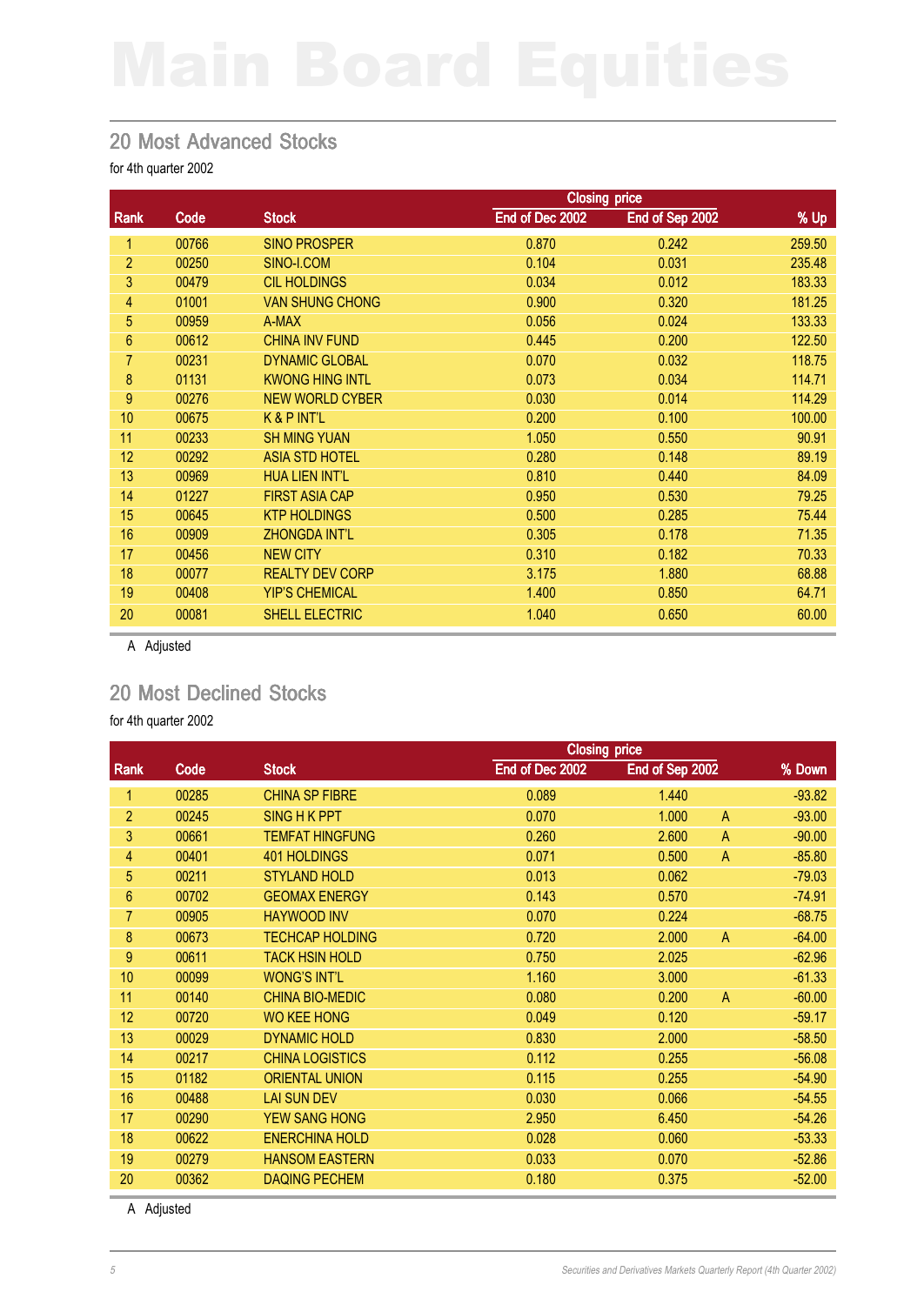### 20 Most Active Stocks by Value

| for 4th quarter 2002 |  |  |
|----------------------|--|--|
|----------------------|--|--|

| Rank           | Code  | <b>Stock</b>                    | Turnover (HK\$ mil.) | % of Total |
|----------------|-------|---------------------------------|----------------------|------------|
| 1              | 00005 | <b>HSBC HOLDINGS</b>            | 50,950.31            | 16.26      |
| $\overline{2}$ | 00941 | <b>CHINA MOBILE</b>             | 23,218.73            | 7.41       |
| 3              | 00013 | <b>HUTCHISON</b>                | 20,403.90            | 6.51       |
| 4              | 00001 | <b>CHEUNG KONG</b>              | 15,093.80            | 4.82       |
| 5              | 00016 | <b>SHK PPT</b>                  | 14,807.61            | 4.72       |
| 6              | 00011 | <b>HANG SENG BANK</b>           | 8,287.40             | 2.64       |
| 7              | 00008 | <b>PCCW</b>                     | 6,859.61             | 2.19       |
| 8              | 00002 | <b>CLP HOLDINGS</b>             | 6,806.40             | 2.17       |
| 9              | 00762 | <b>CHINA UNICOM</b>             | 6,063.88             | 1.93       |
| 10             | 02388 | <b>BOC HONG KONG</b>            | 6,038.73             | 1.93       |
| 11             | 00006 | <b>HK ELECTRIC</b>              | 5,955.91             | 1.90       |
| 12             | 00883 | <b>CNOOC</b>                    | 5,472.10             | 1.75       |
| 13             | 00012 | <b>HENDERSON LAND</b>           | 5,324.00             | 1.70       |
| 14             | 00003 | <b>HK &amp; CHINA GAS</b>       | 4,667.63             | 1.49       |
| 15             | 00019 | <b>SWIRE PACIFIC 'A'</b>        | 4,644.35             | 1.48       |
| 16             | 00267 | <b>CITIC PACIFIC</b>            | 4,180.70             | 1.33       |
| 17             | 00857 | PETROCHINA - H SHARES           | 4,012.51             | 1.28       |
| 18             | 00728 | <b>CHINA TELECOM - H SHARES</b> | 3,936.83             | 1.26       |
| 19             | 00494 | LI & FUNG                       | 3,439.03             | 1.10       |
| 20             | 00004 | <b>WHARF HOLDINGS</b>           | 3,274.18             | 1.04       |
| <b>Total</b>   |       |                                 | 203,437.60           | 64.91      |

### 20 Most Active Stock by Shares

| Rank           | Code  | <b>Stock</b>                     | Turnover (Mil. shs) | % of Total |
|----------------|-------|----------------------------------|---------------------|------------|
| 1              | 00603 | <b>CHINA CITY GAS</b>            | 5,857.39            | 4.00       |
| $\overline{2}$ | 00008 | <b>PCCW</b>                      | 5,458.01            | 3.72       |
| 3              | 01215 | <b>GUO XIN GROUP</b>             | 4,000.74            | 2.73       |
| 4              | 00501 | <b>RNA HOLDINGS</b>              | 2,973.97            | 2.03       |
| 5              | 00988 | THE SUN'S GROUP                  | 2,838.29            | 1.94       |
| 6              | 00728 | <b>CHINA TELECOM - H SHARES</b>  | 2,723.33            | 1.86       |
| 7              | 00857 | PETROCHINA - H SHARES            | 2,657.96            | 1.81       |
| 8              | 00491 | <b>TERABIT ACCESS</b>            | 2,410.82            | 1.65       |
| 9              | 00433 | <b>SUN MAN TAI</b>               | 2,218.50            | 1.51       |
| 10             | 00250 | SINO-I.COM                       | 2,202.49            | 1.50       |
| 11             | 00715 | <b>HUTCH HARB RING</b>           | 2,155.24            | 1.47       |
| 12             | 00231 | <b>DYNAMIC GLOBAL</b>            | 2,050.92            | 1.40       |
| 13             | 01189 | <b>ANANDA WING ON</b>            | 2,023.79            | 1.38       |
| 14             | 00295 | <b>KONG SUN HOLD</b>             | 1,797.81            | 1.23       |
| 15             | 00979 | <b>PROSPER EVISION</b>           | 1,603.25            | 1.09       |
| 16             | 00835 | <b>EHEALTHCAREASIA</b>           | 1,583.88            | 1.08       |
| 17             | 02883 | <b>CHINA OILFIELD - H SHARES</b> | 1,521.23            | 1.04       |
| 18             | 02600 | <b>CHALCO - H SHARES</b>         | 1,440.67            | 0.98       |
| 19             | 00680 | SOUTH SEA HOLD                   | 1,436.10            | 0.98       |
| 20             | 01203 | <b>GUANGNAN (HOLD)</b>           | 1,433.50            | 0.98       |
| <b>Total</b>   |       |                                  | 50,387.87           | 34.38      |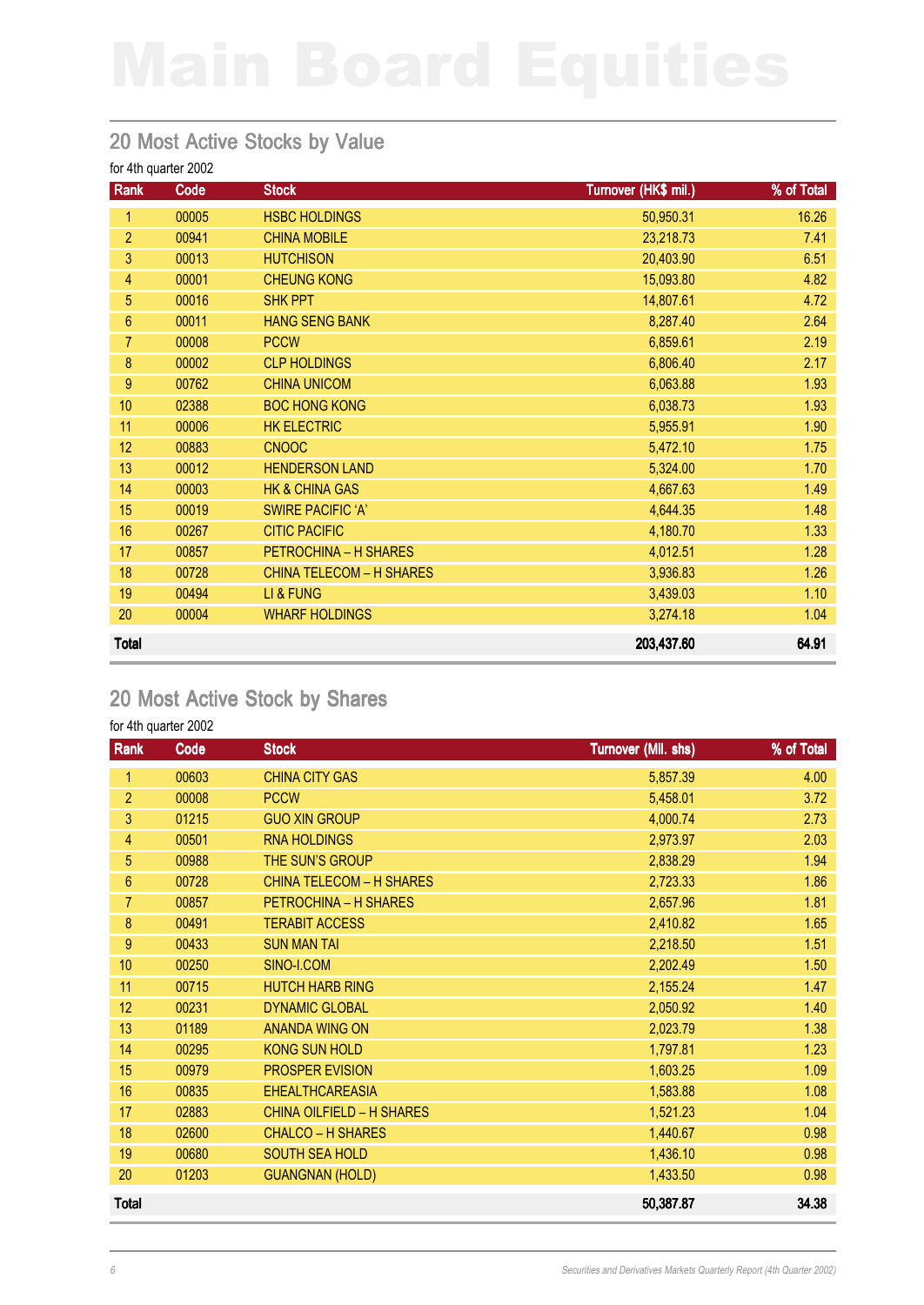### Market Capitalisation of Domestic Companies

|      |                | HK\$ mil.    |
|------|----------------|--------------|
| 2001 | Q4             | 3,885,342.08 |
| 2002 | Q <sub>1</sub> | 3,855,291.10 |
|      | Q <sub>2</sub> | 3,791,697.47 |
|      | Q <sub>3</sub> | 3,327,120.51 |
|      | Q4             | 3,559,099.08 |

### Market Capitalisation by Classifications

### Quarter-end figures

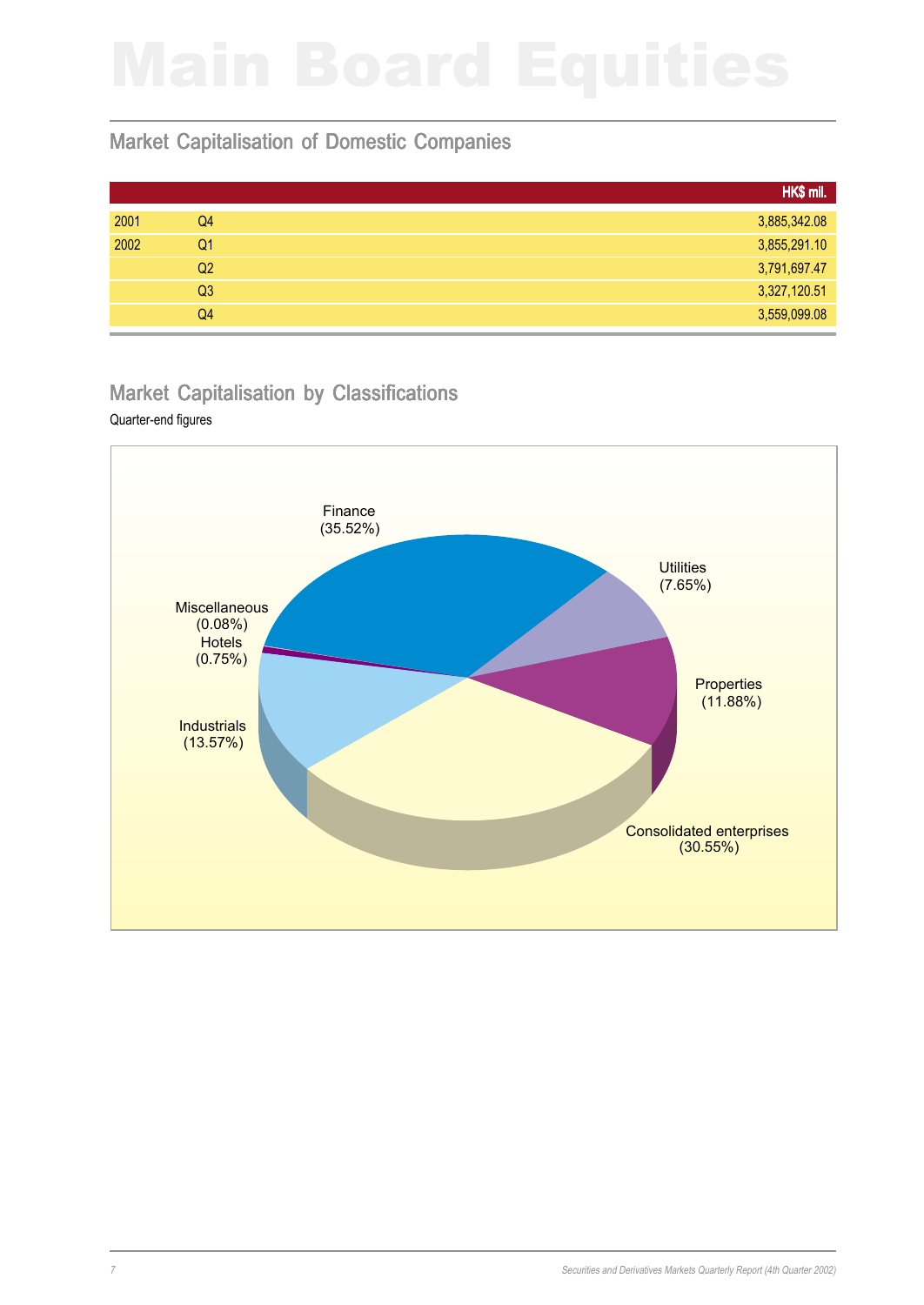### 50 Leading Companies in Market Capitalisation

as at the 4th quarter end 2002

| Rank           | <b>Company</b>                                    | Market capitalisation (HK\$ mil.) | % of market total |
|----------------|---------------------------------------------------|-----------------------------------|-------------------|
| 1              | <b>HSBC Holdings plc</b>                          | 808,174.29                        | 22.71             |
| $\overline{2}$ | China Mobile (Hong Kong) Ltd.                     | 364,909.18                        | 10.25             |
| 3              | Hutchison Whampoa Ltd.                            | 208,052.49                        | 5.85              |
| $\overline{4}$ | Hang Seng Bank Ltd.                               | 158,682.95                        | 4.46              |
| 5              | Cheung Kong (Holdings) Ltd.                       | 117,545.34                        | 3.30              |
| $6\phantom{.}$ | Sun Hung Kai Properties Ltd.                      | 110,921.92                        | 3.12              |
| $\overline{7}$ | <b>Standard Chartered PLC</b>                     | 102,933.18                        | 2.89              |
| 8              | BOC Hong Kong (Holdings) Ltd.                     | 84,582.24                         | 2.38              |
| $9$            | CNOOC Ltd.                                        | 83,373.78                         | 2.34              |
| 10             | <b>CLP Holdings Ltd.</b>                          | 75,618.92                         | 2.12              |
| 11             | China Unicom Ltd.                                 | 66,530.88                         | 1.87              |
| 12             | Hongkong Electric Holdings Ltd.                   | 62,960.72                         | 1.77              |
| 13             | Hong Kong and China Gas Co. Ltd., The             | 57,477.65                         | 1.61              |
| 14             | Swire Pacific Ltd.                                | 42,898.86                         | 1.21              |
| 15             | <b>MTR Corporation Ltd.</b>                       | 42,556.76                         | 1.20              |
| 16             | Henderson Land Development Co. Ltd.               | 40,298.08                         | 1.13              |
| 17             | Wharf (Holdings) Ltd., The                        | 35,977.91                         | 1.01              |
| 18             | Cathay Pacific Airways Ltd.                       | 35,525.98                         | 1.00              |
| 19             | <b>CITIC Pacific Ltd.</b>                         | 31,532.83                         | 0.89              |
| 20             | Johnson Electric Holdings Ltd.                    | 31,410.90                         | 0.88              |
| 21             | Cheung Kong Infrastructure Holdings Ltd.          | 30,093.70                         | 0.85              |
| 22             | PCCW Ltd.                                         | 28,591.39                         | 0.80              |
| 23             | PetroChina Co. Ltd. - H Shares                    | 27,252.75                         | 0.77              |
| 24             | China Petroleum & Chemical Corporation - H Shares | 21,982.44                         | 0.62              |
| 25             | Hang Lung Properties Ltd.                         | 21,814.47                         | 0.61              |
| 26             | Li & Fung Ltd.                                    | 21,386.09                         | 0.60              |
| 27             | Henderson Investment Ltd.                         | 20,284.76                         | 0.57              |
| 28             | Yue Yuen Industrial (Holdings) Ltd.               | 19,536.18                         | 0.55              |
| 29             | Legend Group Ltd.                                 | 19,504.90                         | 0.55              |
| 30             | Bank of East Asia, Ltd., The                      | 19,308.71                         | 0.54              |
| 31             | Esprit Holdings Ltd.                              | 15,498.10                         | 0.44              |
| 32             | Guoco Group Ltd.                                  | 14,880.48                         | 0.42              |
| 33             | China Resources Enterprise, Ltd.                  | 14,354.80                         | 0.40              |
| 34             | Kowloon Motor Bus Holdings Ltd., The              | 13,885.20                         | 0.39              |
| 35             | COSCO Pacific Ltd.                                | 13,740.88                         | 0.39              |
| 36             | Tingyi (Cayman Islands) Holdings Corp.            | 11,317.13                         | 0.32              |
| 37             | China Merchants Holdings (International) Co. Ltd  | 11,206.21                         | 0.31              |
| 38             | Shangri-La Asia Ltd.                              | 11,116.25                         | 0.31              |
| 39             | China Telecom Corporation Ltd. - H Shares         | 10,997.55                         | 0.31              |
| 40             | <b>Television Broadcasts Ltd.</b>                 | 10,774.80                         | 0.30              |
| 41             | Wheelock and Co. Ltd.                             | 10,768.80                         | 0.30              |
| 42             | Hong Kong Exchanges and Clearing Ltd.             | 10,226.70                         | 0.29              |
| 43             | Shanghai Industrial Holdings Ltd.                 | 10,065.20                         | 0.28              |
| 44             | Dah Sing Financial Holdings Ltd.                  | 9,743.81                          | 0.27              |
| 45             | Tsim Sha Tsui Properties Ltd.                     | 9,712.13                          | 0.27              |
| 46             | Sino Land Co. Ltd.                                | 9,658.58                          | 0.27              |
| 47             | Huaneng Power International, Inc. - H Shares      | 9,376.71                          | 0.26              |
| 48             | Denway Motors Ltd.                                | 8,962.78                          | 0.25              |
| 49             | Hang Lung Group Ltd.                              | 8,474.48                          | 0.24              |
| 50             | New World Development Co. Ltd.                    | 8,448.99                          | 0.24              |
| <b>Total</b>   |                                                   | 3,014,929.80                      | 84.71             |
| Market total   |                                                   | 3,559,099.08                      | 100.00            |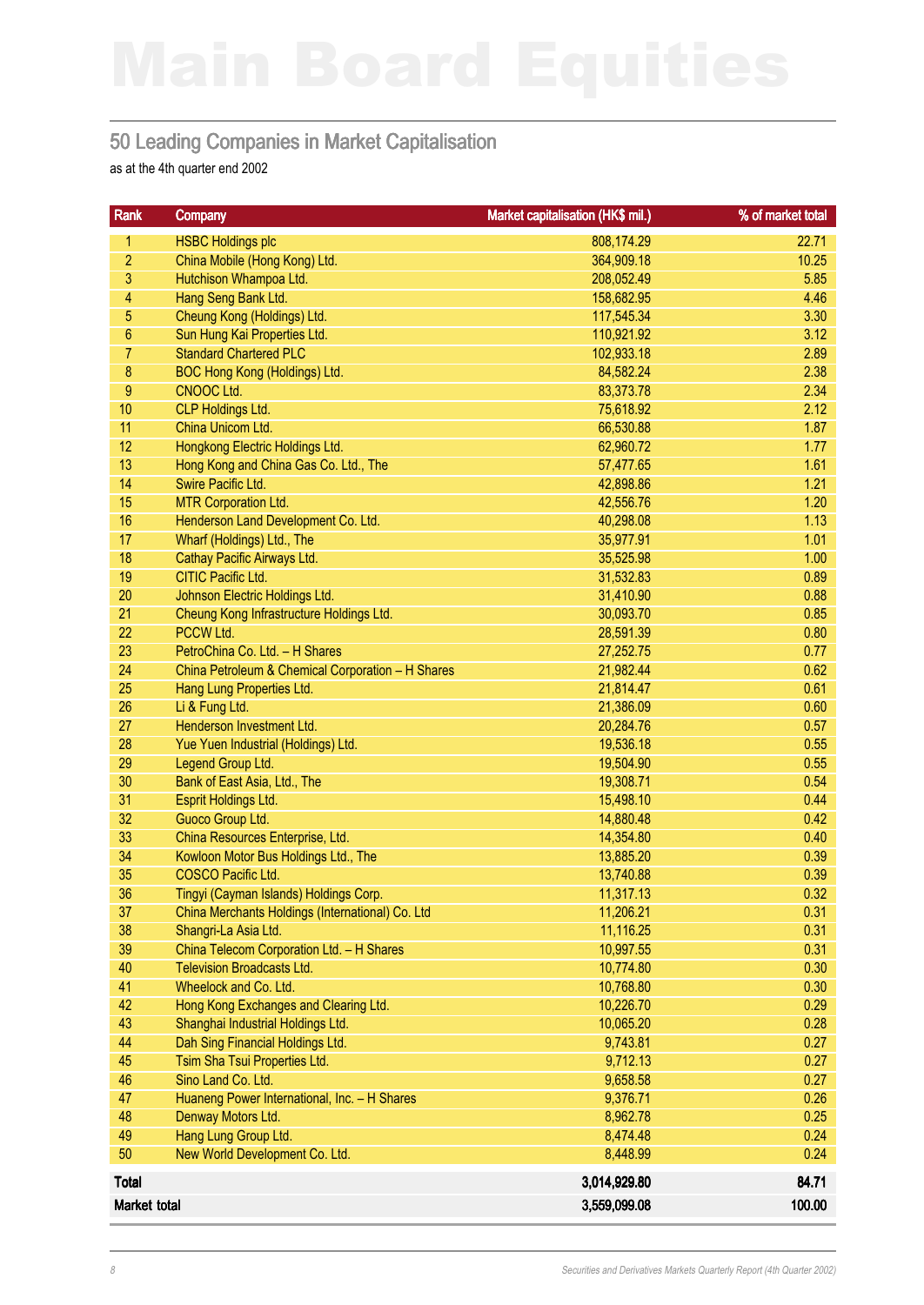### Short Selling (value)

|      |    | Short selling turnover (HK\$ mil.) | Equity turnover (HK\$ mil.) | % of equity total |
|------|----|------------------------------------|-----------------------------|-------------------|
| 2001 | Q4 | 17,211.80                          | 404,930.07                  | 4.25              |
| 2002 | Q1 | 15,978,00                          | 382.384.11                  | 4.18              |
|      | Q2 | 16,369.87                          | 438,842.15                  | 3.73              |
|      | Q3 | 21,936.90                          | 336,667.98                  | 6.52              |
|      | Q4 | 16,316.26                          | 313,391.02                  | 5.21              |

### Short Selling (share)

|      |    | Short selling turnover (Mil. shs) | Equity turnover (Mil. shs) | % of equity total |
|------|----|-----------------------------------|----------------------------|-------------------|
| 2001 | Q4 | 1,740.80                          | 290,363.15                 | 0.60              |
| 2002 | Q1 | 1.504.47                          | 268,156.70                 | 0.56              |
|      | Q2 | 1,552.77                          | 429,385.73                 | 0.36              |
|      | Q3 | 1.377.98                          | 223,310.48                 | 0.62              |
|      | Q4 | 1,623.08                          | 146,543.65                 | 1.11              |

### New Listing Companies Statistics

|      |                | No. of newly listed companies | Funds raised (HK\$ mil.) |
|------|----------------|-------------------------------|--------------------------|
| 2001 | Q4             | 11                            | 5,794.86                 |
| 2002 | Q <sub>1</sub> | 18                            | 1,447.59                 |
|      | Q <sub>2</sub> | 16                            | 2,087.84                 |
|      | Q <sub>3</sub> | 12                            | 22,617.96                |
|      | Q4             | 14                            | 18,820.22                |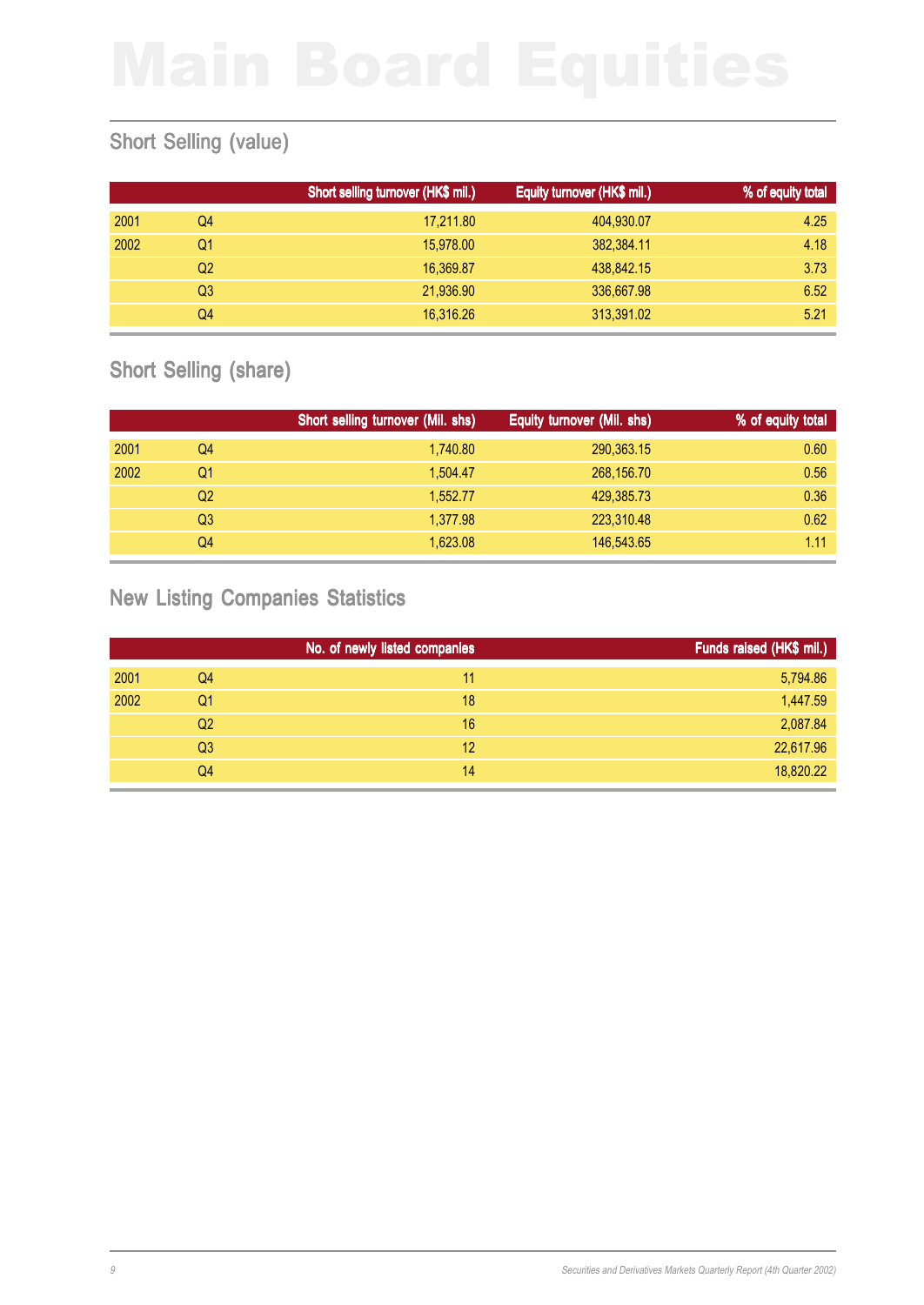### **Newly Listed Companies**

| Code         | Company name                                | <b>Listing date</b> | No. of issued shares | Funds raised (HK\$ mil.) |
|--------------|---------------------------------------------|---------------------|----------------------|--------------------------|
| 00395        | Asia Zirconium Ltd.                         | 2002/10/28          | 400,000,000          | 80.00                    |
| 02312        | Golden 21 Investment Holdings Ltd.          | 2002/10/28          | 105,420,000          | 100.00                   |
| 00708        | People's Food Holdings Ltd.                 | 2002/10/28          | 1,133,324,723        |                          |
| 02888        | <b>Standard Chartered PLC</b>               | 2002/10/31          | 1,169,695,262        | 2,940.00                 |
| 00221        | LeRoi Holdings Ltd.                         | 2002/11/07          | 809,600,000          | 50.60                    |
| 01142        | Rontex International Holdings Ltd.          | 2002/11/08          | 200,000,000          | 60.00                    |
| 02309        | <b>Grandtop International Holdings Ltd.</b> | 2002/11/12          | 240,000,000          | 60.00                    |
| 00379        | PME Group Ltd.                              | 2002/11/13          | 800,000,000          | 50.00                    |
| 00850        | Wing Shing Chemical Holdings Ltd.           | 2002/11/13          | 408,000,000          | 51.00                    |
| 00728        | China Telecom Corporation Ltd. - H Shares   | 2002/11/15          | 8,027,410,000        | 11,800.29                |
| 00357        | Hainan Meilan Airport Co. Ltd. - H Shares   | 2002/11/18          | 226,913,000          | 857.73                   |
| 02883        | China Oilfield Services Ltd. - H Shares     | 2002/11/20          | 1,534,852,000        | 2,578.55                 |
| 00587        | Hua Han Bio-Pharmaceutical Holdings Ltd.    | 2002/12/10          | 568,000,000          | 117.04                   |
| 00607        | Warderly International Holdings Ltd.        | 2002/12/18          | 375,000,000          | 75.00                    |
| <b>Total</b> |                                             |                     |                      | 18,820.22                |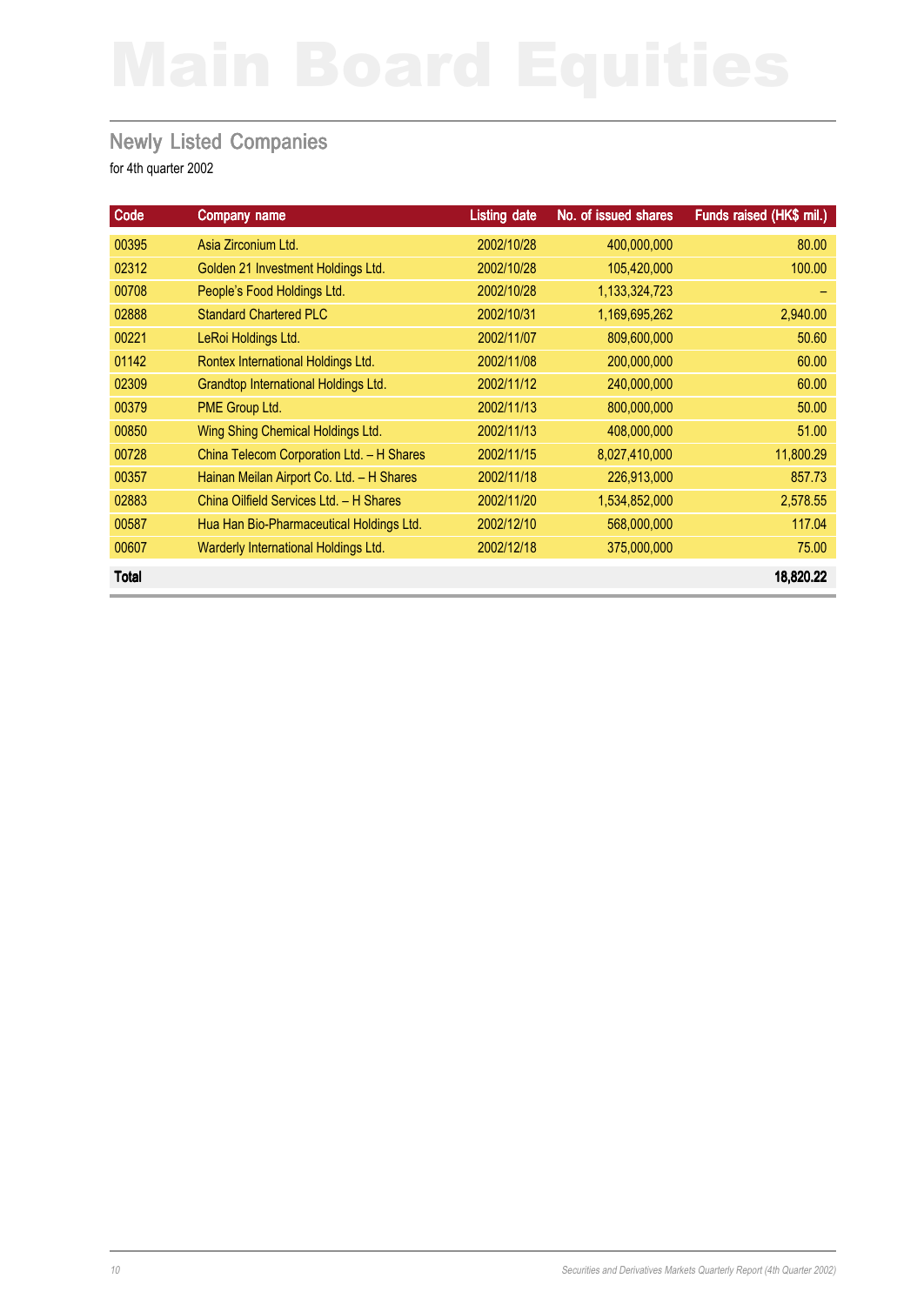### Company Name Changes

for 4th quarter 2002

| Code  | Old name                                         | New name                                          | <b>Effective date</b> | <b>Adoption date</b> |
|-------|--------------------------------------------------|---------------------------------------------------|-----------------------|----------------------|
| 00432 | <b>Companion Building Material International</b> | Dong Fang Gas Holdings Ltd                        | 2002/9/24             | 2002/10/8            |
|       | <b>Holdings Ltd</b>                              |                                                   |                       |                      |
| 00412 | B-Tech (Holdings) Ltd                            | Heritage International Holdings Ltd               | 2002/9/10             | 2002/10/9            |
| 00970 | <b>Global Food Culture Group Ltd</b>             | Jade Dynasty Food Culture Group Ltd               | 2002/10/9             | 2002/10/23           |
| 00336 | Leaptek Ltd #                                    | <b>Leaptek Ltd</b>                                | 2002/11/4             | 2002/11/4            |
| 00042 | <b>Northeast Electrical Transmission &amp;</b>   | Northeast Electric Development Co Ltd             | 2002/11/4             | 2002/11/4            |
|       | <b>Transformation Machinery</b>                  | - H Shares                                        |                       |                      |
|       | Manufacturing Co Ltd - H Shares                  |                                                   |                       |                      |
| 00622 | <b>Silvernet Group Ltd</b>                       | <b>Enerchina Holdings Ltd</b>                     | 2002/11/8             | 2002/11/11           |
| 00346 | Luen Tai Group Ltd                               | Minglun Group (Hong Kong) Ltd                     | 2002/11/1             | 2002/11/15           |
| 01205 | South East Asia Wood Industries                  | <b>CITIC Resources Holdings Ltd</b>               | 2002/10/31            | 2002/11/20           |
|       | <b>Holdings Ltd</b>                              |                                                   |                       |                      |
| 00585 | <b>Boto International Holdings Ltd</b>           | <b>IMI Global Holdings Ltd</b>                    | 2002/11/13            | 2002/11/21           |
| 00183 | <b>CITIC Ka Wah Bank Ltd</b>                     | <b>CITIC International Financial Holdings Ltd</b> | 2002/11/25            | 2002/11/27           |
| 00575 | iRegent Group Ltd *                              | <b>Regent Pacific Group Ltd</b>                   | 2002/11/15            | 2002/12/5            |
| 00362 | <b>Sunlord Chemical Group Ltd</b>                | Daqing Petroleum and Chemical Group Ltd           | 2002/11/18            | 2002/12/13           |
| 00555 | <b>OSK Asia Corporation Ltd</b>                  | <b>REXCAPITAL Financial Holdings Ltd</b>          | 2002/11/22            | 2002/12/18           |
| 00149 | China Land Group Ltd                             | Rosedale Hotel Group Ltd                          | 2002/12/9             | 2002/12/18           |

Change of English name only

# Change of Chinese name only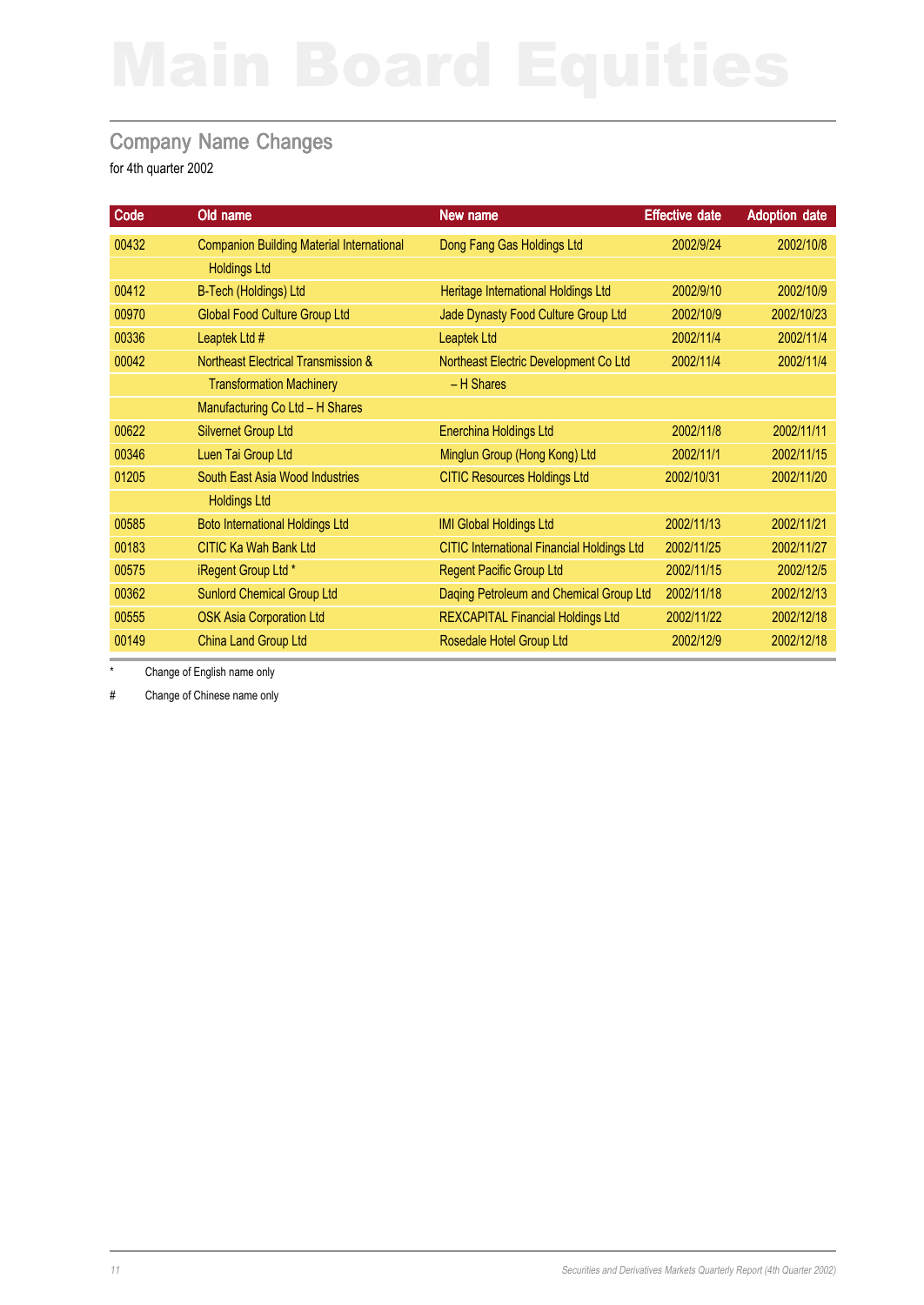### Bonus Issues / Bonus Warrants

for 4th quarter 2002

| Code  | Company                                 | <b>Particulars</b>                         | Ex-date    |
|-------|-----------------------------------------|--------------------------------------------|------------|
| 00274 | <b>Global Green Tech Group Ltd</b>      | Bonus 1 for 5                              | 2002/10/17 |
| 00172 | Can Do Holdings Ltd                     | Bonus 24 for 1 open offer share subscribed | 2002/12/6  |
| 01073 | China Agrotech Holdings Ltd             | Bonus 3 for 10                             | 2002/12/9  |
| 00092 | <b>Champion Technology Holdings Ltd</b> | <b>Bonus 1 2004 wt for 5</b>               | 2002/12/20 |

### Share Split / Consolidation

| Code  | <b>Company</b>                                | <b>Particulars</b>       | <b>Effective date</b> |
|-------|-----------------------------------------------|--------------------------|-----------------------|
| 00952 | Quam Ltd                                      | Consolidation 50 into 1  | 2002/10/4             |
| 01222 | Wang On Group Ltd                             | Consolidation 100 into 1 | 2002/10/7             |
| 00970 | Jade Dynasty Food Culture Group Ltd           | Split 1 into 5           | 2002/10/8             |
| 00673 | <b>TechCap Holdings Ltd</b>                   | Consolidation 200 into 1 | 2002/10/8             |
| 00140 | China Bio-medical Group Ltd                   | Consolidation 20 into 1  | 2002/10/21            |
| 00214 | Asia Orient Holdings Ltd                      | Consolidation 50 into 1  | 2002/11/12            |
| 00585 | <b>IMI Global Holdings Ltd</b>                | Consolidation 25 into 1  | 2002/11/21            |
| 00245 | Singapore Hong Kong Properties Investment Ltd | Consolidation 100 into 1 | 2002/11/21            |
| 00524 | e-Kong Group Ltd                              | Consolidation 20 into 1  | 2002/11/22            |
| 01215 | <b>Guo Xin Group Ltd</b>                      | Consolidation 10 into 1  | 2002/11/25            |
| 00401 | 401 Holdings Ltd                              | Consolidation 50 into 1  | 2002/11/28            |
| 01220 | <b>Ocean Grand Holdings Ltd</b>               | Consolidation 10 into 1  | 2002/11/29            |
| 00094 | <b>Omnitech Group Ltd</b>                     | Consolidation 100 into 1 | 2002/12/2             |
| 00661 | Tem Fat Hing Fung (Holdings) Ltd              | Consolidation 200 into 1 | 2002/12/16            |
| 00269 | Seapower Resources International Ltd          | Consolidation 10 into 1  | 2002/12/18            |
| 01060 | Shanghai Allied Cement Ltd                    | Consolidation 50 into 1  | 2002/12/20            |
| 01141 | Hung Fung Group Holdings Ltd                  | Consolidation 50 into 1  | 2002/12/31            |
| 00729 | Innovative International (Holdings) Ltd       | Consolidation 20 into 1  | 2002/12/31            |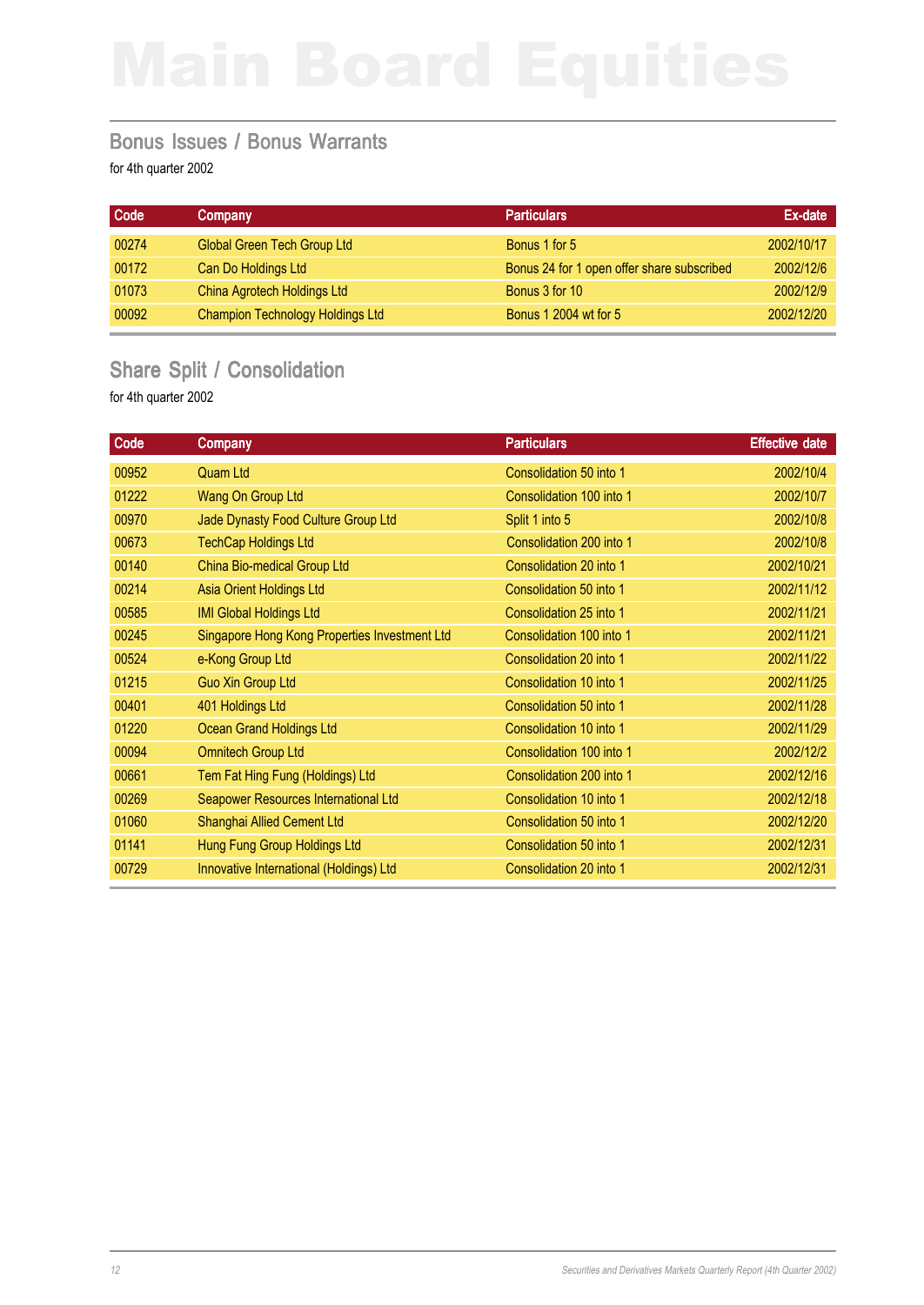### Rights Issues & Open Offers

| <b>Month</b> | Code  | <b>Company</b>                  | <b>Ratio</b>                            | Funds raised (HK\$ mil.) |
|--------------|-------|---------------------------------|-----------------------------------------|--------------------------|
| <b>Nov</b>   | 00234 | New Century Group Hong Kong Ltd | Rts 1 for 2 @\$0.30                     | 83.14                    |
|              |       |                                 |                                         |                          |
|              | 00620 | <b>UDL Holdings Ltd</b>         | Rts 1 for 2 @\$0.025                    | 7.57                     |
|              |       |                                 |                                         |                          |
| <b>Dec</b>   | 00172 | Can Do Holdings Ltd             | Open offer 1 for 20 @\$0.25             | 18.42                    |
|              |       |                                 | (with bonus 24 for 1 offer share)       |                          |
|              |       |                                 |                                         |                          |
|              | 00524 | e-Kong Group Ltd                | Rts 1 for 1 consolidated share $@$0.12$ | 28.25                    |
|              |       |                                 |                                         |                          |
|              | 00818 | Hi Sun Group Ltd                | Rts 1 for 2 @\$0.63                     | 69.94                    |
|              |       |                                 |                                         |                          |
|              | 00678 | <b>Star Cruises Ltd</b>         | Rts 7 for 50 @\$1.95                    | 1,184.47                 |
| <b>Total</b> |       |                                 |                                         | 1,391.79                 |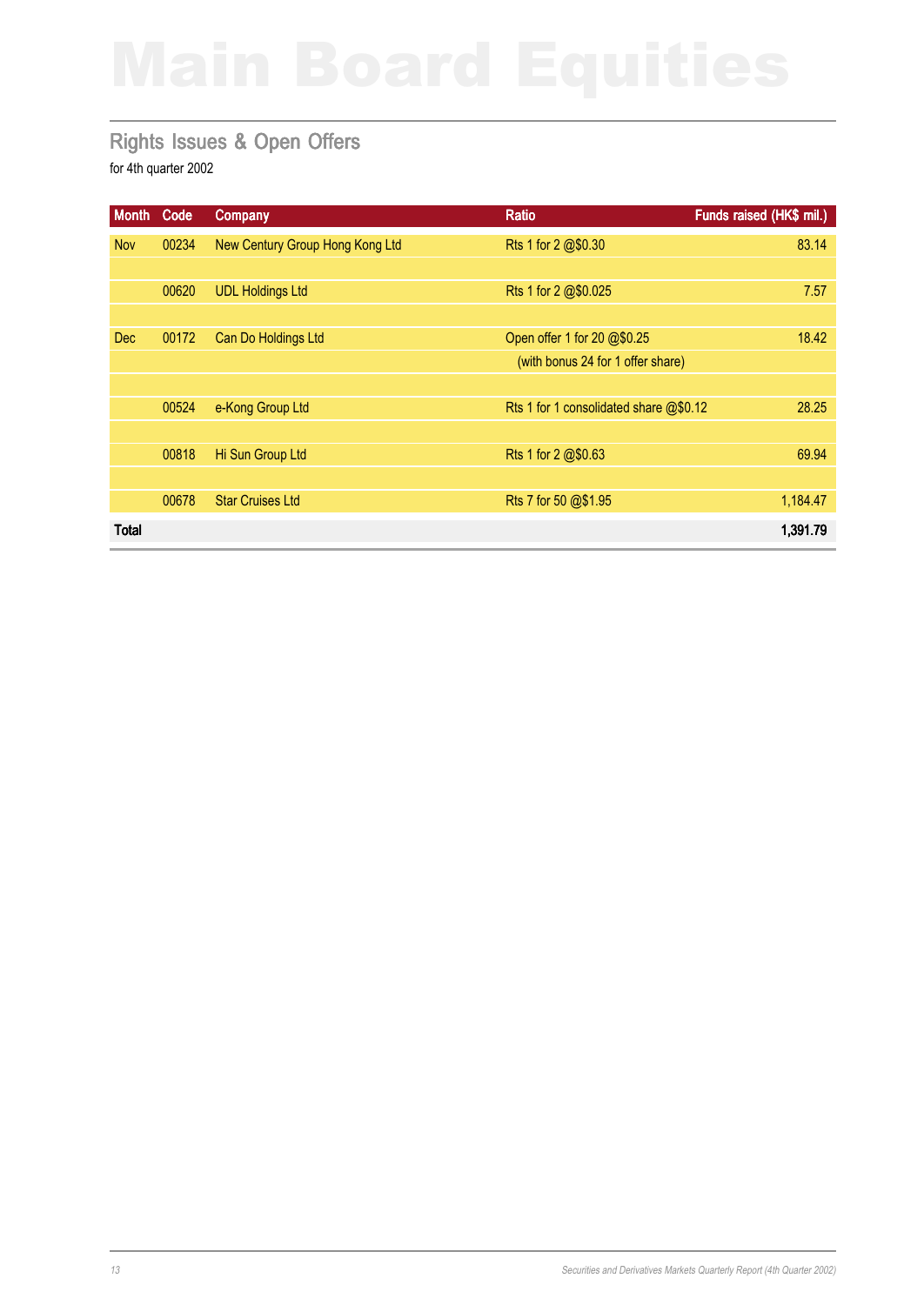## Placing\*

|                   |       |                        | No. of            | <b>Placing price</b> | <b>Funds raised</b> |
|-------------------|-------|------------------------|-------------------|----------------------|---------------------|
| <b>Month</b>      | Code  | <b>Company</b>         | new shares placed | (HK\$)               | (HK\$ mil.)         |
| 2002              |       |                        |                   |                      |                     |
| Aug <sup>**</sup> | 01043 | <b>COSLIGHT TECH</b>   | 35,000,000        | 2.150                | 75.25               |
|                   | 00164 | <b>PREMIUM LAND</b>    | 539,870,000       | 0.218                | 117.69              |
| Sep <sup>**</sup> | 01189 | <b>ANANDA WING ON</b>  | 500,000,000       | 0.080                | 40.00               |
|                   | 00384 | <b>CHINA GAS HOLD</b>  | 10,000,000        | 1.000                | 10.00               |
|                   | 00432 | <b>DONG FANG GAS</b>   | 45,000,000,000    | 0.010                | 450.00              |
|                   | 00339 | <b>EARNEST INV</b>     | 60,000,000        | 0.020                | 1.20                |
|                   | 01041 | <b>FULBOND HOLDING</b> | 784,500,000       | 0.032                | 25.10               |
|                   | 01105 | <b>GLOBAL CHI GP</b>   | 124,500,000       | 0.639                | 79.53               |
|                   | 01031 | <b>MEDTECH GROUP</b>   | 270,000,000       | 0.010                | 2.70                |
|                   | 00281 | RIVERA (HOLD)          | 1,000,000,000     | 0.250                | 250.00              |
|                   | 00554 | <b>SC IND DEV</b>      | 165,000,000       | 0.230                | 37.95               |
|                   | 01104 | <b>SHANGHAI MER H</b>  | 48,000,000        | 0.418                | 20.06               |
|                   | 00211 | <b>STYLAND HOLD</b>    | 100,000,000       | 0.072                | 7.20                |
|                   | 00491 | <b>TERABIT ACCESS</b>  | 1,150,000,000     | 0.015                | 17.48               |
| Oct               | 00835 | <b>EHEALTHCAREASIA</b> | 4,999,998,000     | 0.010                | 50.00               |
|                   | 00835 | <b>EHEALTHCAREASIA</b> | 2,000             | 0.080                | 0.00                |
|                   | 00286 | G-PROP (HOLD)          | 172,000,000       | 0.010                | 1.72                |
|                   | 00340 | <b>INNOMAXX BIOTEC</b> | 199,300,000       | 0.100                | 19.93               |
|                   | 00376 | <b>MANSION HOUSE</b>   | 17,200,000        | 0.215                | 3.70                |
|                   | 00376 | <b>MANSION HOUSE</b>   | 10,000,000        | 0.250                | 2.50                |
|                   | 00070 | <b>MASSIVE RES</b>     | 240,000,000       | 0.050                | 12.00               |
|                   | 00283 | <b>MATSUNICHI</b>      | 117,800,000       | 0.200                | 23.56               |
|                   | 00164 | <b>PREMIUM LAND</b>    | 292,210,000       | 0.250                | 73.05               |
|                   | 00993 | <b>SIMSEN INT'L</b>    | 80,000,000        | 0.200                | 16.00               |
|                   | 00993 | <b>SIMSEN INT'L</b>    | 60,000,000        | 0.250                | 15.00               |
|                   | 00673 | <b>TECHCAP HOLDING</b> | 1,800,000,000     | 0.005                | 9.00                |
|                   | 00988 | THE SUN'S GROUP        | 2,683,607,960     | 0.016                | 42.94               |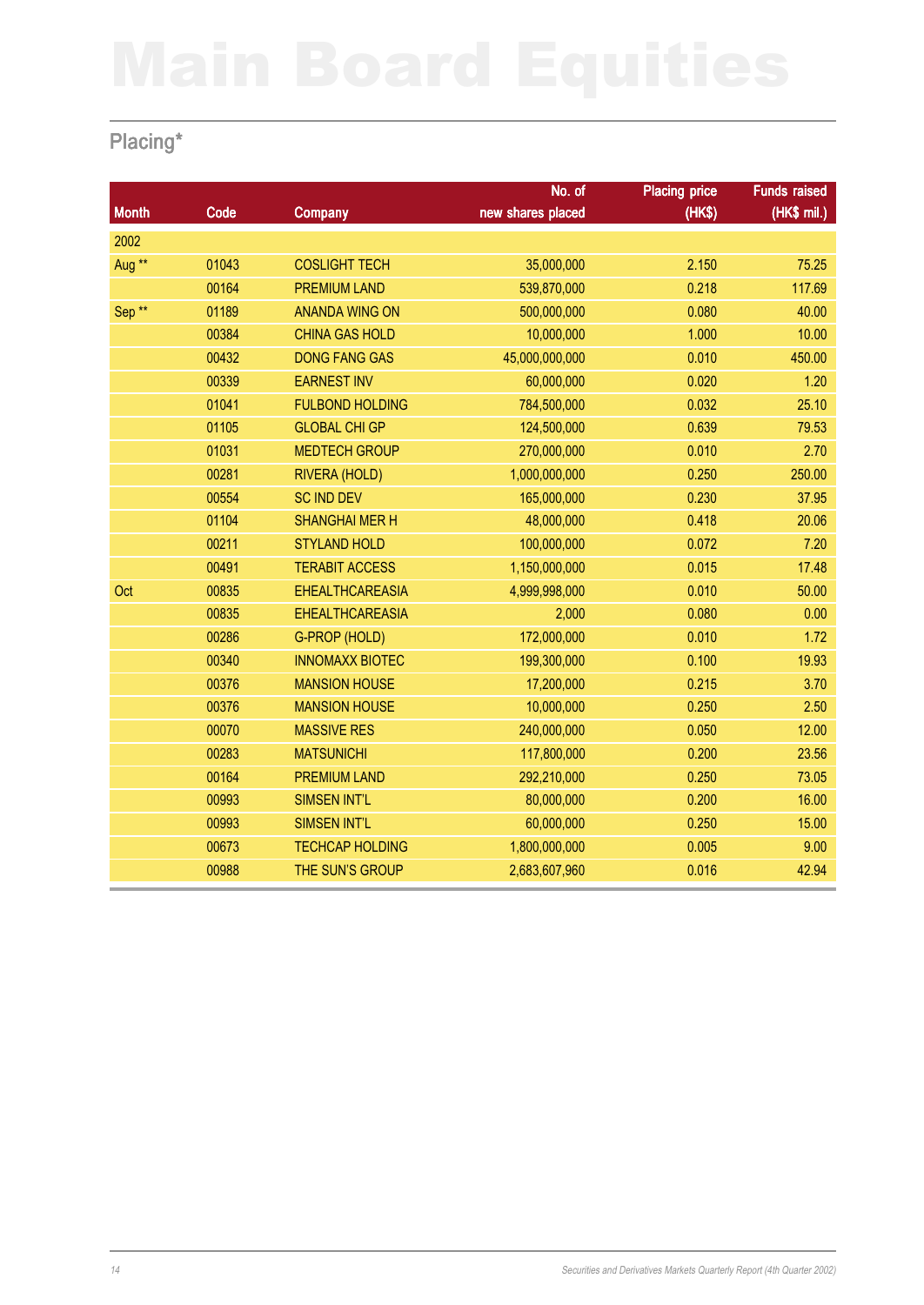## Placing\*

|              |       |                        | No. of            | <b>Placing price</b> | <b>Funds raised</b> |
|--------------|-------|------------------------|-------------------|----------------------|---------------------|
| <b>Month</b> | Code  | <b>Company</b>         | new shares placed | (HK\$)               | (HK\$ mil.)         |
| <b>Nov</b>   | 00079 | <b>CENTURY LEGEND</b>  | 344,160,000       | 0.015                | 4.99                |
|              | 00109 | <b>DIGITAL WORLD</b>   | 19,196,783        | 0.138                | 2.65                |
|              | 01215 | <b>GUO XIN GROUP</b>   | 4,370,000,000     | 0.011                | 48.07               |
|              | 00295 | <b>KONG SUN HOLD</b>   | 81,900,000        | 0.210                | 17.20               |
|              | 00243 | <b>QPL INT'L</b>       | 29,000,000        | 1.500                | 43.50               |
|              | 00149 | ROSEDALE HOTEL         | 45,000,000        | 0.200                | 9.00                |
|              | 00371 | <b>SHANG HUA HOLD</b>  | 150,000,000       | 0.100                | 15.00               |
|              | 00205 | <b>SINO INFOTECH</b>   | 379,746,836       | 0.158                | 60.00               |
|              | 00397 | <b>STARBOW</b>         | 74,600,000        | 0.015                | 1.12                |
|              | 00307 | <b>SUN MEDIA GROUP</b> | 940,000,000       | 0.060                | 56.40               |
|              | 00307 | <b>SUN MEDIA GROUP</b> | 300,000,000       | 0.100                | 30.00               |
|              | 00988 | THE SUN'S GROUP        | 3,734,615,266     | 0.012                | 44.82               |
| <b>Dec</b>   | 00729 | <b>INNOVATIVE INTL</b> | 6,500,000,000     | 0.010                | 65.00               |
|              | 00661 | <b>TEMFAT HINGFUNG</b> | 960,000,000       | 0.050                | 48.00               |
| <b>Total</b> |       |                        |                   |                      | 1,849.31            |

\* Due to the reporting time-lag, placing figures for the quarter are provisional.

\*\* Supplementary information update for previous quarters.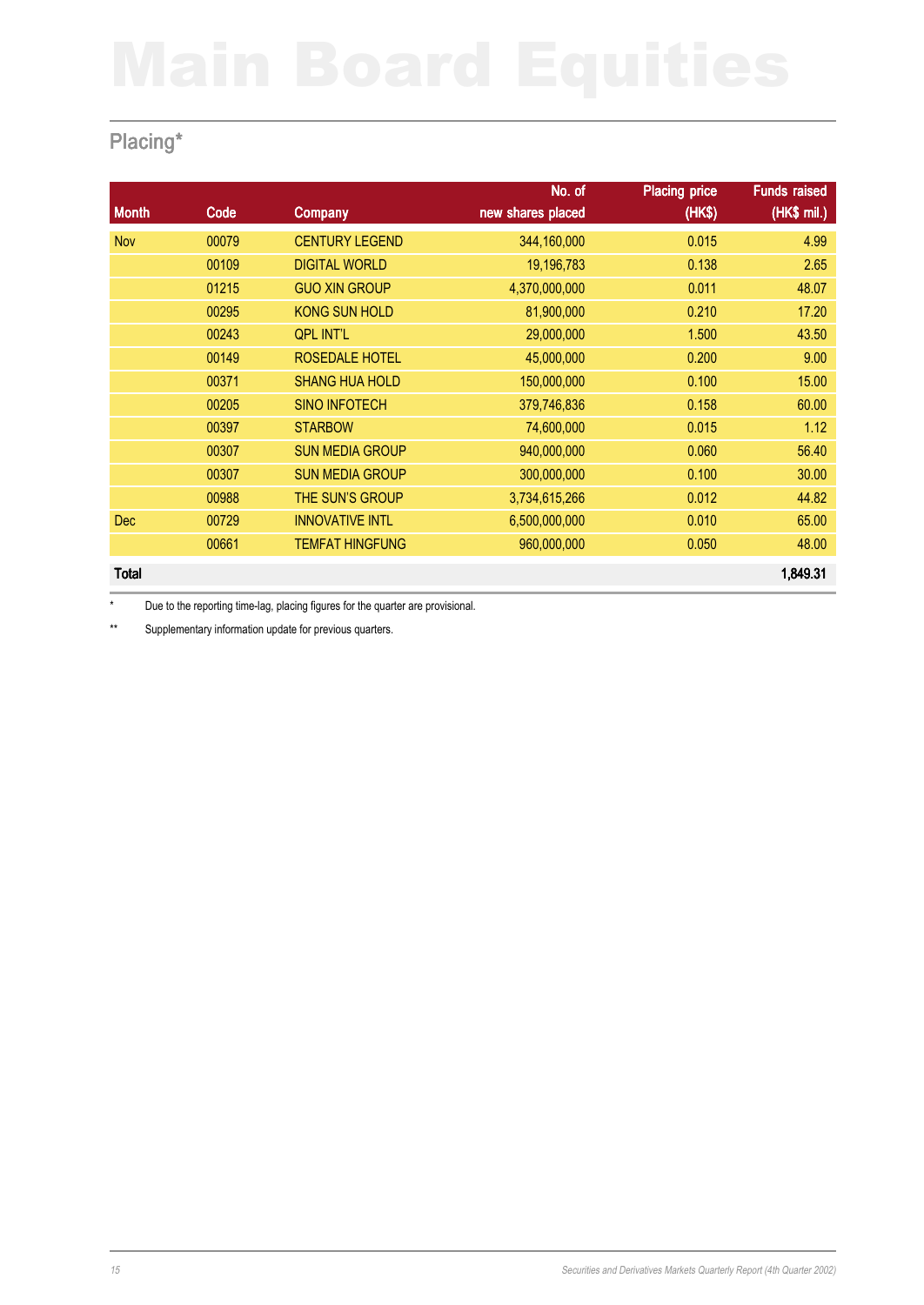### Warrant Trading Statistics

|      |                | <b>Equity wts</b> | Derivative wts | <b>Total</b> |
|------|----------------|-------------------|----------------|--------------|
|      |                | (HK\$ mil.)       | (HK\$ mil.)    | (HK\$ mil.)  |
| 2001 | Q4             | 682.29            | 12,679.05      | 13,361.33    |
| 2002 | Q <sub>1</sub> | 728.23            | 18,370.19      | 19,098.42    |
|      | Q <sub>2</sub> | 652.11            | 33,197.32      | 33,849.43    |
|      | Q <sub>3</sub> | 233.19            | 33,493.81      | 33,727.00    |
|      | Q <sub>4</sub> | 131.62            | 27,715.65      | 27,847.27    |

### Warrant Market Value

|      |                |               | <b>Equity wts</b> |               | <b>Derivative wts</b> |           | <b>Total</b> |
|------|----------------|---------------|-------------------|---------------|-----------------------|-----------|--------------|
|      |                | <b>Number</b> | (HK\$ mil.)       | <b>Number</b> | (HK\$ mil.)           | Total no. | (HK\$ mil.)  |
| 2001 | Q4             | 74            | 2,357.12          | 22            | 543.75                | 96        | 2,900.86     |
| 2002 | Q1             | 69            | 2,723.24          | 286           | 21,532.65             | 355       | 24,255.89    |
|      | Q <sub>2</sub> | 71            | 2.694.67          | 386           | 23,346.15             | 457       | 26,040.82    |
|      | Q3             | 71            | 1.492.10          | 375           | 23.812.14             | 446       | 25,304.24    |
|      | Q4             | 67            | 1.081.99          | 347           | 18,298.73             | 414       | 19,380.72    |

### New Listing Statistics – Warrants

|      |                | No. of newly listed<br>equity wts | No. of newly listed<br>derivative wts | <b>Amount raised</b><br>(HK\$ mil.) |
|------|----------------|-----------------------------------|---------------------------------------|-------------------------------------|
| 2001 | Q4             | 8                                 | -                                     | 85.91                               |
| 2002 | Q <sub>1</sub> | 6                                 | 281                                   | 26,179.39                           |
|      | Q <sub>2</sub> | 12                                | 104                                   | 10,564.33                           |
|      | Q <sub>3</sub> | 8                                 | 142                                   | 14,646.31                           |
|      | Q <sub>4</sub> |                                   | 117                                   | 10,877.89                           |

### Newly Listed Equity Warrants

|              |                                                | Initial issued |              |               | <b>Amount raised</b> |
|--------------|------------------------------------------------|----------------|--------------|---------------|----------------------|
| Code         | <b>Equity warrants</b>                         | amount (HK\$)  | Listing date | <b>Expiry</b> | (HK\$ mil.)          |
| 00631        | Wing Shing Chemical Holdings Ltd Warrants 2007 | 54.399.997     | 2002/11/13   | 2007/10/31    |                      |
| <b>Total</b> |                                                |                |              |               |                      |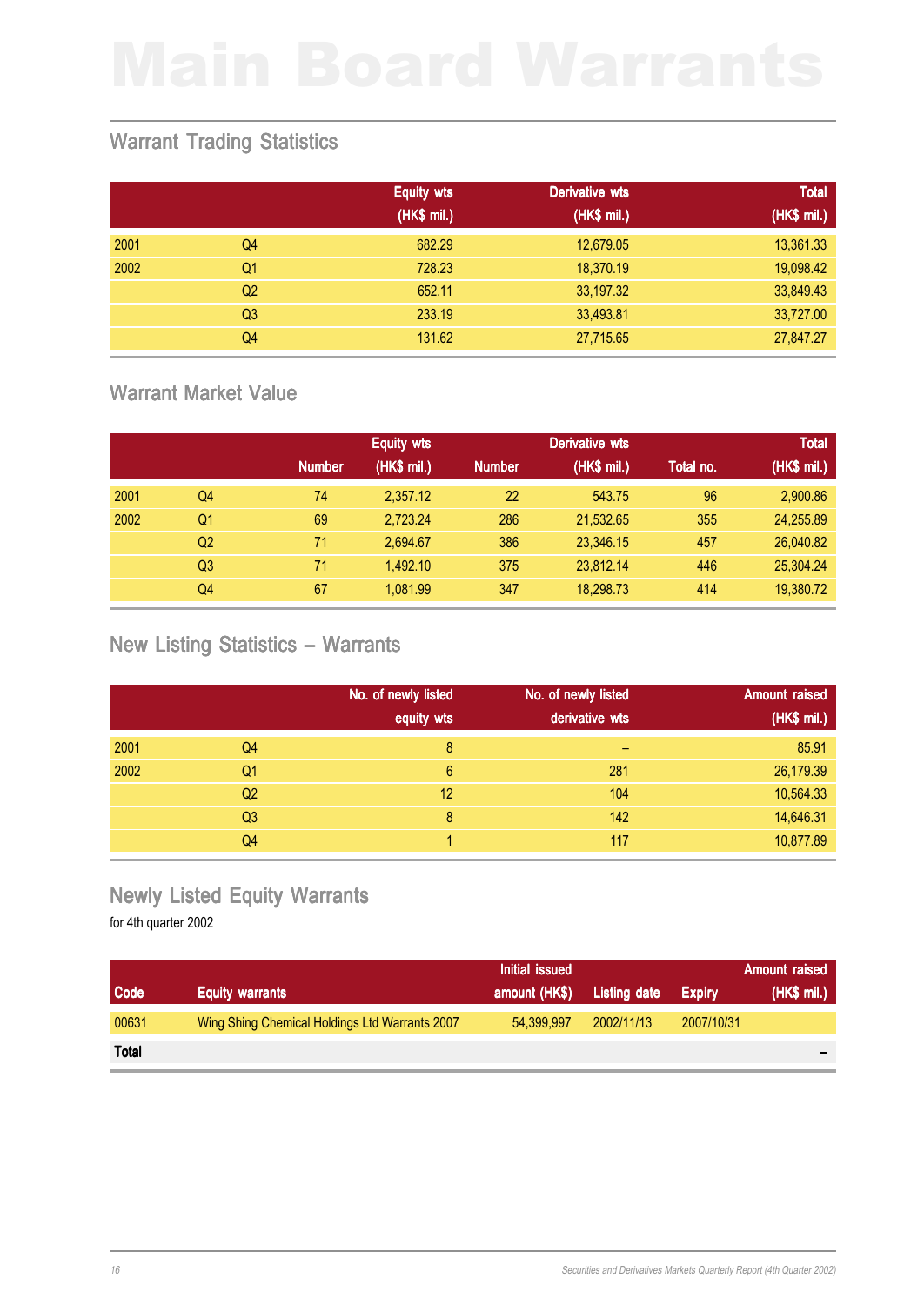### Newly Listed Derivative Warrants

|       |                                                                                                  | No. of issue          |                     |            | Amount raised |
|-------|--------------------------------------------------------------------------------------------------|-----------------------|---------------------|------------|---------------|
| Code  | <b>Derivative warrants</b>                                                                       | (units)               | Listing date Expiry |            | (HK\$ mil.)   |
| 09560 | Credit Suisse First Boston - Henderson Land Dev European Warrants Apr 2003                       | 320,000,000           | 2002/10/4           | 2003/4/28  | 94.08         |
| 09564 | Credit Suisse First Boston - Henderson Land Dev European Put Warrants Apr 2003                   | 350,000,000           | 2002/10/4           | 2003/4/22  | 98.70         |
| 09561 | KBC Fin Products Int'l Ltd - HSBC European (Locked-in Return) Wts Apr 2004                       | 110,000,000           | 2002/10/8           | 2004/4/1   | 100.10        |
| 09562 | SGA Societe Generale Acceptance N.V. - Cheung Kong European Warrants Apr 2003                    | 185,000,000           | 2002/10/11          | 2003/4/11  | 99.90         |
| 09563 | SGA Societe Generale Acceptance N.V. - China Mobile European Warrants Apr 2003                   | 400,000,000           | 2002/10/11          | 2003/4/11  | 100.00        |
| 09565 | SGA Societe Generale Acceptance N.V. - Hutchison European Warrants Apr 2003                      | 222,000,000           | 2002/10/11          | 2003/4/11  | 99.90         |
| 09566 | SGA Societe Generale Acceptance N.V. - SHK Ppt European Warrants Apr 2003                        | 188,000,000           | 2002/10/11          | 2003/4/25  | 99.64         |
| 09567 | KBC Fin Products Int'l Ltd - Cheung Kong European Put Warrants Apr 2003                          | 204,000,000           | 2002/10/11          | 2003/4/11  | 99.76         |
| 09568 | KBC Fin Products Int'l Ltd - Hutchison European Put Warrants Apr 2003                            | 235,000,000           | 2002/10/11          | 2003/4/11  | 100.11        |
| 09569 | Credit Lyonnais F P (G) Ltd - Cheung Kong European Warrants Apr 2003                             | 190,000,000           | 2002/10/11          | 2003/4/11  | 98.80         |
| 09570 | Credit Lyonnais F P (G) Ltd - Hutchison European Warrants Apr 2003                               | 210,000,000           | 2002/10/11          | 2003/4/11  | 96.60         |
| 09573 | KBC Fin Products Int'l Ltd - Cheung Kong European Warrants Apr 2003                              | 150,000,000           | 2002/10/15          | 2003/4/15  | 87.90         |
| 09574 | KBC Fin Products Int'l Ltd - Hutchison European Warrants Apr 2003                                | 150,000,000           | 2002/10/15          | 2003/4/15  | 77.10         |
| 09572 | BNP Paribas Arbit Issu B.V. - Hutchison European Warrants Apr 2003                               | 73,000,000            | 2002/10/15          | 2003/4/15  | 31.61         |
| 09571 | BNP Paribas Arbit Issu B.V. - China Resources European Warrants Apr 2003                         | 30,000,000            | 2002/10/15          | 2003/4/15  | 19.02         |
| 09575 | SGA Societe Generale Acceptance N.V. - Cheung Kong European Put Warrants Apr 2003                | 238,000,000           | 2002/10/17          | 2003/4/17  | 99.96         |
| 09576 | SGA Societe Generale Acceptance N.V. - Henderson Land European Warrants Apr 2003                 | 384,000,000           | 2002/10/17          | 2003/4/17  | 99.84         |
| 09577 | SGA Societe Generale Acceptance N.V. - Hutchison European Put Warrants Apr 2003                  | 250,000,000           | 2002/10/17          | 2003/4/17  | 100.00        |
| 09578 | Credit Lyonnais F P (G) Ltd - HSBC European Put Warrants Apr 2003                                | 108,000,000           | 2002/10/23          | 2003/4/23  | 111.24        |
| 09579 | Macquarie Bank Ltd - Cheung Kong European Warrants Apr 2003                                      | 125,000,000           | 2002/10/25          | 2003/4/25  | 97.13         |
| 09580 | Macquarie Bank Ltd - Hutchison European Warrants May 2003                                        | 130,000,000           | 2002/10/25          | 2003/5/9   | 109.46        |
| 09582 | Lehman Brothers Holdings Inc. - Hutchison European Warrants May 2003                             | 185,000,000           | 2002/10/25          | 2003/5/29  | 93.43         |
| 09581 | Credit Lyonnais F P (G) Ltd - SHK Ppt European Warrants Apr 2003                                 | 200,000,000           | 2002/10/25          | 2003/4/25  | 108.00        |
| 09583 | Macquarie Bank Ltd - China Mobile European Put Warrants June 2003                                | 250,000,000           | 2002/11/5           | 2003/6/26  | 95.25         |
| 09584 | Macquarie Bank Ltd - Tracker Fund European Put Warrants Dec 2003                                 | 400,000,000           | 2002/11/5           | 2003/12/22 | 103.60        |
| 09585 | Macquarie Bank Ltd - Wharf European Warrants Nov 2003                                            | 400,000,000           | 2002/11/5           | 2003/11/24 | 104.80        |
| 09586 | KBC Fin Products Int'l Ltd - China Mobile European Put Warrants May 2003                         | 348,000,000           | 2002/11/6           | 2003/5/5   | 97.09         |
| 09587 | KBC Fin Products Int'l Ltd - HSI European Put Warrants May 2003                                  | 400,000,000 2002/11/6 |                     | 2003/5/5   | 100.00        |
| 09588 | KBC Fin Products Int'l Ltd - HSBC European Put Warrants May 2003                                 | 100,000,000           | 2002/11/7           | 2003/5/6   | 99.20         |
| 09590 | SGA Societe Generale Acceptance N.V. - Standard Chartered European Warrants May 2003 120,000,000 |                       | 2002/11/7           | 2003/5/12  | 99.60         |
| 09589 | Credit Lyonnais F P (G) Ltd - China Mobile European Put Warrants May 2003                        | 350,000,000           | 2002/11/7           | 2003/5/6   | 115.50        |
| 09591 | KBC Fin Products Int'l Ltd - China Mobile European Warrants May 2003                             | 348,000,000           | 2002/11/8           | 2003/5/9   | 98.83         |
| 09592 | KBC Fin Products Int'l Ltd - Standard Chartered European Warrants May 2003                       | 75,000,000            | 2002/11/8           | 2003/5/9   | 99.98         |
| 09593 | KBC Fin Products Int'l Ltd - SHK Ppt European Warrants May 2003                                  | 168,000,000           | 2002/11/8           | 2003/5/9   | 94.58         |
| 09594 | Credit Lyonnais F P (G) Ltd - China Mobile European Warrants May 2003                            | 300,000,000           | 2002/11/11          | 2003/5/12  | 111.00        |
| 09595 | Macquarie Bank Ltd - China Resources European Warrants Aug 2003                                  | 88,000,000            | 2002/11/13          | 2003/8/28  | 85.80         |
| 09596 | SGA Societe Generale Acceptance N.V. - Cheung Kong European Warrants May 2003                    | 212,000,000           | 2002/11/13          | 2003/5/14  | 99.64         |
| 09597 | SGA Societe Generale Acceptance N.V. - Hutchison European Warrants May 2003                      | 232,000,000           | 2002/11/13          | 2003/5/14  | 99.76         |
| 09598 | KBC Fin Products Int'l Ltd - Cheung Kong European Warrants July 2003                             | 208,000,000           | 2002/11/14          | 2003/7/4   | 98.18         |
| 09599 | Macquarie Bank Ltd - CITIC Pacific European Warrants Nov 2003                                    | 360,000,000           | 2002/11/18          | 2003/11/7  | 91.80         |
| 09600 | Macquarie Bank Ltd - China Mobile European Warrants Jun 2003                                     | 333,000,000           | 2002/11/19          | 2003/6/12  | 91.58         |
| 09601 | Macquarie Bank Ltd - SHK Ppt European Warrants May 2003                                          | 188,000,000           | 2002/11/19          | 2003/5/26  | 99.26         |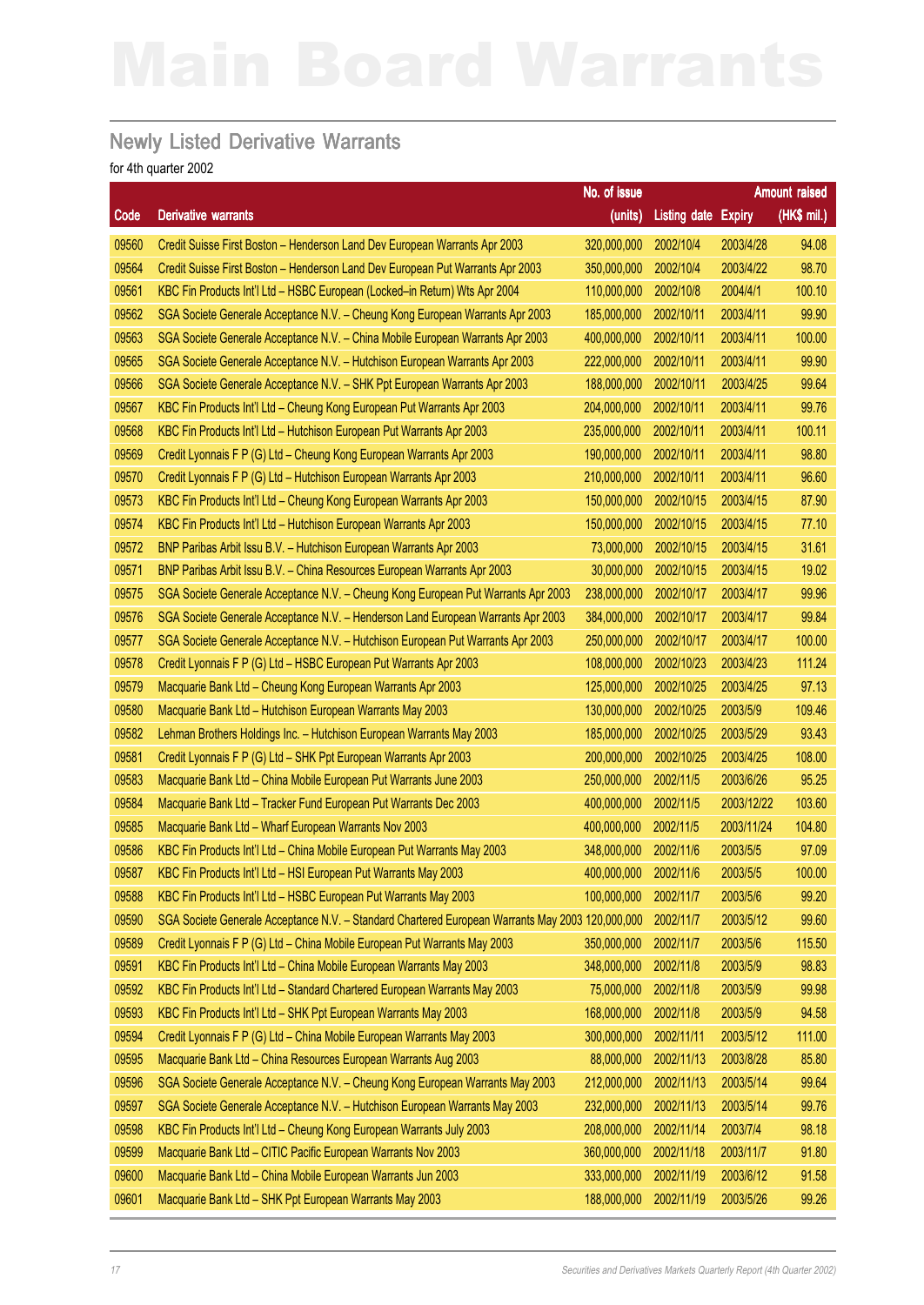|         |                                                                                    | No. of issue           |                     |               | <b>Amount raised</b> |
|---------|------------------------------------------------------------------------------------|------------------------|---------------------|---------------|----------------------|
| Code    | <b>Derivative warrants</b>                                                         | (units)                | <b>Listing date</b> | <b>Expiry</b> | $(HKS$ mil.)         |
| 09602   | Morgan Stanley - Cheung Kong European Warrants Jun 2003                            | 92,000,000             | 2002/11/19          | 2003/6/3      | 95.77                |
| 09603   | Morgan Stanley - China Mobile European Warrants Jun 2003                           | 270,000,000            | 2002/11/19          | 2003/6/10     | 95.31                |
| 09604   | Morgan Stanley - CITIC Pacific European Warrants Nov 2003                          | 200,000,000            | 2002/11/19          | 2003/11/28    | 71.00                |
| 09605   | Morgan Stanley - HSBC European Warrants Jul 2003                                   | 66,000,000             | 2002/11/19          | 2003/7/3      | 96.82                |
| 09606   | Morgan Stanley - Hutchison European Warrants Aug 2003                              | 80,000,000             | 2002/11/19          | 2003/08//01   | 96.64                |
| 09609   | BNP Paribas Arbit Issu B.V. - HSBC European Put Warrants May 2003                  | 82,000,000             | 2002/11/20          | 2003/5/20     | 70.52                |
| 09608   | BNP Paribas Arbit Issu B.V. - Cheung Kong European Warrants May 2003               | 90,000,000             | 2002/11/20          | 2003/5/28     | 40.77                |
| 09607   | BNP Paribas Arbit Issu B.V. - China Mobile European Warrants May 2003              | 170,000,000            | 2002/11/20          | 2003/5/20     | 62.22                |
| 09611   | BNP Paribas Arbit Issu B.V. - China Mobile European Put Warrants May 2003          | 185,000,000            | 2002/11/20          | 2003/5/20     | 46.25                |
| 09612   | Credit Suisse First Boston - BOC HK European Warrants Sep 2003                     | 160,000,000            | 2002/11/20          | 2003/9/8      | 106.24               |
| 09613   | Credit Suisse First Boston - Esprit European Warrants Nov 2003                     | 360,000,000            | 2002/11/20          | 2002/11/18    | 102.60               |
| 09610   | SGA Societe Generale Acceptance N.V. - Esprit European Warrants May 2003           | 200,000,000            | 2002/11/20          | 2003/5/30     | 50.00                |
| 09614   | KBC Fin Products Int'l Ltd - HWL European Warrants Aug 2003                        | 208,000,000            | 2002/11/20          | 2003/8/20     | 101.92               |
| 09615   | SGA Societe Generale Acceptance N.V. - Henderson Land European Warrants May 2003   | 190,000,000            | 2002/11/21          | 2003/5/26     | 49.40                |
| 09616   | SGA Societe Generale Acceptance N.V. - HSBC European Put Warrants May 2003         | 65,000,000             | 2002/11/21          | 2003/5/26     | 50.05                |
| 09617   | KBC Fin Products Int'l Ltd - HK Electric European Warrants Jun 2004                | 268,000,000            | 2002/11/21          | 2004/6/15     | 77.18                |
| 09618   | SGA Societe Generale Acceptance N.V. - HSI European Warrants Jun 2003              | 384,000,000            | 2002/11/22          | 2003/6/27     | 99.84                |
| 09619   | SGA Societe Generale Acceptance N.V. - HSI European Put Warrants May 2003          | 400,000,000            | 2002/11/22          | 2003/5/29     | 100.00               |
| 09622   | SGA Societe Generale Acceptance N.V. - HSI European Put Warrants Jun 2003          | 392,000,000            | 2002/11/22          | 2003/6/27     | 99.96                |
| 09448 # | SGA Societe Generale Acceptance N.V. - HSI European Put Warrants Jan 2003 - A      | 250,000,000            | 2002/11/25          | 2003/1/29     | 34.75                |
| 09620   | SGA Societe Generale Acceptance N.V. - SHK Ppt European Warrants May 2003          | 212,000,000            | 2002/11/26          | 2003/5/27     | 99.64                |
| 09621   | SGA Societe Generale Acceptance N.V. - China Mobile European Put Warrants May 2003 | 370,000,000            | 2002/11/26          | 2003/5/26     | 99.90                |
| 09623   | SGA Societe Generale Acceptance N.V. - HSBC European Warrants May 2003             | 212,000,000            | 2002/11/26          | 2003/5/27     | 99.64                |
| 09624   | SGA Societe Generale Acceptance N.V. - SHK Ppt European Put Warrants May 2003      | 153,000,000            | 2002/11/26          | 2003/5/28     | 99.45                |
| 09628   | Credit Lyonnais F P (G) Ltd - HSBC European Warrants May 2003                      | 138,000,000            | 2002/11/27          | 2003/5/27     | 102.12               |
| 09625   | SGA Societe Generale Acceptance N.V. - BOC HK European Warrants May 2003           | 83,000,000             | 2002/11/27          | 2003/5/27     | 49.80                |
| 09626   | SGA Societe Generale Acceptance N.V. - Cheung Kong European Put Warrants May 2003  | 185,000,000            | 2002/11/27          | 2003/5/29     | 99.90                |
| 09627   | SGA Societe Generale Acceptance N.V. - Hutchison European Put Warrants May 2003    | 192,000,000 2002/11/27 |                     | 2003/5/27     | 99.84                |
| 09462 # | Macquarie Bank Ltd - BOC HK European Warrants Jul 2003                             | 400,000,000            | 2002/11/27          | 2003/7/25     | 56.00                |
| 09629   | BNP Paribas Arbit Issu B.V. - HSI European Put Warrants May 2003                   | 398,000,000            | 2002/11/28          | 2003/5/29     | 101.09               |
| 09631   | Credit Suisse First Boston - HSBC European Warrants Aug 2003                       | 180,000,000            | 2002/11/28          | 2003/8/8      | 120.96               |
| 09635   | Credit Suisse First Boston - HSBC European Put Warrants Sep 2003                   | 150,000,000            | 2002/11/28          | 2003/9/29     | 110.25               |
| 09630   | Credit Suisse First Boston - HKEx European Warrants Jun 2003                       | 200,000,000            | 2002/11/28          | 2003/6/3      | 100.80               |
| 09632   | KBC Fin Products Int'l Ltd - HSBC European Warrants Sep 2003                       | 108,000,000            | 2002/11/28          | 2003/9/10     | 98.50                |
| 09633   | SGA Societe Generale Acceptance N.V. - HSI European Warrants May 2003              | 400,000,000            | 2002/11/29          | 2003/5/29     | 100.00               |
| 09634   | SGA Societe Generale Acceptance N.V. - China Mobile European Warrants Jun 2003     | 400,000,000            | 2002/12/3           | 2003/6/3      | 100.00               |
| 09636   | KBC Fin Products Int'l Ltd - HSI European Warrants Jun 2003                        | 400,000,000            | 2002/12/3           | 2003/6/3      | 102.00               |
| 09638   | Credit Suisse First Boston - Wharf Euorpean Warrants Jan 2004                      | 400,000,000            | 2002/12/4           | 2004/1/28     | 107.20               |
| 09637   | Credit Suisse First Boston - PCCW European Warrants Nov 2003                       | 350,000,000            | 2002/12/4           | 2003/11/18    | 103.25               |
| 09639   | KBC Fin Products Int'l Ltd - PCCW European Warrants Jun 2003                       | 400,000,000            | 2002/12/5           | 2003/6/5      | 100.40               |
| 09640   | SGA Societe Generale Acceptance N.V. - CITIC Pac European Warrants Oct 2003        | 200,000,000            | 2002/12/5           | 2003/10/28    | 50.00                |
| 09641   | SGA Societe Generale Acceptance N.V. - PCCW European Warrants Jul 2003             | 200,000,000            | 2002/12/5           | 2003/7/11     | 50.00                |
| 09642   | Credit Lyonnais F P (G) Ltd - HSBC European Put Warrants Jun 2003                  | 108,000,000            | 2002/12/6           | 2003/6/6      | 90.72                |
| 09647   | Credit Suisse First Boston - Hang Seng Bank European Warrants Aug 2003             | 200,000,000            | 2002/12/12          | 2003/8/28     | 91.00                |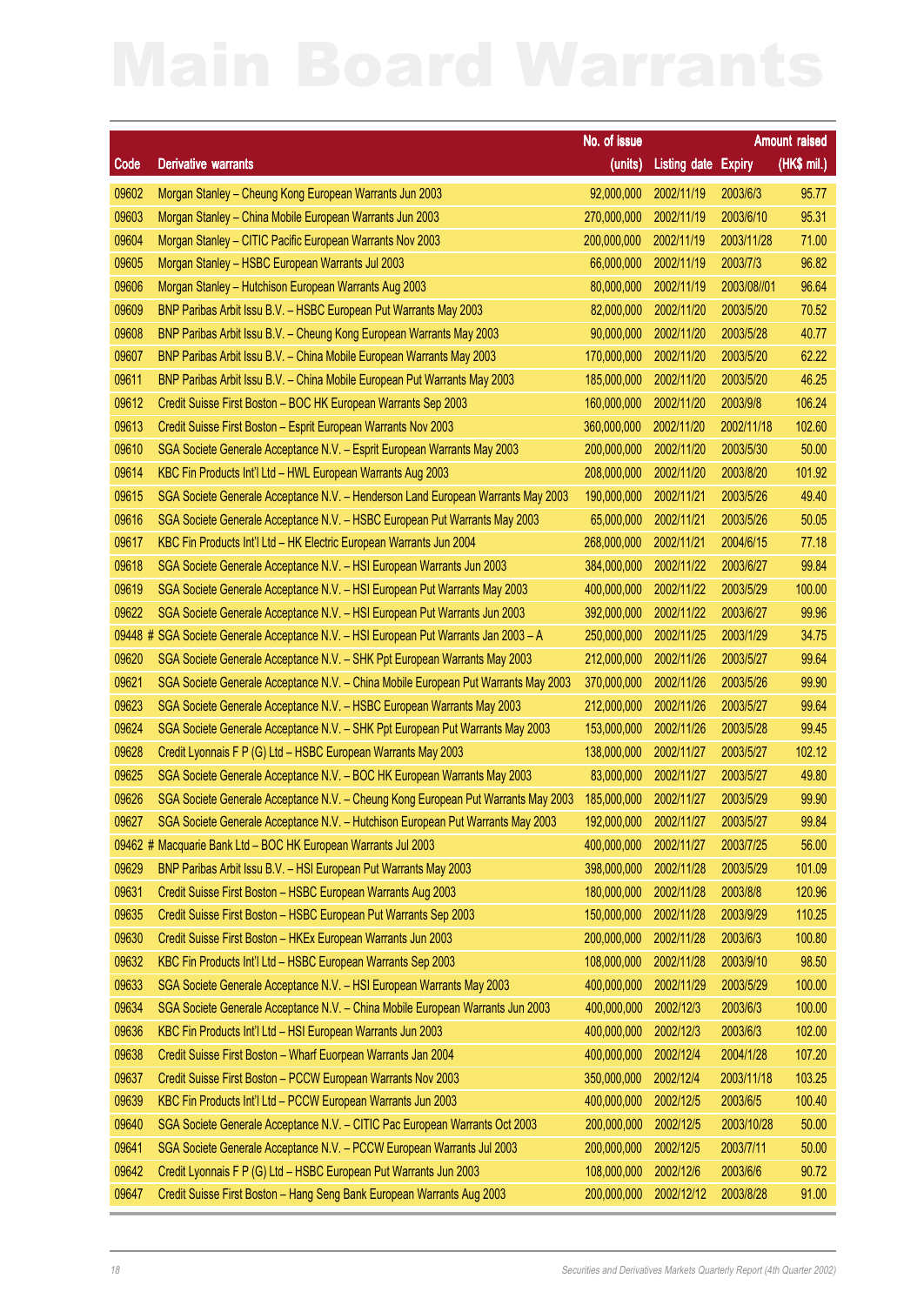|              |                                                                                    | No. of issue |                                  |            | <b>Amount raised</b> |
|--------------|------------------------------------------------------------------------------------|--------------|----------------------------------|------------|----------------------|
| Code         | <b>Derivative warrants</b>                                                         | (units)      | <b>Listing date Expiry</b>       |            | $(HKS$ mil.)         |
| 09648        | Credit Suisse First Boston - Henderson Land Dev European Warrants Oct 2003         | 350,000,000  | 2002/12/12                       | 2003/10/28 | 93.45                |
| 09646        | Credit Suisse First Boston - CITIC Pac European Warrants Mar 2004                  | 400,000,000  | 2002/12/12                       | 2004/3/10  | 106.40               |
|              | 09298 # Credit Suisse First Boston - CITIC Pac European Warrants Jun 2003          | 500,000,000  | 2002/12/12                       | 2003/6/26  | 27.50                |
| 09475 #      | Credit Suisse First Boston - Swire Pac A European Warrants May 2003                | 400,000,000  | 2002/12/12                       | 2003/5/28  | 81.20                |
| 09643        | SGA Societe Generale Acceptance N.V. - China Resources European Warrants Jun 2003  | 82,780,000   | 2002/12/12                       | 2003/6/16  | 50.00                |
| 09644        | SGA Societe Generale Acceptance N.V. - China Unicom European Warrants Jun 2003     | 79,872,000   | 2002/12/12                       | 2003/6/23  | 50.00                |
| 09645        | SGA Societe Generale Acceptance N.V. - Legend European Warrants Jun 2003           | 144,508,000  | 2002/12/12                       | 2003/6/23  | 50.00                |
| 09417#       | Credit Suisse First Boston - PCCW European Warrants May 2003                       | 600,000,000  | 2002/12/13                       | 2003/5/28  | 21.60                |
| 09649        | KBC Fin Products Int'l Ltd - Cheung Kong European Warrants Jul 2003                | 100,000,000  | 2002/12/13                       | 2003/7/2   | 78.90                |
| 09650        | KBC Fin Products Int'l Ltd - China Mobile European Warrants Jul 2003               | 300,000,000  | 2002/12/13                       | 2003/7/2   | 82.20                |
| 09651        | Macquarie Bank Ltd - Hutchison European Warrants Jun 2003                          | 100,000,000  | 2002/12/16                       | 2003/6/27  | 32.00                |
| 09652        | KBC Fin Products Int'l Ltd - PCCW European Put Warrants Jun 2003                   | 250,000,000  | 2002/12/16                       | 2003/6/16  | 84.00                |
| 09653        | Macquarie Bank Ltd - BOC HK European Put Warrants Jul 2003                         | 128,000,000  | 2002/12/17                       | 2003/7/18  | 93.31                |
| 09654        | Macquarie Bank Ltd - Hang Seng Bank European Warrants Jul 2003                     | 188,000,000  | 2002/12/17                       | 2003/7/31  | 92.87                |
| 09655        | Macquarie Bank Ltd - HSBC European Put Warrants Jul 2003                           | 88,000,000   | 2002/12/17                       | 2003/7/21  | 82.63                |
| 09661        | KBC Fin Products Int'l Ltd - HSBC European Warrants Jun 2003                       | 188,000,000  | 2002/12/17                       | 2003/6/17  | 90.24                |
| 09660        | Credit Suisse First Boston - Swire Pacific A European Warrants Jan 2004            | 320,000,000  | 2002/12/17                       | 2004/1/28  | 116.80               |
| 09656        | Credit Suisse First Boston - China Mobile European Warrants Dec 2003               | 400,000,000  | 2002/12/17                       | 2003/12/18 | 117.60               |
| 09657        | Credit Suisse First Boston - China Unicom European Warrants Oct 2003               | 200,000,000  | 2002/12/17                       | 2003/10/28 | 122.40               |
| 09659        | Credit Suisse First Boston - Legend European Warrants Dec 2003                     | 250,000,000  | 2002/12/17                       | 2003/12/18 | 128.00               |
| 09658        | Credit Suisse First Boston - COSCO Pac European Warrants Aug 2003                  | 150,000,000  | 2002/12/17                       | 2003/8/18  | 108.60               |
| 09662        | Macquarie Bank Ltd - PCCW European Warrants Sep 2003                               | 188,000,000  | 2002/12/19                       | 2003/9/29  | 51.14                |
|              | 09391 # KBC Fin Products Int'l Ltd - HSBC European (Locked-in Return) Wts Jan 2004 | 150,000,000  | 2002/12/20                       | 2004/1/2   | 91.50                |
| 09663        | Macquarie Bank Ltd - HSI European Warrants Jun 2003                                | 388,000,000  | 2002/12/20                       | 2003/6/27  | 98.55                |
| 09667        | Macquarie Bank Ltd - HSI European Put Warrants Jun 2003                            | 388,000,000  | 2002/12/20                       | 2003/6/27  | 114.07               |
| 09665        | KBC Fin Products Int'l Ltd - HWL European Warrants Jun 2003                        | 108,000,000  | 2002/12/23                       | 2003/6/23  | 72.14                |
| 09664        | Credit Lyonnais F P (G) Ltd - Cheung Kong European Warrants Jun 2003               | 154,000,000  | 2002/12/23                       | 2003/6/23  | 100.10               |
| 09666        | Credit Lyonnais F P (G) Ltd - Hutchison European Warrants Jun 2003                 |              | 133,000,000 2002/12/24 2003/6/24 |            | 102.41               |
| 09668        | KBC Fin Products Int'l Ltd - HSI European Warrants Jun 2003                        | 400,000,000  | 2002/12/24                       | 2003/6/27  | 100.40               |
| 09669        | KBC Fin Products Int'l Ltd - HSBC European Put Warrants Jun 2003                   | 128,000,000  | 2002/12/24                       | 2003/6/24  | 68.99                |
| 09670        | SGA Societe Generale Acceptance N.V. - HSI European Warrants Jun 2003              | 389,000,000  | 2002/12/24                       | 2003/6/27  | 99.97                |
| 09674        | SGA Societe Generale Acceptance N.V. - HSI European Put Warrants Jun 2003          | 393,000,000  | 2002/12/24                       | 2003/6/27  | 99.82                |
| 09671        | KBC Fin Products Int'l Ltd - Cheung Kong European Warrants Jun 2003                | 118,000,000  | 2002/12/27                       | 2003/6/27  | 78.59                |
| 09672        | Credit Lyonnais F P (G) Ltd - China Mobile European Warrants Jun 2003              | 400,000,000  | 2002/12/30                       | 2003/6/30  | 100.00               |
| 09673        | Credit Lyonnais F P (G) Ltd - HSBC European Put Warrants Jun 2003                  | 120,000,000  | 2002/12/30                       | 2003/6/30  | 103.20               |
| 09675        | SGA Societe Generale Acceptance N.V. - China Mobile European Put Warrants Jul 2003 | 200,000,000  | 2002/12/30                       | 2003/7/22  | 50.00                |
| 09676        | SGA Societe Generale Acceptance N.V. - SHK Ppt European Put Warrants Jul 2003      | 116,000,000  | 2002/12/30                       | 2003/7/3   | 49.88                |
| <b>Total</b> |                                                                                    |              |                                  |            | 10,877.89            |

# Further issue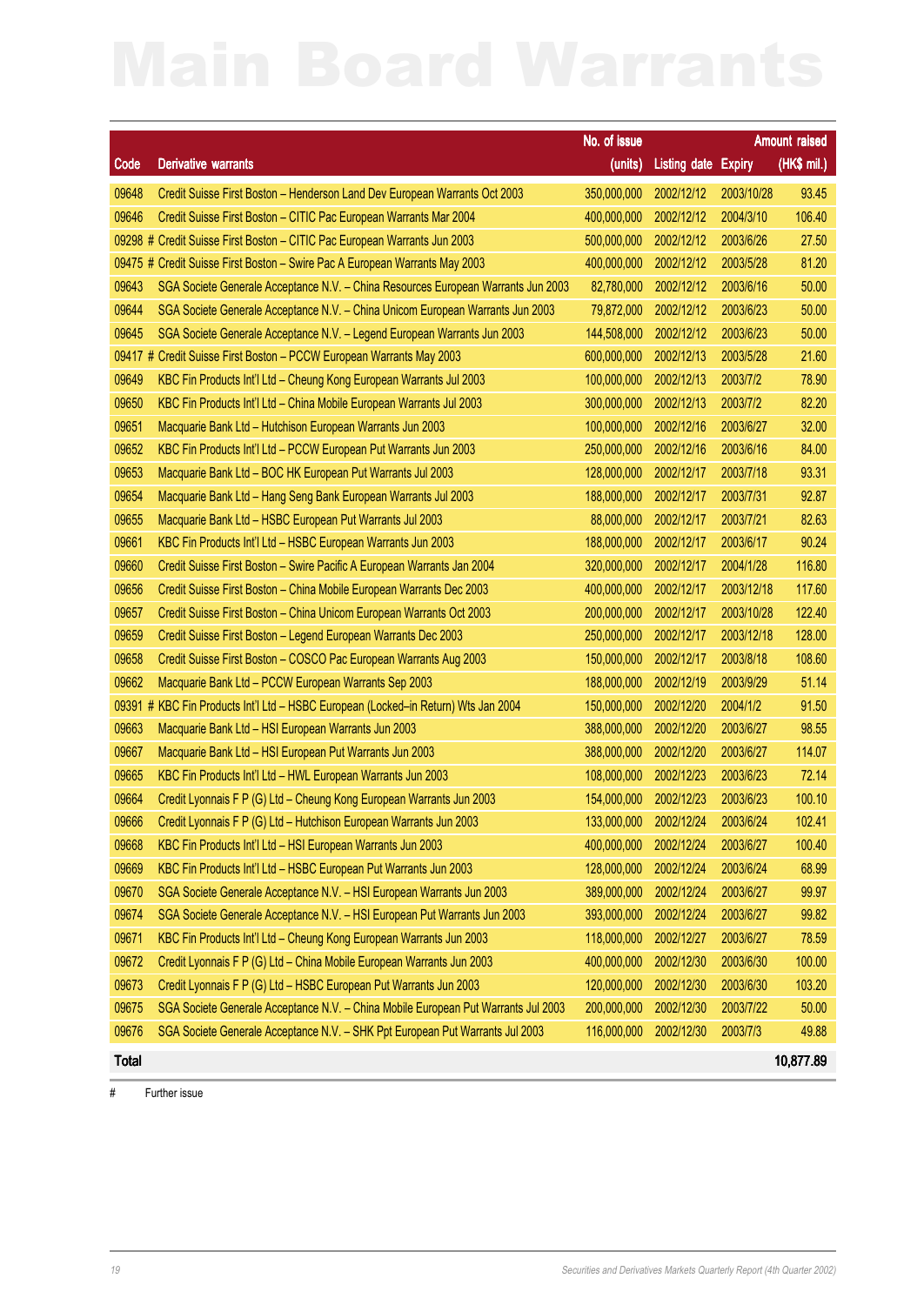### Equity Linked Instrument Trading Statistics

|      |                | <b>Number</b> | <b>Market Value</b><br>in dollars | <b>Turnover</b><br>(HK\$ mil.) |
|------|----------------|---------------|-----------------------------------|--------------------------------|
| 2001 | Q <sub>4</sub> | -             | -                                 | -                              |
| 2002 | Q <sub>1</sub> | -             | -                                 | $\overline{\phantom{0}}$       |
|      | Q2             | -             | -                                 | $\overline{\phantom{0}}$       |
|      | $Q3*$          | 13            | 1,509.22                          | 140.17                         |
|      | Q4             | 11            | 413.51                            | 193.60                         |

Trading for equity linked instrument commenced on 5 August 2002

### New Listing Statistics – Equity Linked Instrument (ELI)

|      |                | No. of newly listed ELI | <b>Amount raised</b><br>(HK\$ mil.) |
|------|----------------|-------------------------|-------------------------------------|
| 2001 | Q <sub>4</sub> |                         | -                                   |
| 2002 | Q <sub>1</sub> | -                       | -                                   |
|      | Q <sub>2</sub> | -                       | -                                   |
|      | Q3             | 13                      | 1,642.42                            |
|      | Q <sub>4</sub> | 12                      | 458.16                              |

# Newly Listed Equity Linked Instrument (ELI)

for 4th quarter 2002

|        |                                                               | Initial issued |                     |               | <b>Amount raised</b> |
|--------|---------------------------------------------------------------|----------------|---------------------|---------------|----------------------|
| Code   | <b>Equity Linked Instrument (ELI)</b>                         | (units)        | <b>Listing date</b> | <b>Expiry</b> | (HK\$ mil.)          |
| 01814  | KBC Fin Products Int'l Ltd. - HSBC Bull ELI Jan 2003 A        | 720,000        | 2002/10/2           | 2003/1/21     | 56.38                |
| 01815  | SGA Societe Generale Acceptance N.V.-C MOB Bull ELI Dec 02 A  | 3,214,000      | 2002/10/2           | 2002/12/18    | 50.03                |
| 01816  | SGA Societe Generale Acceptance N.V. - HSBC Bull ELI Dec 02 A | 682,000        | 2002/10/2           | 2002/12/18    | 50.03                |
| 01817  | SGA Societe Generale Acceptance N.V. - HSBC Bull ELI Feb 03A  | 129,600        | 2002/11/7           | 2003/2/19     | 10.00                |
| 01818  | SGA Societe Generale Acceptance N.V. - CK(H) Bull ELI Feb 03A | 219,000        | 2002/11/7           | 2003/2/19     | 10.00                |
| 01819  | SGA Societe Generale Acceptance N.V. - HSBC Bull ELI Feb 03B  | 126,400        | 2002/11/7           | 2003/2/19     | 10.00                |
| 01820  | SGA Societe Generale Acceptance N.V.- HWL Bull ELI Feb 03 A   | 235,000        | 2002/11/7           | 2003/2/19     | 10.00                |
| 01821  | SGA Societe Generale Acceptance N.V. - HSBC Bull ELI May 03A  | 134,000        | 2002/11/7           | 2003/5/6      | 10.00                |
| 01822  | KBC Fin Products Int'l Ltd. - HWL Bull ELI Feb 2003 A         | 1,085,000      | 2002/11/8           | 2003/2/18     | 50.21                |
| 01823  | KBC Fin Products Int'l Ltd.- HSBC Bull ELI Apr 2003 A         | 650,000        | 2002/11/18          | 2003/4/28     | 50.60                |
| 01821# | SGA Societe Generale Acceptance N.V.- HSBC Bull ELI May 03A   | 649,600        | 2002/11/27          | 2003/5/6      | 50.02                |
| 01824  | KBC Fin Products Int'l Ltd.- BOCHK Bull ELI Apr 2003A         | 6,500,000      | 2002/12/3           | 2003/4/28     | 50.57                |
| 01825  | KBC Fin Products Int'l Ltd. - CK(H) Bull ELI Jun 2003A        | 1,040,000      | 2002/12/3           | 2003/6/10     | 50.33                |

Further issue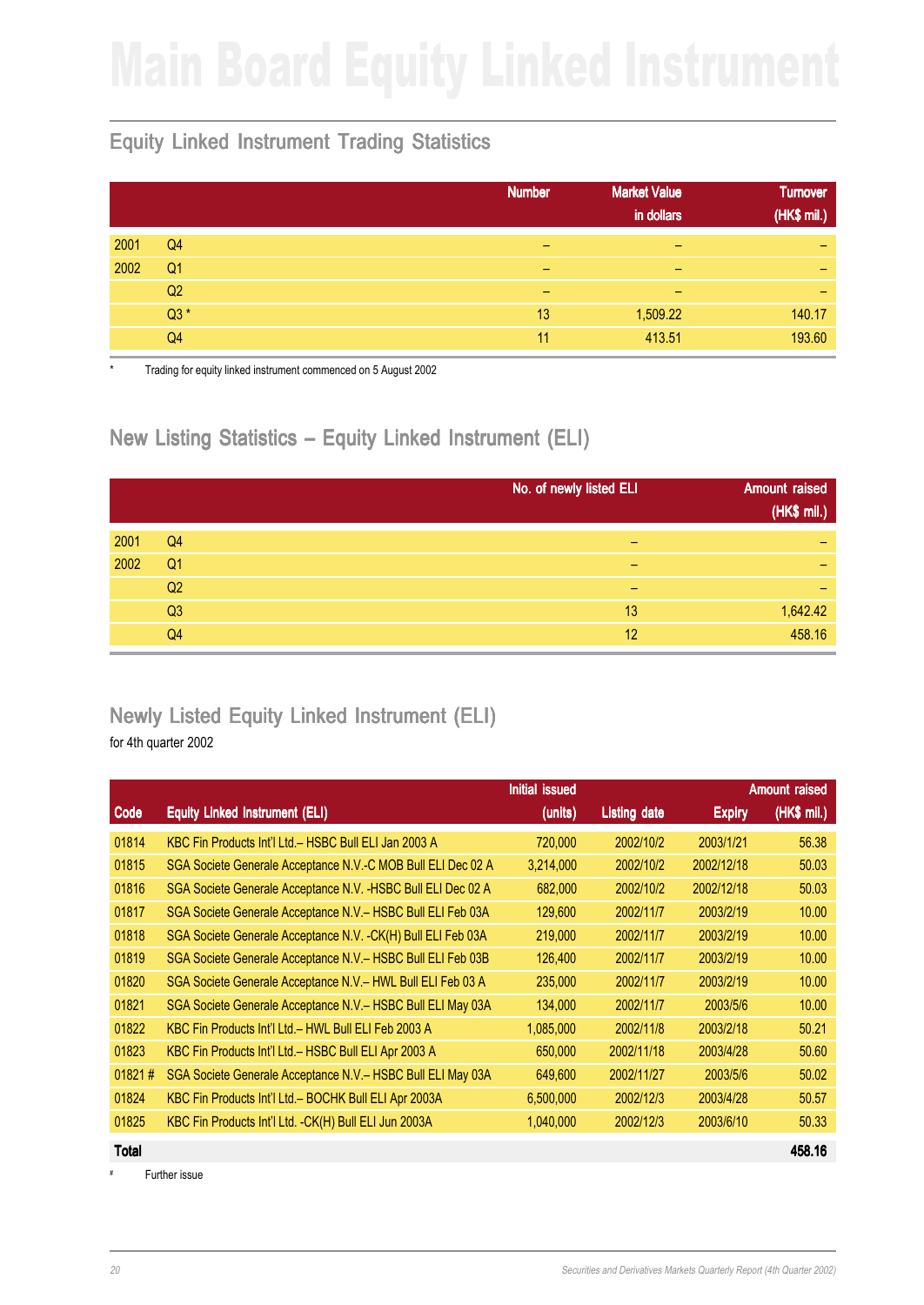## Debt Securities Trading Statistics

|      |                |                                 | <b>Turnover value</b>    |  |  |
|------|----------------|---------------------------------|--------------------------|--|--|
|      |                | Exchange fund notes (HK\$ mil.) | Market total (HK\$ mil.) |  |  |
| 2001 | Q <sub>4</sub> | 2.49                            | 11.34                    |  |  |
| 2002 | Q <sub>1</sub> | 0.60                            | 9.80                     |  |  |
|      | Q <sub>2</sub> | -                               | 8.25                     |  |  |
|      | Q <sub>3</sub> | 0.47                            | 5.56                     |  |  |
|      | Q4             | -                               | 1.89                     |  |  |

### Debt Securities Nominal Value

|      |                | No. of issues | Nominal value (HK\$ mil.) |
|------|----------------|---------------|---------------------------|
| 2001 | Q <sub>4</sub> | 195           | 607,961.98                |
| 2002 | Q1             | 190           | 577,932.94                |
|      | Q <sub>2</sub> | 179           | 544,960.94                |
|      | Q <sub>3</sub> | 172           | 524,127.71                |
|      | Q <sub>4</sub> | 165           | 516,437.26                |

### New Listing Statistics – Debt Securities

|      |                | No. of newly listed debt securities | Amount raised (HK\$ mil.) |
|------|----------------|-------------------------------------|---------------------------|
| 2001 | Q4             |                                     | 4,699.34                  |
| 2002 | Q1             | 6                                   | 6,284.59                  |
|      | Q <sub>2</sub> | 5                                   | 5,838.15                  |
|      | Q <sub>3</sub> | 3                                   | 2,999.88                  |
|      | Q4             | 4                                   | 4,224.88                  |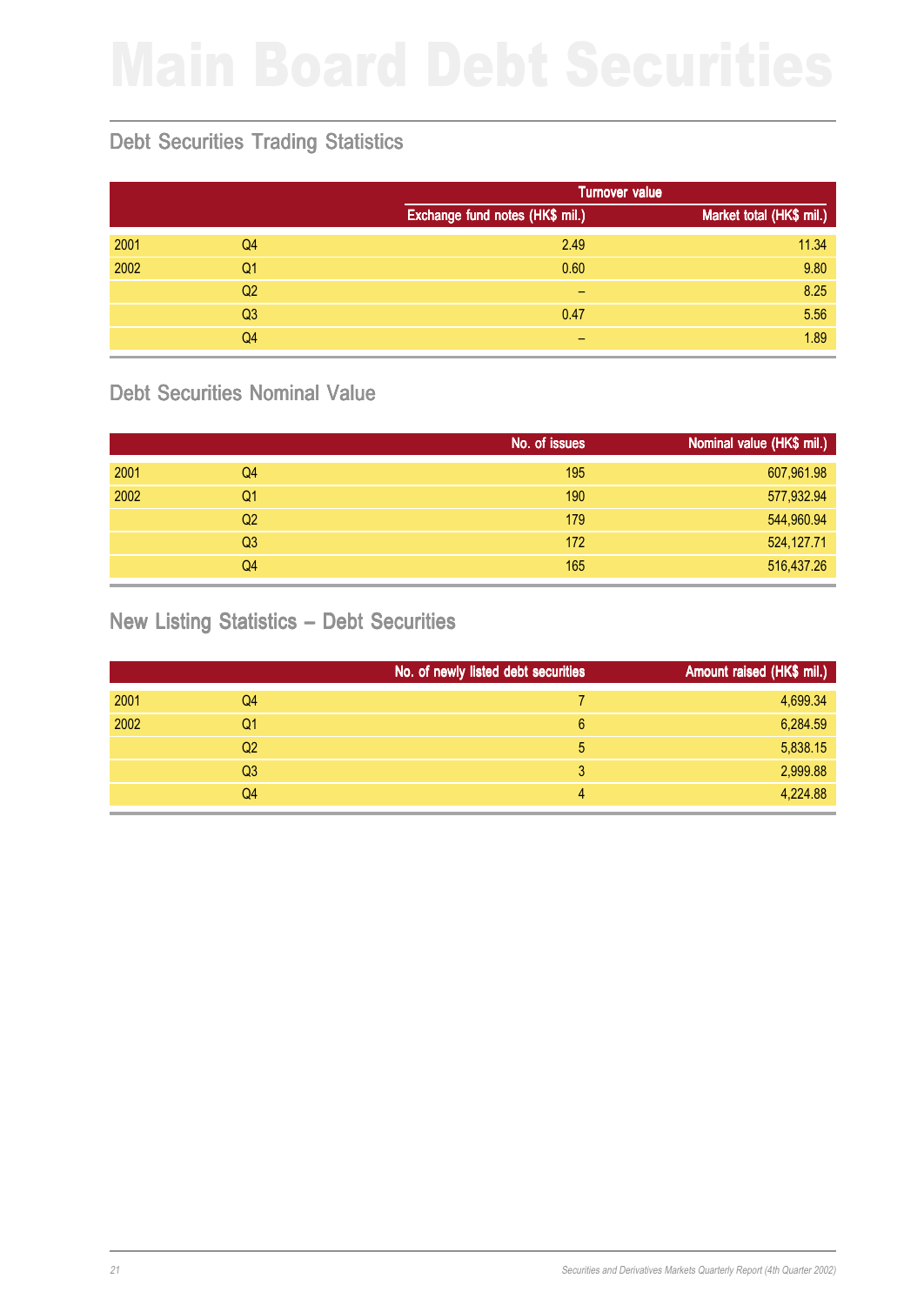### Newly Listed Debt Securities

for 4th quarter 2002

|              |                                    |                  |               |                     |                 | <b>Amount raised</b> |
|--------------|------------------------------------|------------------|---------------|---------------------|-----------------|----------------------|
| Code         | <b>Debt securities</b>             | <b>Principal</b> |               | <b>Listing date</b> | <b>Maturity</b> | (HK\$ mil.)          |
| 04076#       | Hong Kong Monetary Authority 6.03% | <b>HKD</b>       | 1,200,000,000 | 2002/10/15          | 2005/12/19      | 1,324.80             |
|              | Exchange Fund Notes 2005           |                  |               |                     |                 |                      |
|              |                                    |                  |               |                     |                 |                      |
| 04101        | Hong Kong Monetary Authority 2.12% | <b>HKD</b>       | 1,200,000,000 | 2002/11/14          | 2004/11/15      | 1,203.48             |
|              | Exchange Fund Notes 2004           |                  |               |                     |                 |                      |
|              |                                    |                  |               |                     |                 |                      |
| 04102        | Hong Kong Monetary Authority 3.96% | <b>HKD</b>       | 600,000,000   | 2002/11/29          | 2009/11/30      | 600.60               |
|              | Exchange Fund Notes 2009           |                  |               |                     |                 |                      |
|              |                                    |                  |               |                     |                 |                      |
| 04103        | Hong Kong Monetary Authority 4.50% | <b>HKD</b>       | 500,000,000   | 2002/12/5           | 2012/12/4       | 492.40               |
|              | Exchange Fund Notes 2012           |                  |               |                     |                 |                      |
|              |                                    |                  |               |                     |                 |                      |
| 04104        | Hong Kong Monetary Authority 3.57% | <b>HKD</b>       | 600,000,000   | 2002/12/17          | 2007/12/17      | 603.60               |
|              | Exchange Fund Notes 2007           |                  |               |                     |                 |                      |
|              |                                    |                  |               |                     |                 |                      |
| <b>Total</b> |                                    |                  |               |                     |                 | 4,224.88             |
|              |                                    |                  |               |                     |                 |                      |

# Further issue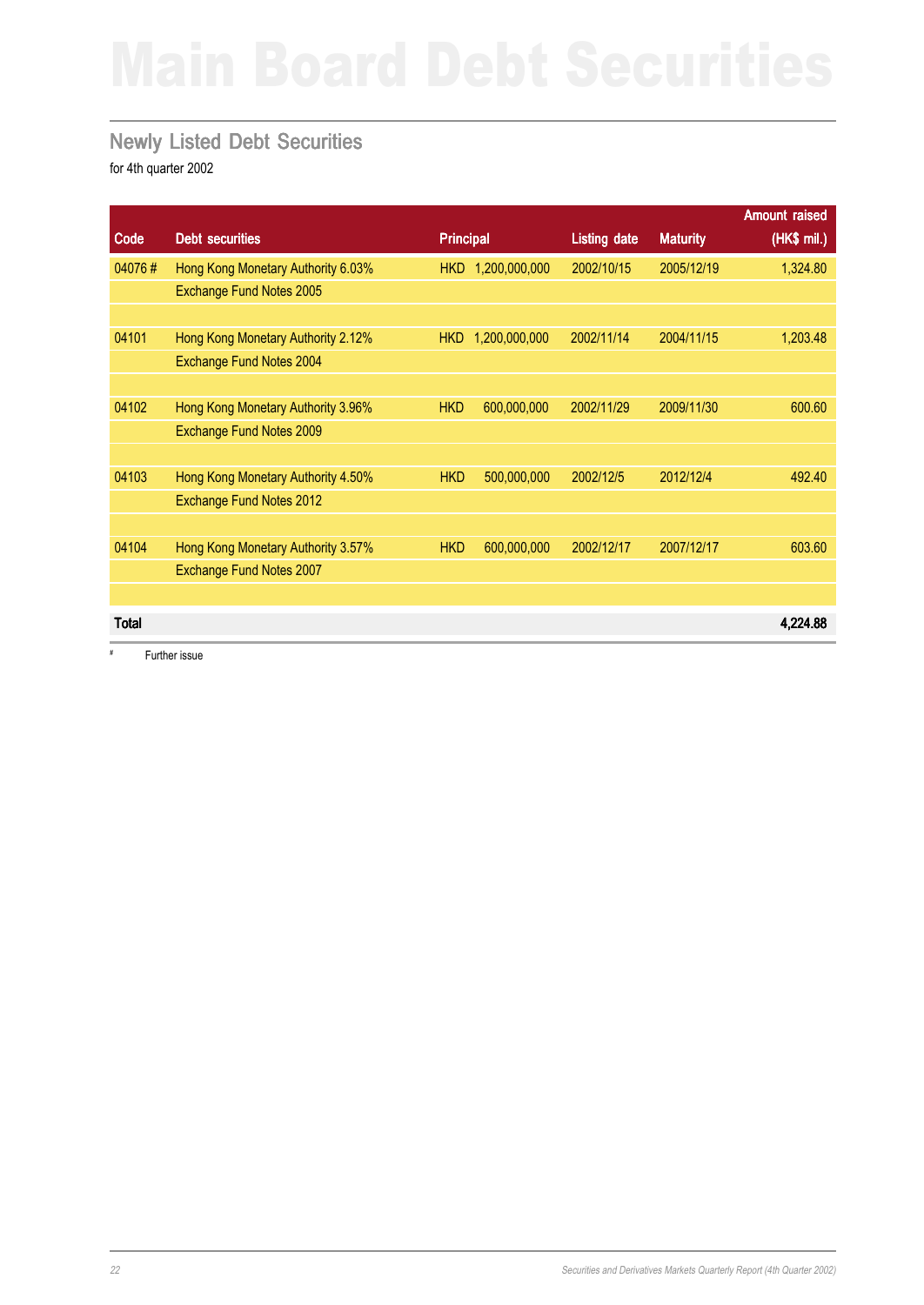### Unit Trusts Trading Statistics

|      |                | No. of issues | Turnover value (HK\$ mil.) |
|------|----------------|---------------|----------------------------|
| 2001 | Q4             | 22            | 2,919.14                   |
| 2002 | Q1             | 22            | 3,128.43                   |
|      | Q <sub>2</sub> | 11            | 3,593.79                   |
|      | Q <sub>3</sub> | 11            | 3,418.40                   |
|      | Q4             | 9             | 2,686.97                   |

New Listing Unit Trusts and Mutual Funds Statistics

|      |                | No. of newly listed<br>unit trust and mutual funds | <b>Funds raised</b><br>(HK\$ mil.) |
|------|----------------|----------------------------------------------------|------------------------------------|
| 2001 | Q <sub>4</sub> |                                                    | 257.64                             |
| 2002 | Q <sub>1</sub> | -                                                  |                                    |
|      | Q <sub>2</sub> |                                                    | 351.58                             |
|      | Q <sub>3</sub> | -                                                  |                                    |
|      | Q4             |                                                    |                                    |

Newly Listed Unit Trusts and Mutual Funds

| <b>Code</b> | Unit trust and Mutual funds | Fund manager | <b>Issue price (HK\$)</b> | <b>Listing date</b> |
|-------------|-----------------------------|--------------|---------------------------|---------------------|
| <b>Nil</b>  |                             |              |                           |                     |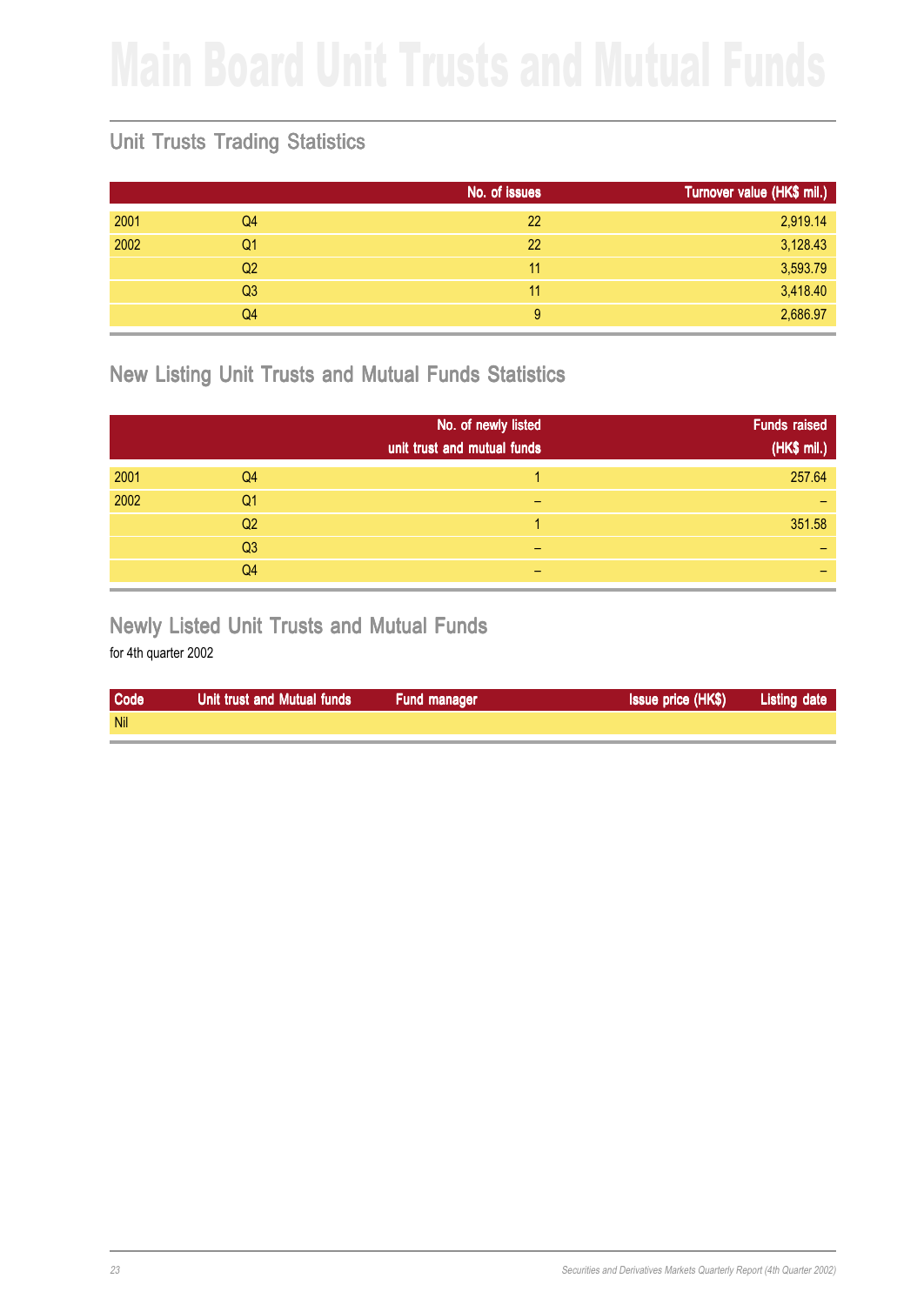### NASDAQ Stocks

|      |                | No. of issues | Turnover value (HK\$ mil.) |
|------|----------------|---------------|----------------------------|
| 2001 | Q <sub>4</sub> |               | 10.99                      |
| 2002 | Q <sub>1</sub> |               | 7.14                       |
|      | Q <sub>2</sub> |               | 17.85                      |
|      | Q <sub>3</sub> |               | 9.43                       |
|      | Q <sub>4</sub> |               | 6.49                       |

### iShares

|      |                | No. of issues | Turnover value (HK\$ mil.) |
|------|----------------|---------------|----------------------------|
| 2001 | Q <sub>4</sub> | $\mathcal{D}$ | 25.56                      |
| 2002 | Q1             | 2             | 45.03                      |
|      | Q <sub>2</sub> | 2             | 19.07                      |
|      | Q <sub>3</sub> | 2             | 4.04                       |
|      | Q4             |               | 12.21                      |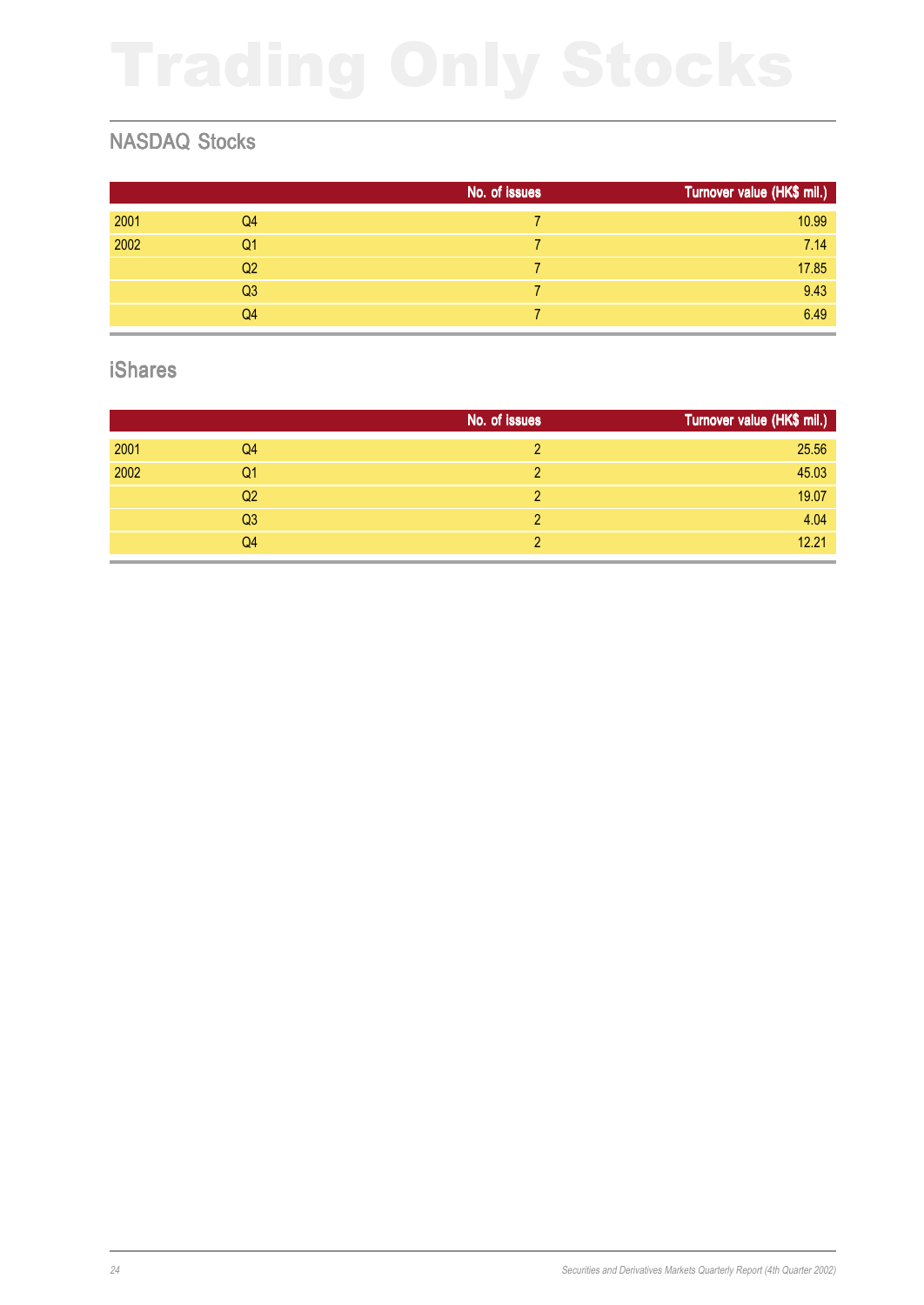### Hong Kong Stock Market Indices

|                                               | End of Dec 2002 | End of Sep 2002 |            |            |
|-----------------------------------------------|-----------------|-----------------|------------|------------|
| Index                                         | <b>Close</b>    | <b>Close</b>    |            | Change %   |
| <b>ALL ORDINARIES INDEX</b>                   | 4113.06         | 3996.14         | $\ddagger$ | 2.93%      |
| <b>SECTORIAL INDICES</b>                      |                 |                 |            |            |
| <b>Finance</b>                                | 10745.00        | 10210.06        | ÷.         | 5.24%      |
| <b>Utilities</b>                              | 10087.17        | 10686.80        | ä,         | 5.61%      |
| Properties                                    | 2863.85         | 2804.43         | $+$        | 2.12%      |
| <b>Consolidated enterprises</b>               | 2268.47         | 2189.79         | ÷.         | 3.59%      |
| <b>Industrials</b>                            | 1762.63         | 1737.89         | $+$        | 1.42%      |
| <b>Hotels</b>                                 | 2153.38         | 1953.47         |            | $+ 10.23%$ |
| <b>Miscellaneous</b>                          | 2133.99         | 2149.21         | ÷,         | 0.71%      |
|                                               |                 |                 |            |            |
| <b>GROWTH ENTERPRISE INDEX</b>                | 110.40          | 118.16          | ÷,         | 6.57%      |
|                                               |                 |                 |            |            |
| <b>HANG SENG INDEX</b>                        | 9321.29         | 9072.21         | $+$        | 2.75%      |
| <b>SECTORIAL INDICES</b>                      |                 |                 |            |            |
| Finance                                       | 18231.16        | 17342.58        | $+$        | 5.12%      |
| <b>Utilities</b>                              | 21970.53        | 23300.70        | $\equiv$   | 5.71%      |
| Properties                                    | 11103.88        | 10765.42        | $+$        | 3.14%      |
| <b>Commerce &amp; Industry</b>                | 4043.95         | 3963.25         | ÷.         | 2.04%      |
|                                               |                 |                 |            |            |
| <b>HANG SENG COMPOSITE INDEX</b>              | 1130.24         | 1095.45         | $\ddot{}$  | 3.18%      |
| HANG SENG CHINA-AFFILIATED CORPORATIONS INDEX | 1011.13         | 983.09          | $\ddot{}$  | 2.85%      |
| HANG SENG CHINA ENTERPRISES INDEX             | 1990.44         | 1890.20         | $\ddot{}$  | 5.30%      |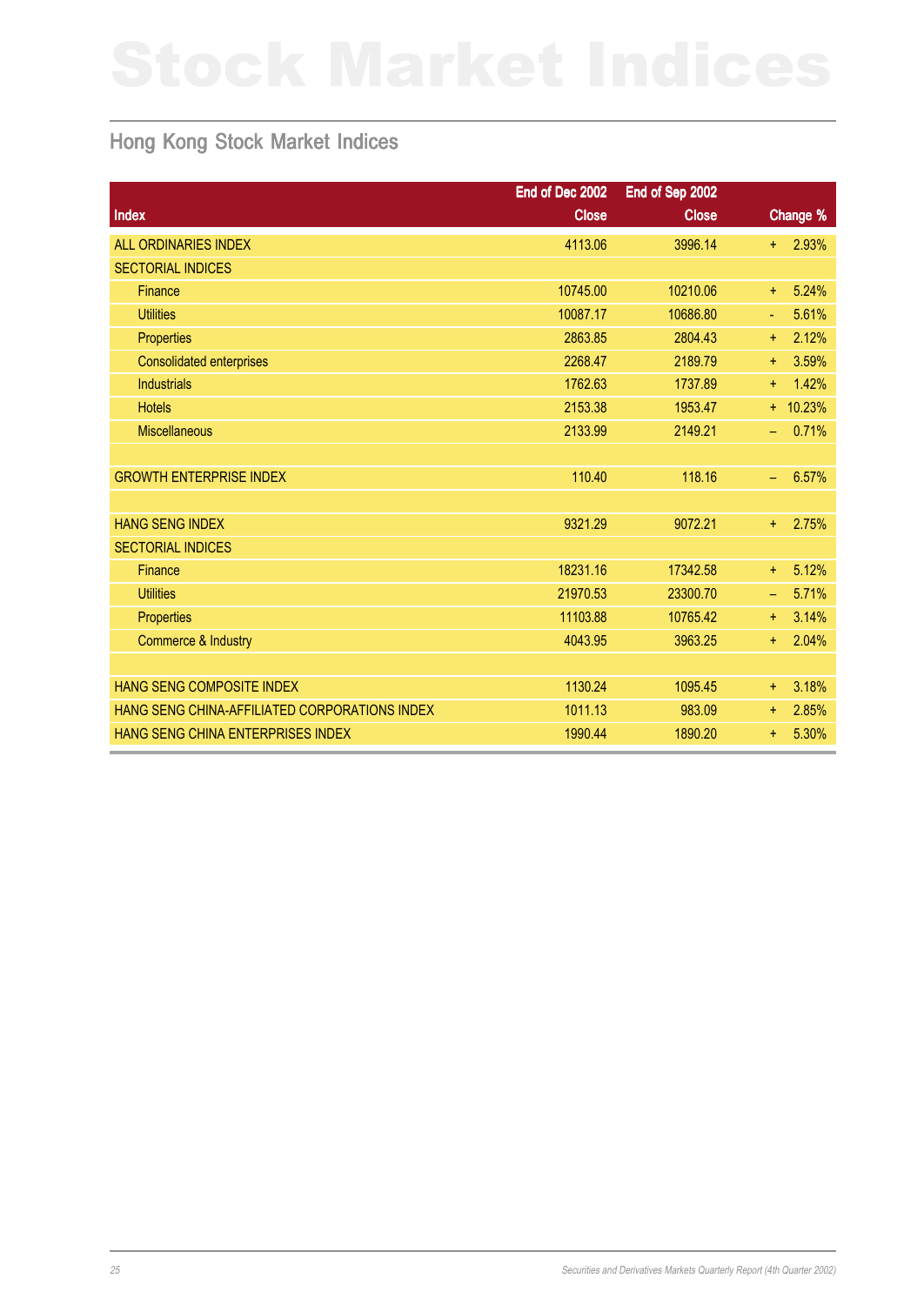### Hang Seng Index (2001/10/03 - 2002/12/31)



All Ordinaries Index (2001/10/03 - 2002/12/31)



### Growth Enterprise Index (2001/10/03 – 2002/12/31) – 2002/12/31)

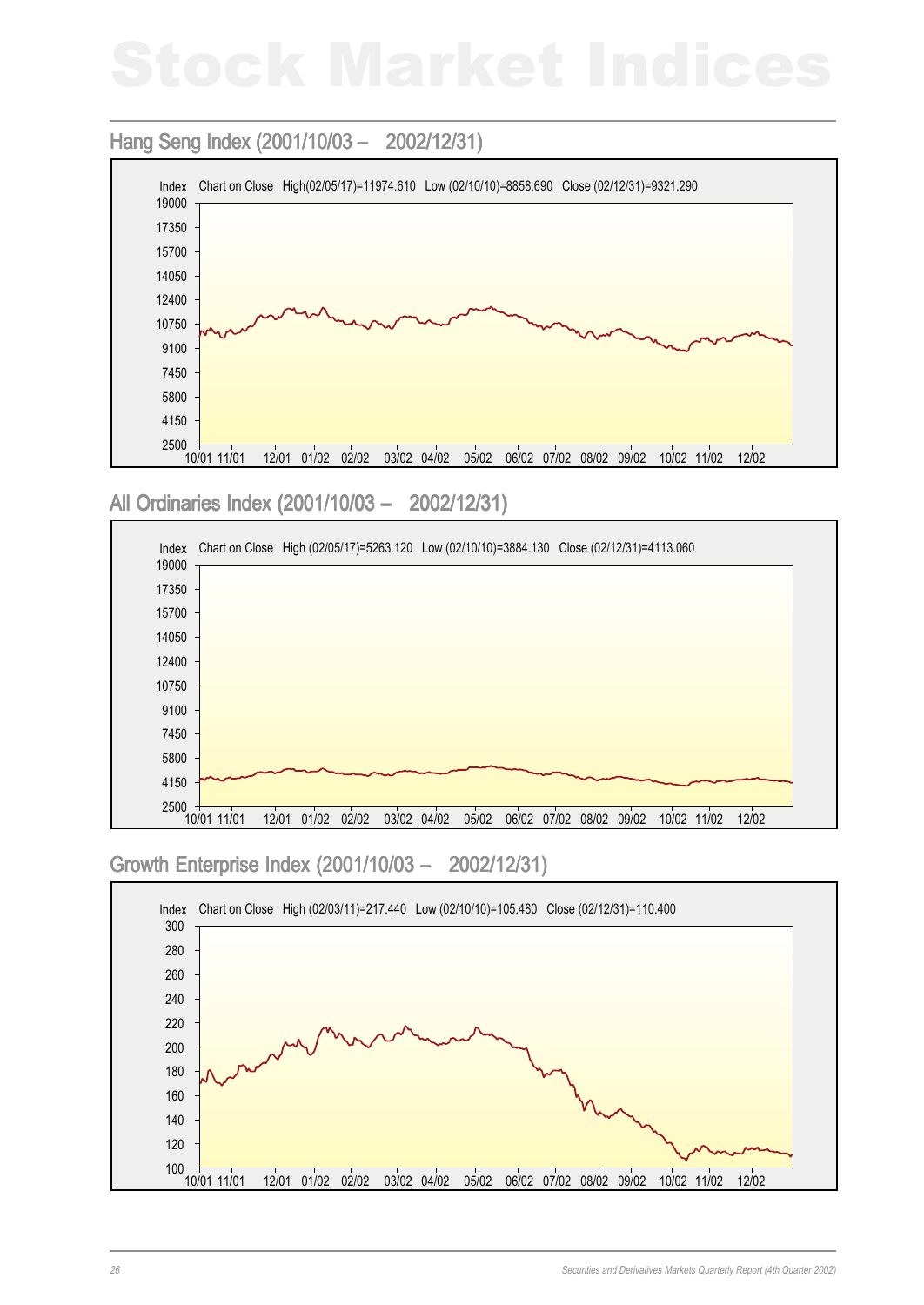### World Indices

|                                | End of Dec 2002 | End of Sep 2002 |                                   |
|--------------------------------|-----------------|-----------------|-----------------------------------|
| Index                          | <b>Close</b>    | <b>Close</b>    | Change %                          |
| <b>HONG KONG</b>               |                 |                 |                                   |
| All Ordinaries Index           | 4113.06         | 3996.14         | 2.93%<br>Ŧ.                       |
| Hang Seng Index                | 9321.29         | 9072.21         | 2.75%<br>$\ddagger$               |
| <b>AUSTRALIA</b>               |                 |                 |                                   |
| All Ordinaries Index           | 2975.50         | 2928.30         | 1.61%<br>Ŧ.                       |
| <b>JAKARTA</b>                 |                 |                 |                                   |
| <b>Composite Index</b>         | 424.95          | 419.31          | 1.35%<br>Ŧ.                       |
| <b>JAPAN</b>                   |                 |                 |                                   |
| <b>Nikkei (225)</b>            | 8578.95         | 9383.29         | 8.57%<br>$\overline{\phantom{m}}$ |
| <b>KOREA</b>                   |                 |                 |                                   |
| <b>Composite Index</b>         | 627.55          | 646.42          | 2.92%<br>$\qquad \qquad -$        |
| <b>KUALA LUMPUR</b>            |                 |                 |                                   |
| <b>Composite Index</b>         | 646.32          | 638.01          | 1.30%<br>Ŧ.                       |
| <b>MANILA</b>                  |                 |                 |                                   |
| <b>Composite Index</b>         | 1018.41         | 1129.34         | 9.82%<br>$\overline{\phantom{m}}$ |
| <b>NEW ZEALAND</b>             |                 |                 |                                   |
| <b>NZSE (40)</b>               | 1945.39         | 1992.11         | 2.35%<br>$\qquad \qquad -$        |
| <b>SHANGHAI</b>                |                 |                 |                                   |
| A Shares Index                 | 1419.12         | 1650.48         | $- 14.02%$                        |
| <b>B Shares Index</b>          | 113.51          | 144.58          | $-21.49%$                         |
| <b>SHENZHEN</b>                |                 |                 |                                   |
| A Shares Index                 | 409.95          | 487.30          | $-15.87%$                         |
| <b>B Shares Index</b>          | 186.98          | 231.61          | $-19.27%$                         |
| <b>SINGAPORE</b>               |                 |                 |                                   |
| <b>Straits Times Index</b>     | 1341.03         | 1352.30         | 0.83%<br>$\qquad \qquad -$        |
| <b>TAIWAN</b>                  |                 |                 |                                   |
| Taipei Weighted Stock Index    | 4452.45         | 4191.81         | 6.22%<br>$\ddagger$               |
| <b>THAILAND</b>                |                 |                 |                                   |
| <b>SET Index</b>               | 356.48          | 331.79          | 7.44%<br>$+$                      |
| <b>NEW YORK</b>                |                 |                 |                                   |
| <b>DJIA</b>                    | 8341.63         | 7591.93         | 9.87%<br>$+$                      |
| Nasdaq Composite Index         | 1335.51         | 1172.06         | + 13.95%                          |
| <b>TORONTO</b>                 |                 |                 |                                   |
| S&P/TSX Composite Index        | 6614.54         | 6180.42         | 7.02%<br>Ŧ,                       |
| <b>GERMANY</b>                 |                 |                 |                                   |
| <b>DAX Capital Value Index</b> | 2141.78         | 2050.26         | 4.46%<br>Ŧ,                       |
| <b>LONDON</b>                  |                 |                 |                                   |
| <b>FTSE (100)</b>              | 3940.40         | 3721.80         | 5.87%<br>Ŧ,                       |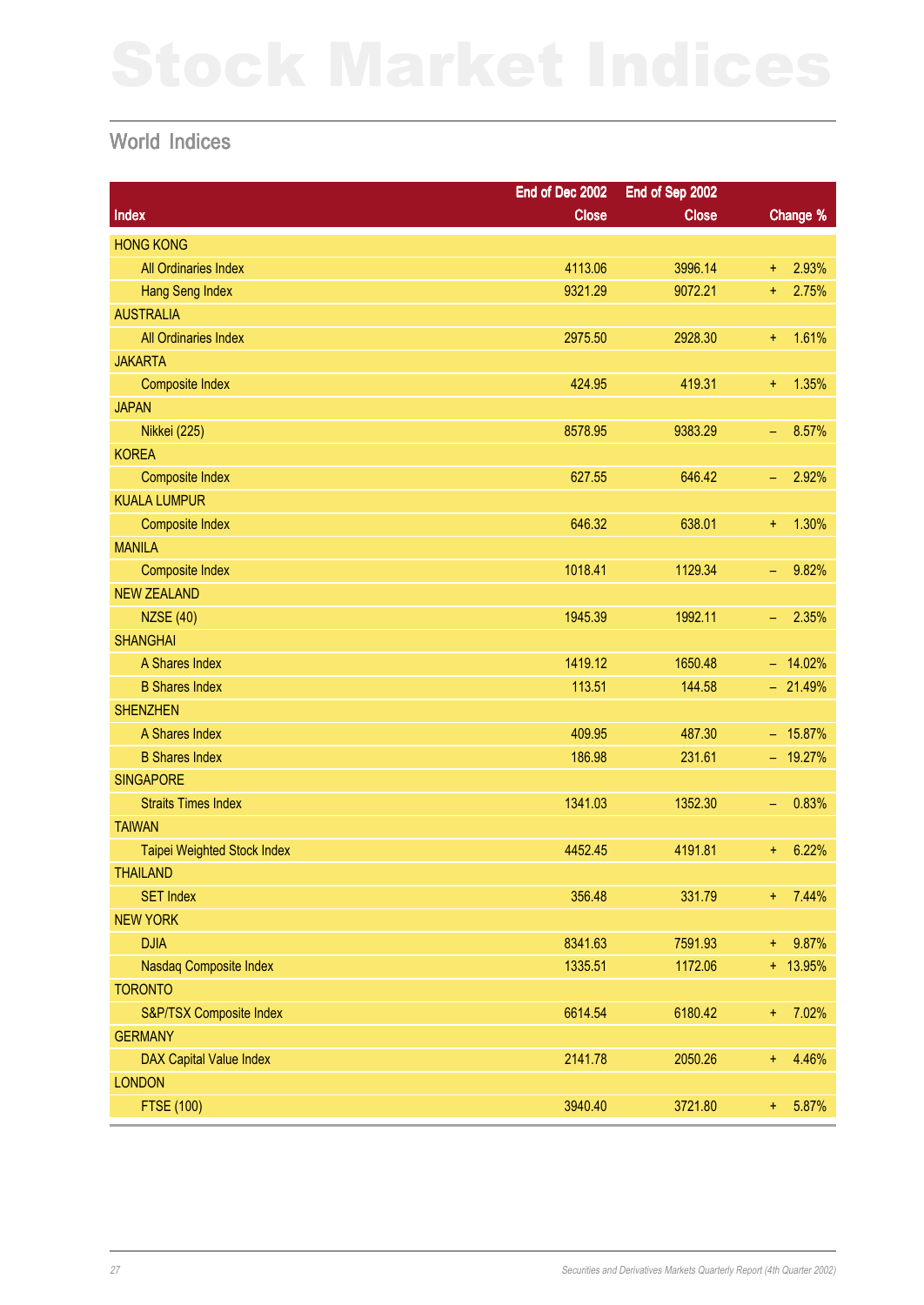### Equity Turnover – GEM

|      |                | Share (Mil. shs) | Value (HK\$ mil.) | No. of deals |
|------|----------------|------------------|-------------------|--------------|
| 2001 | Q4             | 11,927.91        | 9,413.78          | 214,656      |
| 2002 | Q1             | 18,649.52        | 14,952.45         | 342,475      |
|      | Q <sub>2</sub> | 21,593.52        | 13,196.07         | 291,251      |
|      | Q3             | 13,361.75        | 10,030.55         | 240,364      |
|      | Q4             | 9,224.83         | 5,798.28          | 169,297      |

### Equity Trading Statistics – GEM

|      |                | No. of<br>trading days | Average daily turnover<br>(HK\$ mil.) | Average value<br>per deal |
|------|----------------|------------------------|---------------------------------------|---------------------------|
| 2001 | Q4             | 61                     | 154.32                                | 43,855                    |
| 2002 | Q <sub>1</sub> | 59                     | 253.43                                | 43,660                    |
|      | Q2             | 61                     | 216.33                                | 45,308                    |
|      | Q <sub>3</sub> | 65                     | 154.32                                | 41,731                    |
|      | Q4             | 62                     | 93.52                                 | 34,249                    |

### 20 Most Advanced GEM Stocks

for 4th quarter 2002

|                  |       | <b>Closing price</b>   |                 |                         |        |
|------------------|-------|------------------------|-----------------|-------------------------|--------|
| Rank             | Code  | <b>Stock</b>           | End of Dec 2002 | End of Sep 2002         | % Up   |
| 1                | 08071 | E-SILKROAD HOLD        | 0.110           | 0.020                   | 450.00 |
| $\overline{2}$   | 08202 | <b>INNO-TECH HOLD</b>  | 0.670           | 0.340                   | 97.06  |
| 3                | 08173 | <b>PANORAMA INT'L</b>  | 0.096           | 0.058                   | 65.52  |
| 4                | 08117 | <b>BILLYBALA</b>       | 0.580           | 0.405                   | 43.21  |
| $\overline{5}$   | 08002 | <b>PHOENIX TV</b>      | 0.720           | 0.510                   | 41.18  |
| $6\phantom{1}$   | 08004 | <b>ICN HOLDINGS</b>    | 0.130           | 0.100                   | 30.00  |
| 7                | 08022 | <b>ARGOS ENT</b>       | 0.270           | 0.210                   | 28.57  |
| $\bf 8$          | 08077 | <b>INFOSERVE TECH</b>  | 0.205           | 0.160                   | 28.13  |
| $\boldsymbol{9}$ | 08150 | <b>FAST SYSTEMS</b>    | 0.139           | 0.112                   | 24.11  |
| 10               | 08120 | <b>CHINA MEDICAL</b>   | 0.270           | 0.220                   | 22.73  |
| 11               | 08082 | <b>INFO COMM HOLD</b>  | 0.038           | 0.031                   | 22.58  |
| 12               | 08131 | <b>ABC MULTIACTIVE</b> | 0.012           | 0.010                   | 20.00  |
| 13               | 08081 | <b>COMPUTECH</b>       | 0.360           | 0.300                   | 20.00  |
| 14               | 08032 | <b>G CHINA TECH</b>    | 0.275           | 0.230                   | 19.57  |
| 15               | 08079 | <b>RAINBOW INT'L</b>   | 0.490           | 0.415<br>$\overline{A}$ | 18.07  |
| 16               | 08061 | <b>ACROSSASIA</b>      | 0.041           | 0.035                   | 17.14  |
| 17               | 08143 | <b>GRANDY ENVIRO</b>   | 0.092           | 0.079                   | 16.46  |
| 18               | 08109 | <b>CREATIVE ENERGY</b> | 0.390           | 0.340                   | 14.71  |
| 19               | 08101 | <b>IASIA TECH</b>      | 0.080           | 0.070<br>$\overline{A}$ | 14.29  |
| 20               | 08006 | <b>HONGKONG.COM</b>    | 0.171           | 0.150                   | 14.00  |

A Adjusted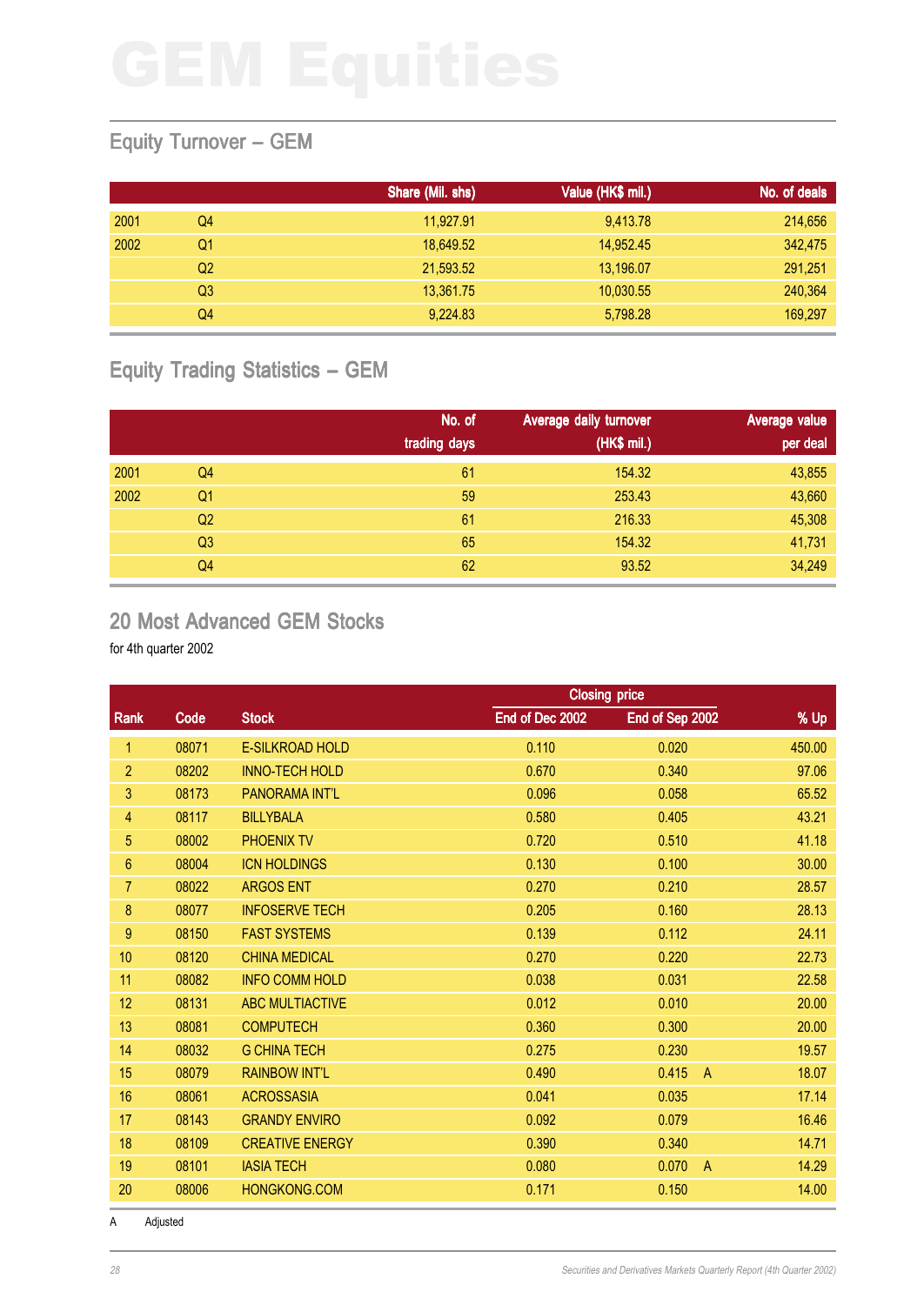### 20 Most Declined GEM Stocks

|                |       |                                   |                 | <b>Closing price</b> |          |
|----------------|-------|-----------------------------------|-----------------|----------------------|----------|
| <b>Rank</b>    | Code  | <b>Stock</b>                      | End of Dec 2002 | End of Sep 2002      | % Down   |
| 1              | 08085 | <b>NCM HOLDINGS</b>               | 0.109           | 1.170                | $-90.68$ |
| $\overline{2}$ | 08118 | <b>CYBER ON-AIR</b>               | 0.030           | 0.109                | $-72.48$ |
| 3              | 08176 | <b>BLU SPA</b>                    | 0.020           | 0.070                | $-71.43$ |
| 4              | 08139 | <b>PROSPERITY INTL</b>            | 0.034           | 0.098                | $-65.31$ |
| 5              | 08043 | <b>ERA INFO&amp;ENTER</b>         | 0.110           | 0.300                | $-63.33$ |
| $6\phantom{1}$ | 08080 | <b>ISTEELASIA.COM</b>             | 0.030           | 0.078                | $-61.54$ |
| $\overline{7}$ | 08119 | THIZ TECHNOLOGY                   | 0.049           | 0.115                | $-57.39$ |
| 8              | 08017 | <b>CYBERM</b>                     | 0.112           | 0.250                | $-55.20$ |
| 9              | 08020 | <b>WANASPORTS</b>                 | 0.089           | 0.190                | $-53.16$ |
| 10             | 08151 | <b>ESSEX BIO-TECH</b>             | 0.101           | 0.199                | $-49.25$ |
| 11             | 08097 | <b>ARCONTECH</b>                  | 0.207           | 0.400                | $-48.25$ |
| 12             | 08091 | <b>UNIVERSAL TECH</b>             | 0.120           | 0.229                | $-47.60$ |
| 13             | 08063 | <b>TRASY GOLD EX</b>              | 0.019           | 0.034                | $-44.12$ |
| 14             | 08031 | <b>KINETANA INT'L</b>             | 0.083           | 0.143                | $-41.96$ |
| 15             | 08152 | <b>GP NANOTECH</b>                | 0.130           | 0.220                | $-40.91$ |
| 16             | 08112 | <b>ANGELS TECH</b>                | 0.690           | 1.160                | $-40.52$ |
| 17             | 08189 | <b>TEDA BIOMEDICAL - H SHARES</b> | 0.174           | 0.290                | $-40.00$ |
| 18             | 08070 | <b>MRC HOLDINGS</b>               | 0.045           | 0.075                | $-40.00$ |
| 19             | 08075 | <b>ROJAM</b>                      | 0.080           | 0.130                | $-38.46$ |
| 20             | 08026 | <b>PROSTEN TECH</b>               | 0.099           | 0.160                | $-38.13$ |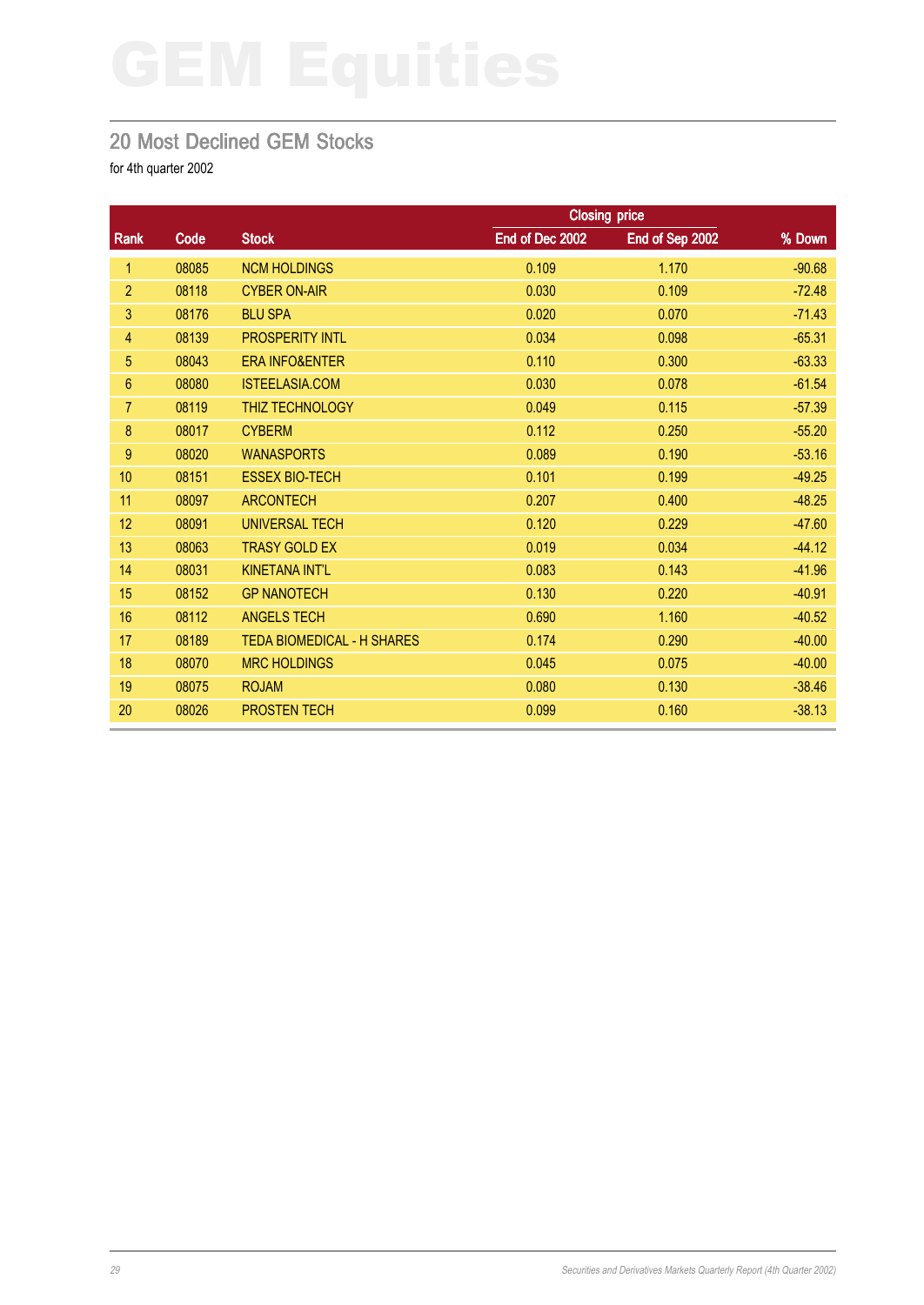### 20 Most Active GEM Stocks by Value

| Rank           | Code  | <b>Stock</b>                      | Turnover (HK\$ mil.) | % of Total |
|----------------|-------|-----------------------------------|----------------------|------------|
| 1              | 08001 | TOM.COM                           | 1,733.47             | 29.90      |
| $\overline{2}$ | 08222 | <b>CKLIFE SCIENCES</b>            | 956.85               | 16.50      |
| 3              | 08035 | <b>WAH SANG GAS</b>               | 288.88               | 4.98       |
| $\overline{4}$ | 08060 | <b>GLOBAL LINK</b>                | 197.96               | 3.41       |
| 5              | 08016 | <b>CHINA DATACAST</b>             | 183.16               | 3.16       |
| $6\phantom{1}$ | 08085 | <b>NCM HOLDINGS</b>               | 182.93               | 3.15       |
| $\overline{7}$ | 08132 | <b>PANVA GAS HOLD</b>             | 139.51               | 2.41       |
| 8              | 08099 | <b>ZHENGZHOU GAS - H SHARES</b>   | 117.80               | 2.03       |
| $9\,$          | 08067 | <b>CHANGCHUNDAXING - H SHARES</b> | 115.01               | 1.98       |
| 10             | 08069 | <b>TONG REN TANG - H SHARES</b>   | 107.80               | 1.86       |
| 11             | 08002 | <b>PHOENIX TV</b>                 | 86.07                | 1.48       |
| 12             | 08011 | <b>KANSTAR ENVTECH</b>            | 84.98                | 1.47       |
| 13             | 08201 | <b>WANYOU FIRE</b>                | 84.22                | 1.45       |
| 14             | 08115 | <b>SINOTRONICS</b>                | 82.46                | 1.42       |
| 15             | 08196 | <b>LAUNCH TECH - H SHARES</b>     | 80.38                | 1.39       |
| 16             | 08202 | <b>INNO-TECH HOLD</b>             | 77.44                | 1.34       |
| 17             | 08171 | <b>QUASAR COMM TEC</b>            | 75.72                | 1.31       |
| 18             | 08165 | <b>JIAN EPAYMENT</b>              | 72.98                | 1.26       |
| 19             | 08052 | <b>CRASIA</b>                     | 69.18                | 1.19       |
| 20             | 08180 | <b>GOLDEN MEDITECH</b>            | 66.85                | 1.15       |
| <b>Total</b>   |       |                                   | 4,803.65             | 82.85      |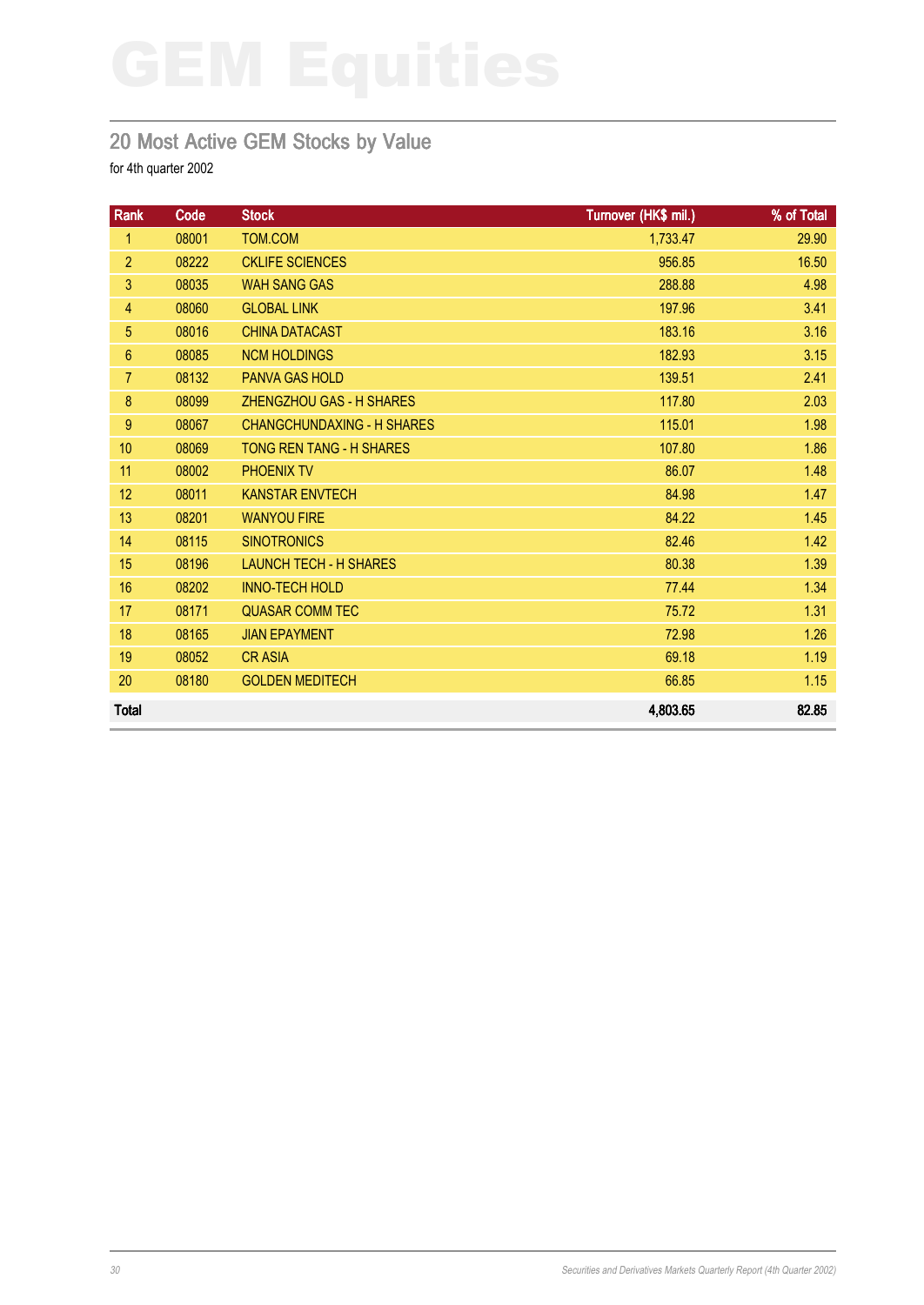### 20 Most Active GEM Stock by Shares

for 4th quarter 2002

| Rank           | Code  | <b>Stock</b>                      | Turnover (Mil. shs) | % of Total |
|----------------|-------|-----------------------------------|---------------------|------------|
| 1              | 08085 | <b>NCM HOLDINGS</b>               | 1,001.56            | 10.86      |
| $\overline{2}$ | 08001 | TOM.COM                           | 892.21              | 9.67       |
| 3              | 08222 | <b>CKLIFE SCIENCES</b>            | 681.61              | 7.39       |
| 4              | 08060 | <b>GLOBAL LINK</b>                | 378.14              | 4.10       |
| 5 <sup>5</sup> | 08035 | <b>WAH SANG GAS</b>               | 355.40              | 3.85       |
| 6              | 08099 | ZHENGZHOU GAS - H SHARES          | 319.25              | 3.46       |
| $\overline{7}$ | 08201 | <b>WANYOU FIRE</b>                | 258.95              | 2.81       |
| 8              | 08067 | <b>CHANGCHUNDAXING - H SHARES</b> | 232.76              | 2.52       |
| $9\,$          | 08041 | <b>INTCERA</b>                    | 211.04              | 2.29       |
| 10             | 08202 | <b>INNO-TECH HOLD</b>             | 189.70              | 2.06       |
| 11             | 08178 | <b>XTEAM SOFTWARE</b>             | 185.55              | 2.01       |
| 12             | 08101 | <b>IASIA TECH</b>                 | 156.44              | 1.70       |
| 13             | 08179 | <b>AKUP INT'L</b>                 | 155.51              | 1.69       |
| 14             | 08011 | <b>KANSTAR ENVTECH</b>            | 147.54              | 1.60       |
| 15             | 08097 | <b>ARCONTECH</b>                  | 140.59              | 1.52       |
| 16             | 08192 | <b>AGL MEDIATECH</b>              | 139.21              | 1.51       |
| 17             | 08143 | <b>GRANDY ENVIRO</b>              | 138.57              | 1.50       |
| 18             | 08061 | <b>ACROSSASIA</b>                 | 134.03              | 1.45       |
| 19             | 08130 | <b>MILKYWAY IMAGE</b>             | 133.91              | 1.45       |
| 20             | 08002 | <b>PHOENIX TV</b>                 | 132.30              | 1.43       |
| <b>Total</b>   |       |                                   | 5,984.25            | 64.87      |

# Market Capitalisation of Listed Companies for GEM

as at the quarter end

|      |                | HK\$ mil. |
|------|----------------|-----------|
| 2001 | Q4             | 60,964.09 |
| 2002 | Q <sub>1</sub> | 69,082.23 |
|      | Q2             | 60,520.52 |
|      | Q <sub>3</sub> | 53,398.08 |
|      | Q <sub>4</sub> | 52,220.06 |
|      |                |           |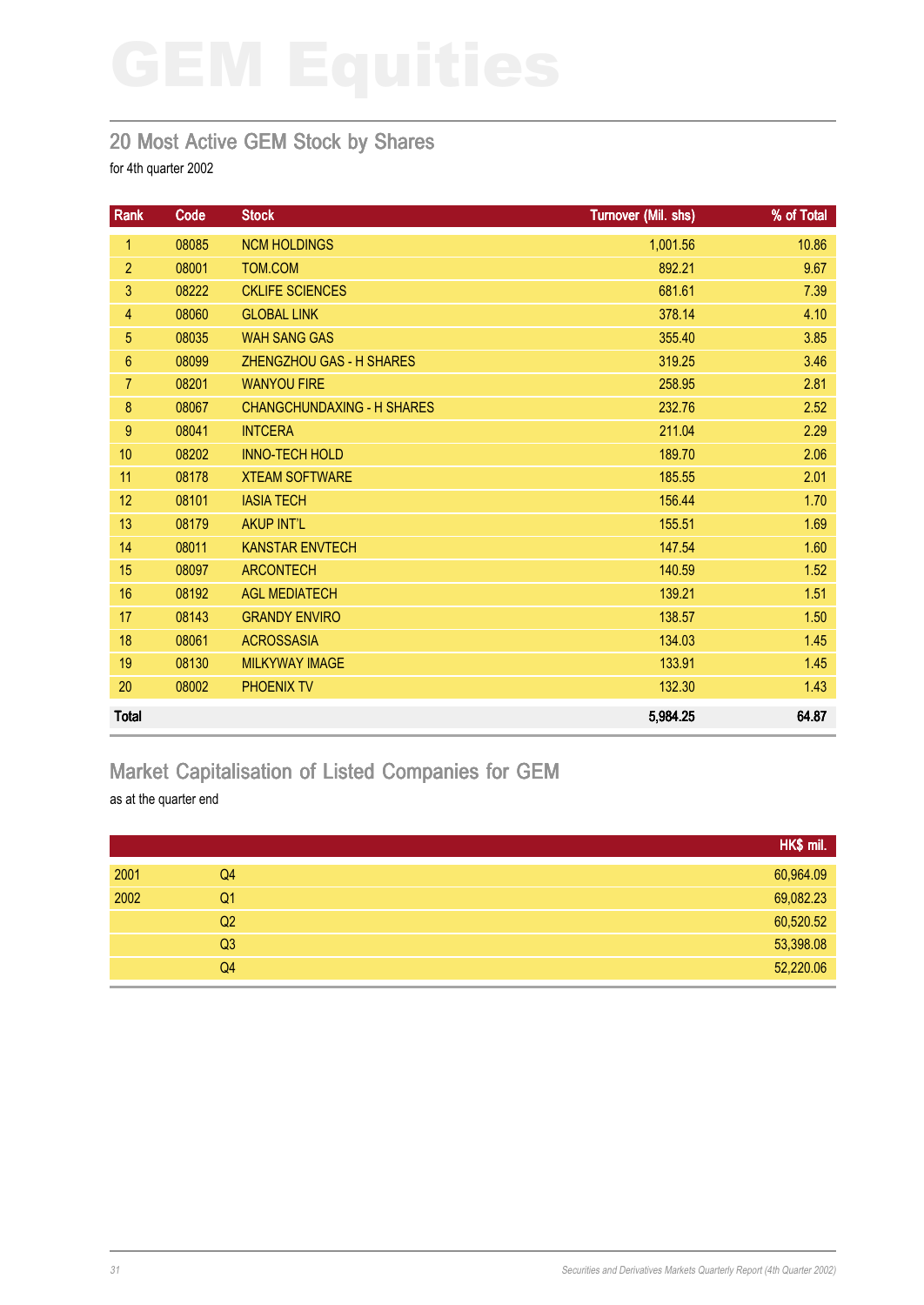### 50 Leading Companies in Market Capitalisation – GEM

### as at the 4th quarter end 2002

| <b>Rank</b>      | <b>Company</b>                            | Market capitalisation (HK\$ mil.) | % of market total |
|------------------|-------------------------------------------|-----------------------------------|-------------------|
| 1.               | CK Life Sciences Int'l (H) Inc            | 8,969.80                          | 17.18             |
| $\overline{2}$   | tom.com limited                           | 6,174.03                          | 11.82             |
| 3                | Phoenix SatelliteTV HIdgs Ltd             | 3,550.85                          | 6.80              |
| 4                | <b>Sunevision Holdings Ltd</b>            | 2,147.81                          | 4.11              |
| 5                | Panva Gas Holdings Ltd                    | 1,663.96                          | 3.19              |
| $\boldsymbol{6}$ | Wah Sang Gas Holdings Ltd                 | 1,617.53                          | 3.10              |
| 7                | <b>Convenience Retail Asia Ltd</b>        | 1,334.40                          | 2.56              |
| $\bf 8$          | <b>Henderson Cyber Ltd</b>                | 1,175.00                          | 2.25              |
| $9\,$            | SIIC Med Sci & Tech (Group) Ltd           | 830.80                            | 1.59              |
| 10               | hongkong.com Corporation                  | 706.50                            | 1.35              |
| 11               | Far Eastern Polychem Ind Ltd              | 676.99                            | 1.30              |
| 12               | <b>Jiane Payment Systems Ltd</b>          | 676.00                            | 1.29              |
| 13               | First Mobile Group Hldgs Ltd              | 671.27                            | 1.29              |
| 14               | Sino Biopharmaceutical Ltd                | 640.00                            | 1.23              |
| 15               | Golden Meditech Co Ltd                    | 630.50                            | 1.21              |
| 16               | Tong Ren Tang Tech Co Ltd - H Sh          | 604.24                            | 1.16              |
| 17               | China Data Broadcasting H Ltd             | 581.94                            | 1.11              |
| 18               | Kingdee Int'l Software Group              | 568.74                            | 1.09              |
| 19               | Wanyou Fire Safety Tech H Ltd             | 560.00                            | 1.07              |
| 20               | Kanstar Environ Tech HIdgs Ltd            | 448.00                            | 0.86              |
| 21               | <b>Global Link Communications</b>         | 429.00                            | 0.82              |
| 22               | Netel Technology (HIdgs) Ltd              | 425.60                            | 0.82              |
| 23               | <b>Greencool Technology Hidgs Ltd</b>     | 415.00                            | 0.79              |
| 24               | <b>Sinotronics Holdings Ltd</b>           | 402.63                            | 0.77              |
| 25               | Sing Lee Software (Group) Ltd             | 355.77                            | 0.68              |
| 26               | <b>QUASAR Comm Tech Holdings Ltd</b>      | 353.44                            | 0.68              |
| 27               | Rainbow Int'l Holdings Ltd                | 343.00                            | 0.66              |
| 28               | <b>Vital Bio Tech Holdings Ltd</b>        | 337.52                            | 0.65              |
| 29               | Inno-Tech Holdings Ltd                    | 321.60                            | 0.62              |
| 30               | Sino Stride Tech (Hldgs) Ltd              | 319.81                            | 0.61              |
| 31               | <b>MP Logistics Int'l HIdgs Ltd</b>       | 315.00                            | 0.60              |
| 32               | Datasys Technology Hidgs Ltd              | 312.00                            | 0.60              |
| 33               | <b>Aptus Holdings Ltd</b>                 | 309.13                            | 0.59              |
| 34               | <b>Vodatel Networks Holdings Ltd</b>      | 261.43                            | 0.50              |
| 35               | Fortune Telecom Holdings Ltd              | 259.81                            | 0.50              |
| 36               | <b>Billybala Holdings Ltd</b>             | 255.20                            | 0.49              |
| 37               | <b>Techwayson Holdings Ltd</b>            | 245.00                            | 0.47              |
| 38               | Thin Soft (Holdings) Inc                  | 245.00                            | 0.47              |
| 39               | Vertex Comm & Tech Group Ltd              | 241.18                            | 0.46              |
| 40               | <b>B&amp;S Entertainment Holdings Ltd</b> | 232.00                            | 0.44              |
| 41               | Beijing Beida Jade Bird - H Sh            | 219.12                            | 0.42              |
| 42               | <b>Emperor Entertainment Group</b>        | 218.40                            | 0.42              |
| 43               | Zhengzhou Gas Co Ltd - H Share            | 212.00                            | 0.41              |
| 44               | <b>Across Asia Multimedia Ltd</b>         | 207.65                            | 0.40              |
| 45               | <b>Goldigit Atom-tech Hldgs Ltd</b>       | 202.28                            | 0.39              |
| 46               | Bee & Bee Natural Life Product            | 200.00                            | 0.38              |
| 47               | iAsia Technology Ltd                      | 190.52                            | 0.36              |
| 48               | <b>IAInternational Holdings Ltd</b>       | 189.00                            | 0.36              |
| 49               | <b>Capinfo CoLtd-H Shares</b>             | 187.43                            | 0.36              |
| 50               | <b>Greater China Tech Group Ltd</b>       | 186.47                            | 0.36              |
| <b>Total</b>     |                                           | 42,620.33                         | 81.62             |
| Market total     |                                           | 52,220.06                         | 100.00            |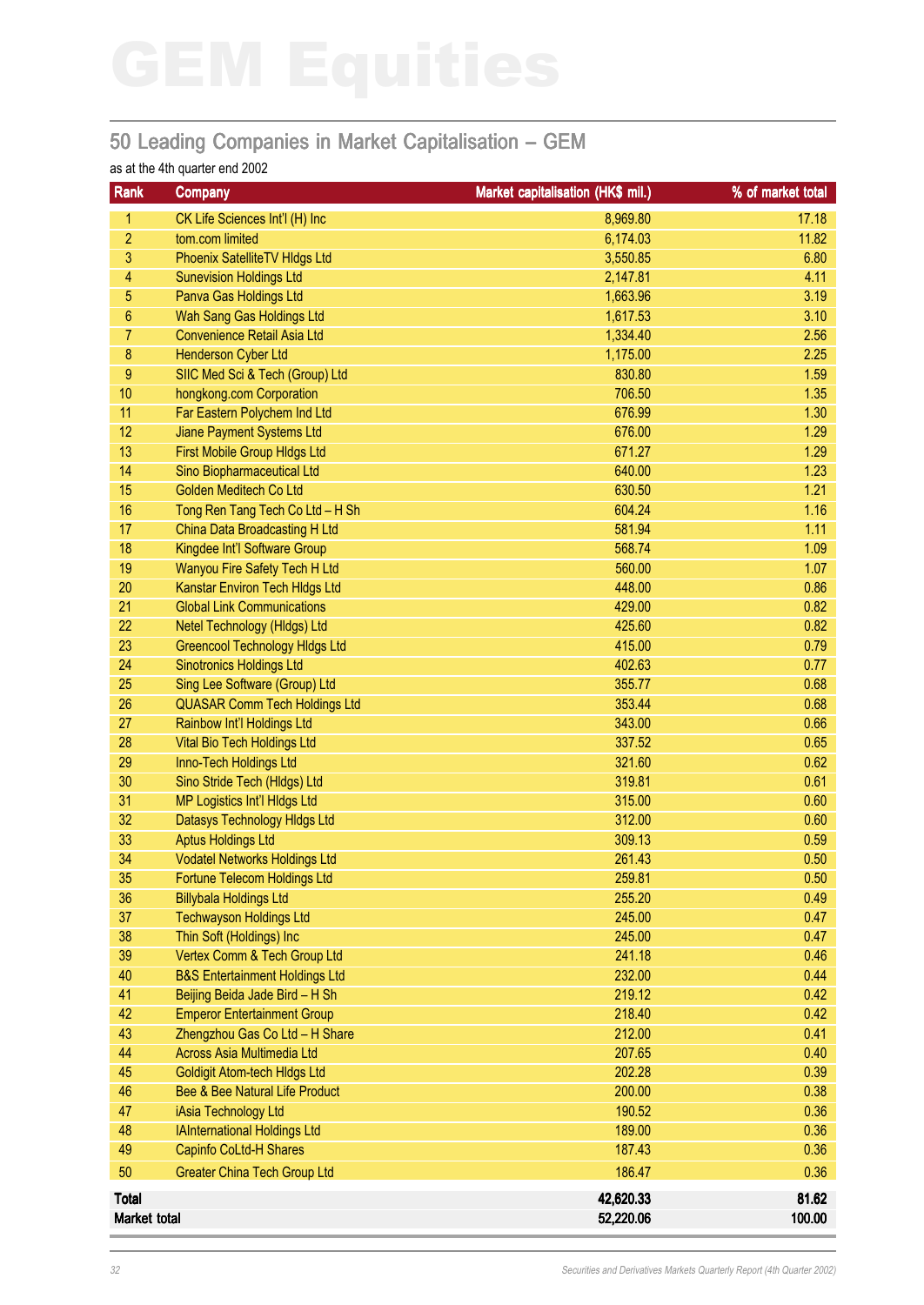### New Listing Companies Statistics for GEM

|                | No. of newly listed companies | Funds raised (HK\$ mil.) |
|----------------|-------------------------------|--------------------------|
| Q4             | 22                            | 1,455.65                 |
| Q <sub>1</sub> | 17                            | 1,594.49                 |
| Q <sub>2</sub> | 11                            | 714.00                   |
| Q <sub>3</sub> | 16                            | 3,995.29                 |
| Q4             | 13                            | 706.88                   |
|                |                               |                          |

### Newly Listed Companies for GEM

| Code         | Company name                                      | <b>Listing date</b> |             | No. of issued shares Funds raised (HK\$ mil.) |
|--------------|---------------------------------------------------|---------------------|-------------|-----------------------------------------------|
| 08196        | Launch Tech Co Ltd - H Shares                     | 2002/10/7           | 110,000,000 | 79.20                                         |
| 08228        | Vertex Communications & Technology Group Ltd      | 2002/10/17          | 492,196,232 | 49.22                                         |
| 08099        | Zhengzhou Gas Co Ltd - H Shares                   | 2002/10/29          | 550,660,000 | 137.67                                        |
| 08211        | Zhenjiang Yonglong Enterprises Co, Ltd - H Shares | 2002/11/8           | 250,000,000 | 65.00                                         |
| 08156        | Bee & Bee Natural Life Products Ltd               | 2002/11/12          | 400,000,000 | 51.52                                         |
| 08220        | Vaso Digital International Holdings Ltd           | 2002/11/12          | 520,000,000 | 26.33                                         |
| 08060        | <b>Global Link Communications Holdings Ltd</b>    | 2002/11/13          | 650,000,000 | 58.50                                         |
| 08206        | <b>HK6 Holdings Ltd</b>                           | 2002/11/15          | 400,000,000 | 30.00                                         |
| 08239        | MP Logistics International Holdings Ltd           | 2002/11/15          | 300,000,000 | 20.00                                         |
| 08192        | <b>AGL MediaTech Holdings Ltd</b>                 | 2002/11/29          | 480,000,000 | 30.00                                         |
| 08235        | CCID Consulting Co Ltd - H Shares                 | 2002/12/12          | 209,000,000 | 52.25                                         |
| 08236        | Powerleader Science & Technology Co Ltd           | 2002/12/12          | 220,000,000 | 61.60                                         |
|              | - H Shares                                        |                     |             |                                               |
| 08256        | Netel Technology (Holdings) Ltd                   | 2002/12/20          | 380,000,000 | 45.60                                         |
| <b>Total</b> |                                                   |                     |             | 706.88                                        |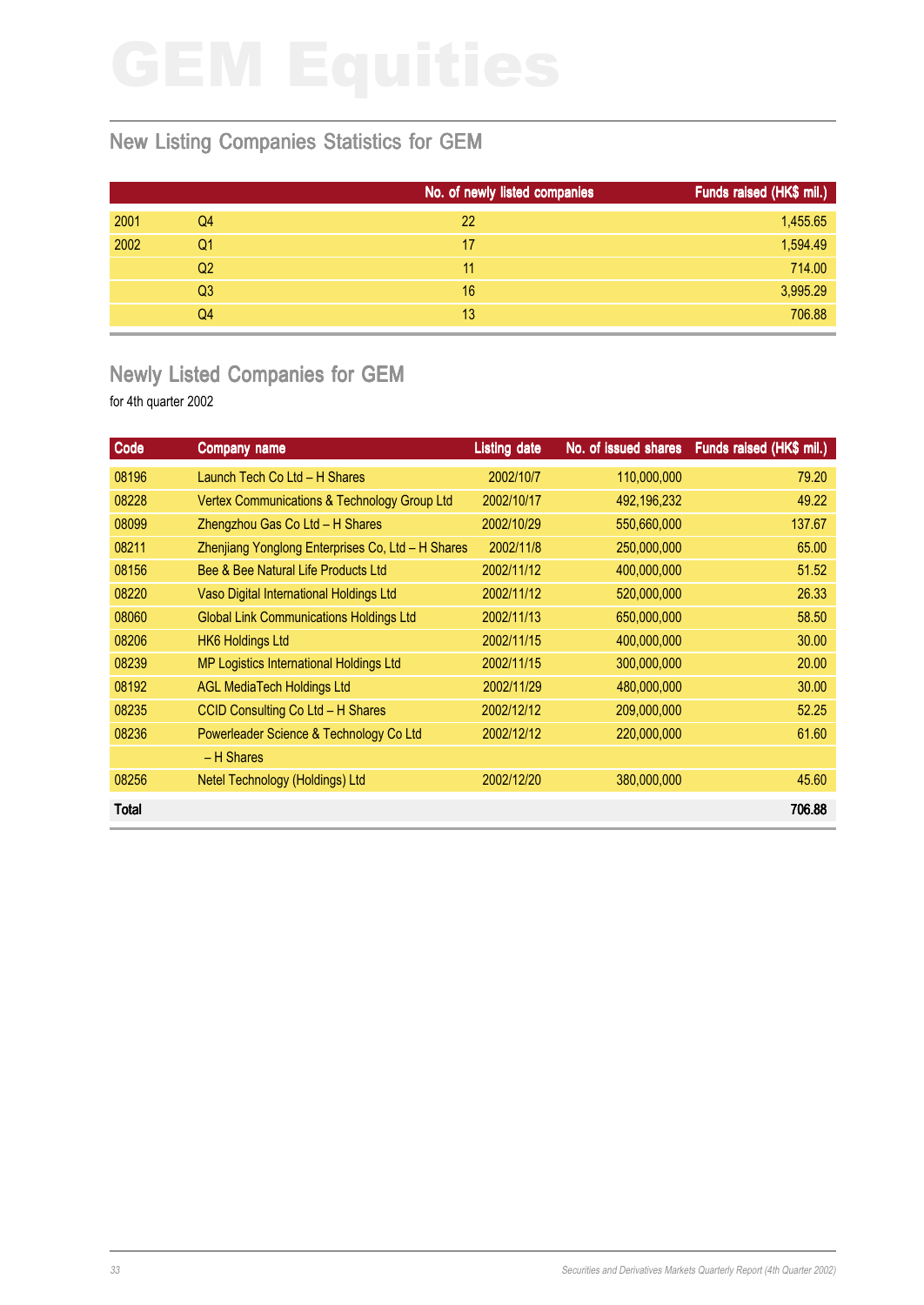### Warrant Trading and Market Value Statistics – GEM

|      |                | <b>Number</b> | Turnover value (HK\$ mil.) | Market value (HK\$ mil.) |
|------|----------------|---------------|----------------------------|--------------------------|
| 2001 | Q4             | 3             | 0.29                       | 42.03                    |
| 2002 | Q1             | 4             | 1.13                       | 35.44                    |
|      | Q2             |               | 0.41                       | 61.84                    |
|      | Q <sub>3</sub> | 4             | 0.22                       | 60.64                    |
|      | Q4             | 4             | 0.06                       | 19.46                    |

# Newly Listed Equity GEM Warrants

|              |                        | Initial issued             |               | <b>Amount raised</b> |
|--------------|------------------------|----------------------------|---------------|----------------------|
| Code         | <b>Equity warrants</b> | amount (HK\$) Listing date | <b>Expiry</b> | (HK\$ mil.)          |
|              |                        |                            |               |                      |
|              | <b>Nil</b>             |                            |               |                      |
|              |                        |                            |               |                      |
| <b>Total</b> |                        |                            |               | $\,$                 |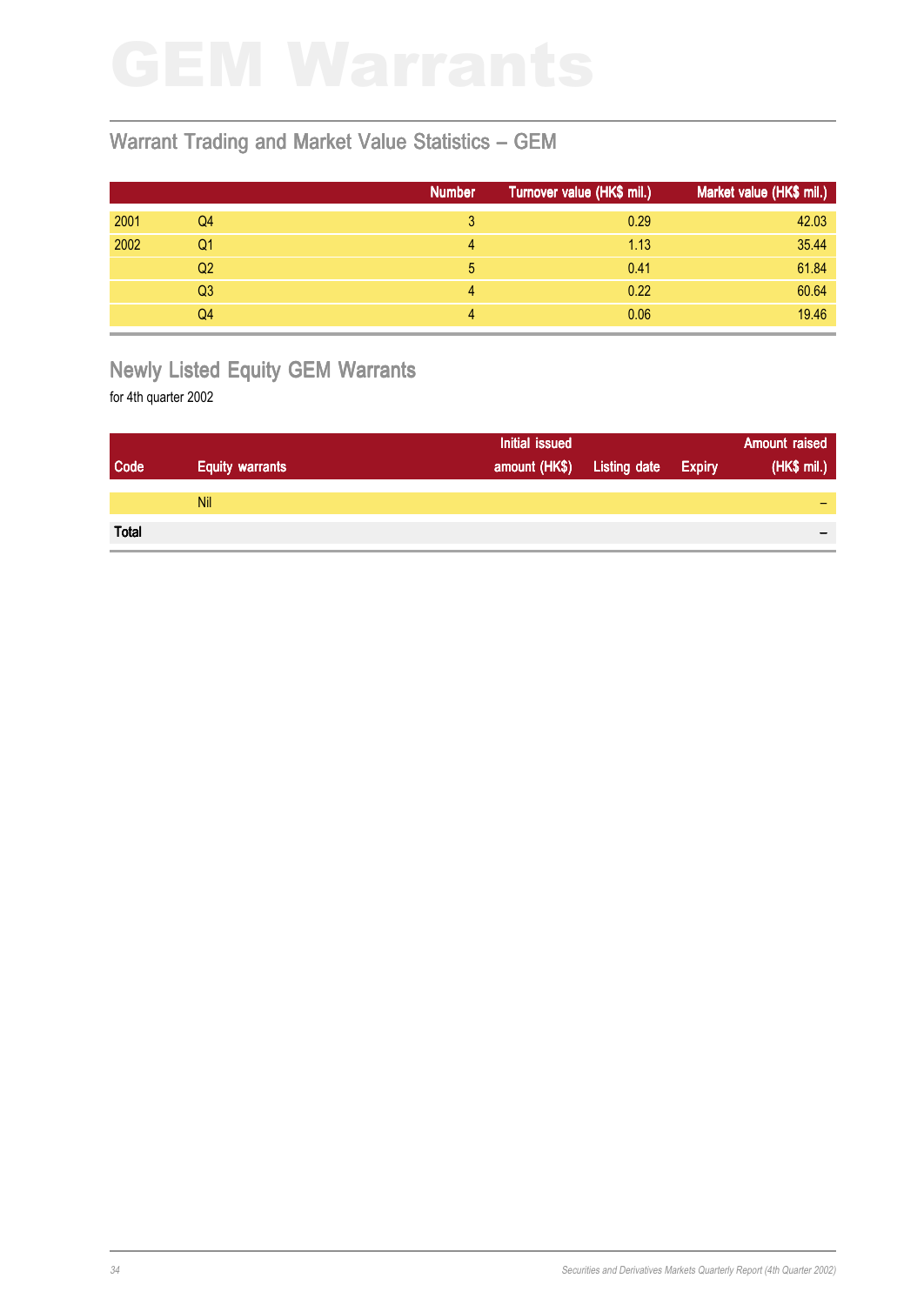### Contract Volume by Derivatives Products

|                                                    |                  | <b>Contracts</b> |
|----------------------------------------------------|------------------|------------------|
| <b>Derivatives product</b>                         | 4th Quarter 2002 | 4th Quarter 2001 |
| <b>Hang Seng Index futures</b>                     | 1,250,973        | 1,152,353        |
| <b>Hang Seng Index options</b>                     | 380,791          | 217,129          |
| Mini-Hang Seng Index futures                       | 308,680          | 235,862          |
| Mini-Hang Seng Index options <sup>1</sup>          | 6,176            |                  |
| <b>MSCI China Free Index futures</b>               | 252              | 1,200            |
| Dow Jones Industrial Average futures <sup>2</sup>  | 2,358            |                  |
| <b>Stock futures</b>                               | 6,042            | 4,390            |
| <b>Stock options</b>                               | 866,825          | 778,042          |
| International Stock futures <sup>3</sup>           | $\mathbf{0}$     | 811              |
| International Stock options <sup>3</sup>           | $\mathbf{0}$     | 1,641            |
| Three-month HIBOR futures <sup>4</sup>             | 18,419           | 126,686          |
| One-month HIBOR futures 4                          | 30               | 1,200            |
| Three-year Exchange Fund Note futures <sup>5</sup> | 150              | 1,175            |
| Rolling Forex <sup>6</sup>                         |                  | 752              |
| <b>Total</b>                                       | 2,840,696        | 2,521,241        |

1 Trading in Mini Hang Seng Index options commenced on 18 November 2002.

2 Trading in Dow Jones Industrial Average futures commenced on 6 May 2002.

3 Trading in International Stock futures and International Stock options commenced on 4 October 2001.

4 The size of HIBOR futures contracts was increased to 5 times the original size starting from 27 May 2002.

5 Trading in Three-year Exchange Fund Note futures commenced on 19 November 2001.

6 Trading in Rolling Forex suspended with effect from 21 May 2002.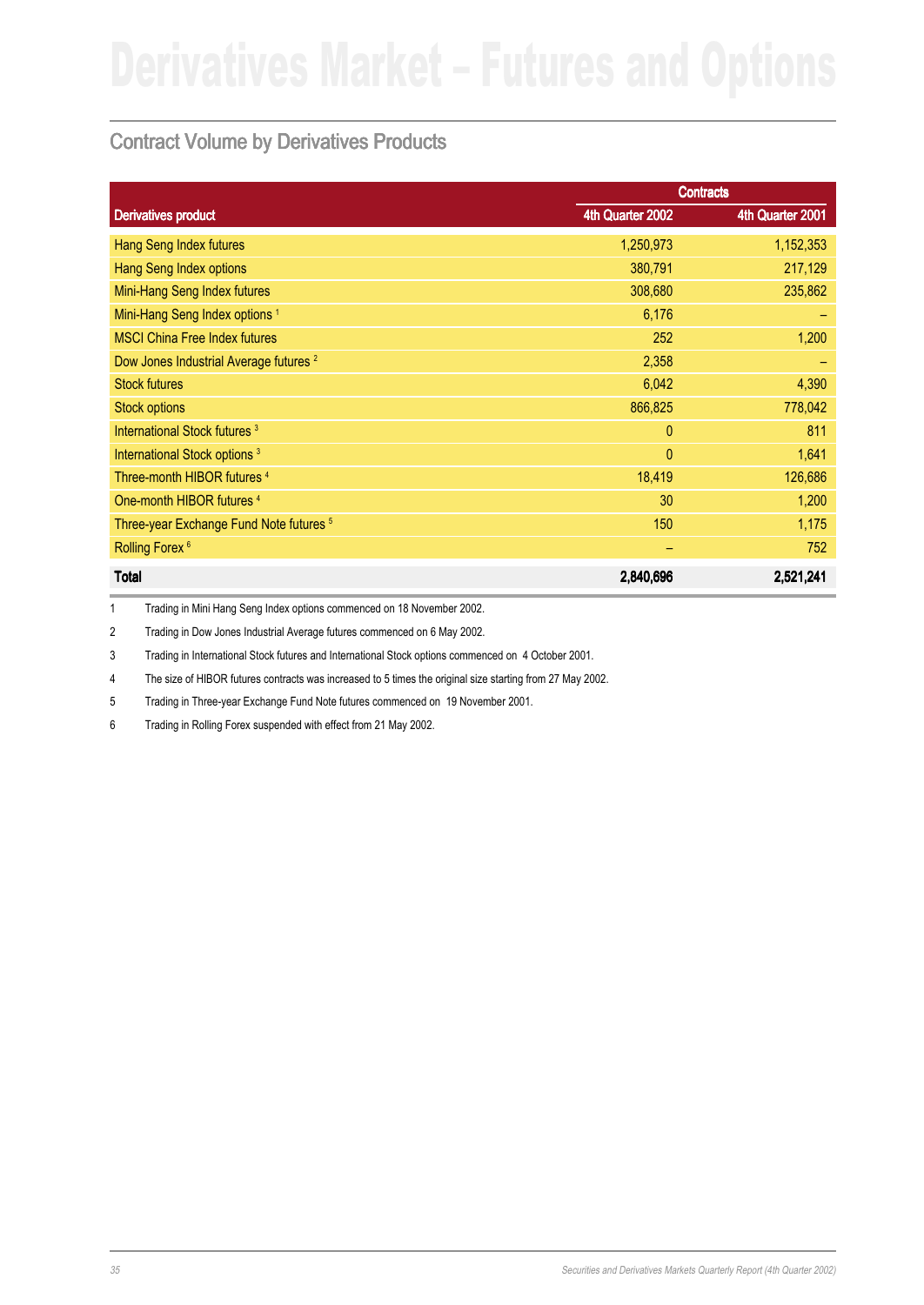### Open Interest by Derivatives Products

|                                                    |                  | <b>Contracts</b> |
|----------------------------------------------------|------------------|------------------|
| <b>Derivatives product</b>                         | 4th Quarter 2002 | 4th Quarter 2001 |
| Hang Seng Index futures                            | 48,469           | 33,138           |
| <b>Hang Seng Index options</b>                     | 66,813           | 29,741           |
| Mini-Hang Seng Index futures                       | 2,473            | 1,232            |
| Mini-Hang Seng Index options <sup>1</sup>          | 768              |                  |
| <b>MSCI China Free Index futures</b>               | 8                | 179              |
| Dow Jones Industrial Average futures <sup>2</sup>  | 54               |                  |
| <b>Stock futures</b>                               | 405              | 455              |
| <b>Stock options</b>                               | 370,891          | 231,657          |
| International Stock futures <sup>3</sup>           | $\mathbf{0}$     |                  |
| International Stock options <sup>3</sup>           | $\mathbf{0}$     | 210              |
| Three-month HIBOR futures 4                        | 13,806           | 58,830           |
| One-month HIBOR futures <sup>4</sup>               | 20               | 750              |
| Three-year Exchange Fund Note futures <sup>5</sup> | $\mathbf{0}$     | 375              |
| Rolling Forex <sup>6</sup>                         | -                | 303              |
| <b>Total</b>                                       | 503,707          | 356,870          |

1 Trading in Mini Hang Seng Index options commenced on 18 November 2002.

2 Trading in Dow Jones Industrial Average futures commenced on 6 May 2002.

3 Trading in International Stock futures and International Stock options commenced on 4 October 2001.

4 The size of HIBOR futures contracts was increased to 5 times the original size starting from 27 May 2002.

5 Trading in Three-year Exchange Fund Note futures commenced on 19 November 2001.

6 Trading in Rolling Forex suspended with effect from 21 May 2002.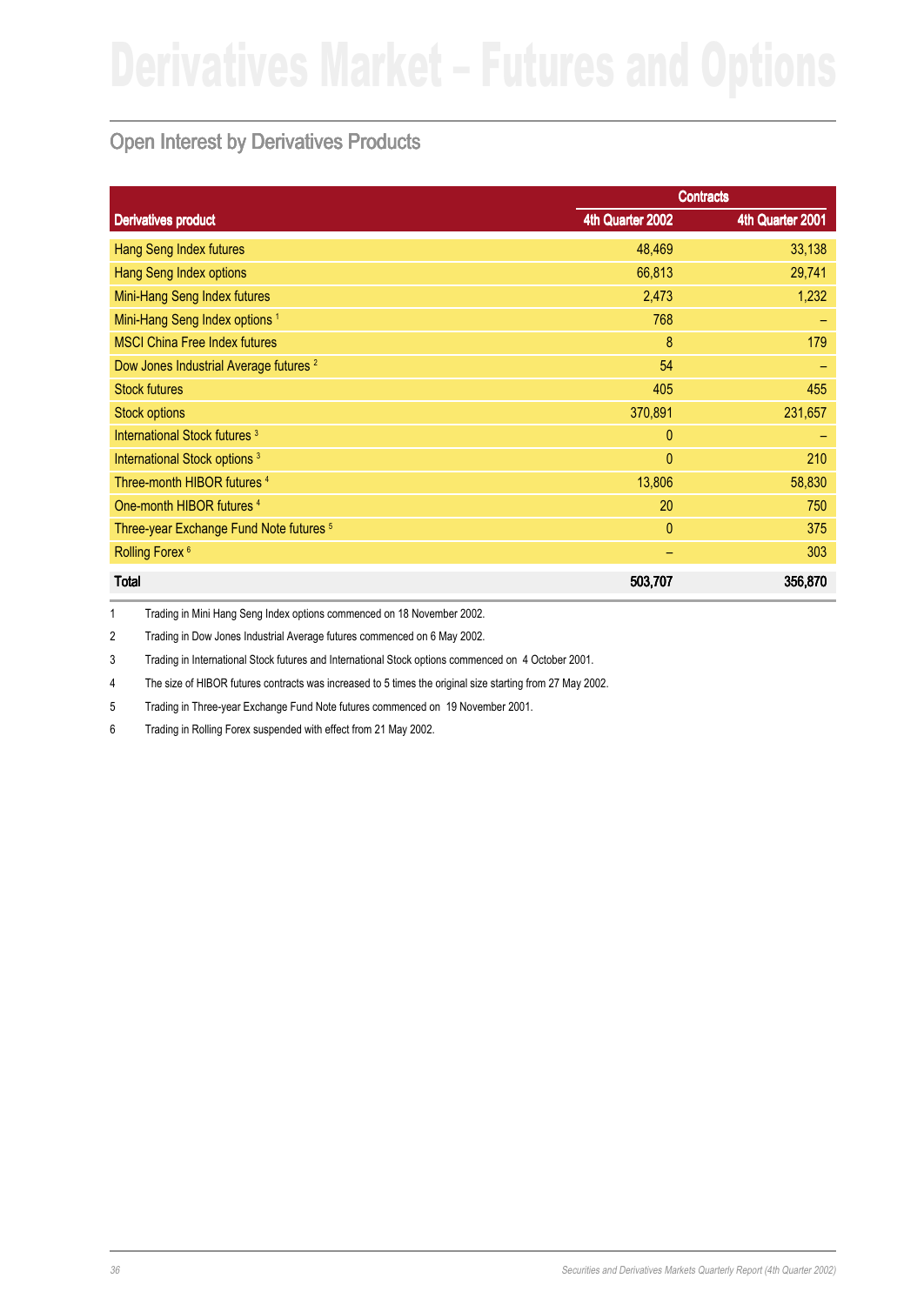### Hang Seng Index Futures – Contract Volume and Open Interest (contracts)

|      |                | <b>Total</b><br>contract volume | <b>Quarter-end</b><br>open interest |
|------|----------------|---------------------------------|-------------------------------------|
| 2001 | Q4             | 1,152,353                       | 33,138                              |
| 2002 | Q <sub>1</sub> | 1,050,449                       | 38,552                              |
|      | Q <sub>2</sub> | 1,143,065                       | 48,691                              |
|      | Q3             | 1,357,935                       | 48,167                              |
|      | Q4             | 1,250,973                       | 48,469                              |

Hang Seng Index Options – Contract Volume and Open Interest (contracts)

|      |                | <b>Total</b><br>contract volume | Quarter-end<br>open interest |
|------|----------------|---------------------------------|------------------------------|
| 2001 | Q4             | 217,129                         | 29,741                       |
| 2002 | Q <sub>1</sub> | 195,265                         | 31,765                       |
|      | Q2             | 194,315                         | 39,637                       |
|      | Q <sub>3</sub> | 300,060                         | 51,463                       |
|      | Q4             | 380,791                         | 66,813                       |

Three-month HIBOR Futures<sup>\*</sup> – Contract Volume and Open Interest (contracts)

|      |                | <b>Total</b>    | Quarter-end   |
|------|----------------|-----------------|---------------|
|      |                | contract volume | open interest |
| 2001 | Q4             | 126,686         | 58,830        |
| 2002 | Q <sub>1</sub> | 124,068         | 46,013        |
|      | Q <sub>2</sub> | 112,058         | 8,929         |
|      | Q <sub>3</sub> | 25,712          | 13,919        |
|      | Q4             | 18,419          | 13,806        |

The size of Three-month HIBOR futures contracts was increased to 5 times the original size starting 27 May 2002.

### Stock Options Market Turnover and Open Interest (contracts)

|      |                | <b>Total</b><br>Premium (HK\$ mil.) | <b>Total</b><br>contract volume | Quarter-end<br>open interest |
|------|----------------|-------------------------------------|---------------------------------|------------------------------|
| 2001 | Q4             | 1.045.09                            | 778,042                         | 231,657                      |
| 2002 | Q1             | 958.46                              | 794,898                         | 338,142                      |
|      | Q <sub>2</sub> | 1,097.46                            | 951,927                         | 572,118                      |
|      | Q <sub>3</sub> | 1,689.88                            | 1,111,055                       | 430,494                      |
|      | Q4             | 843.39                              | 866,825                         | 370,891                      |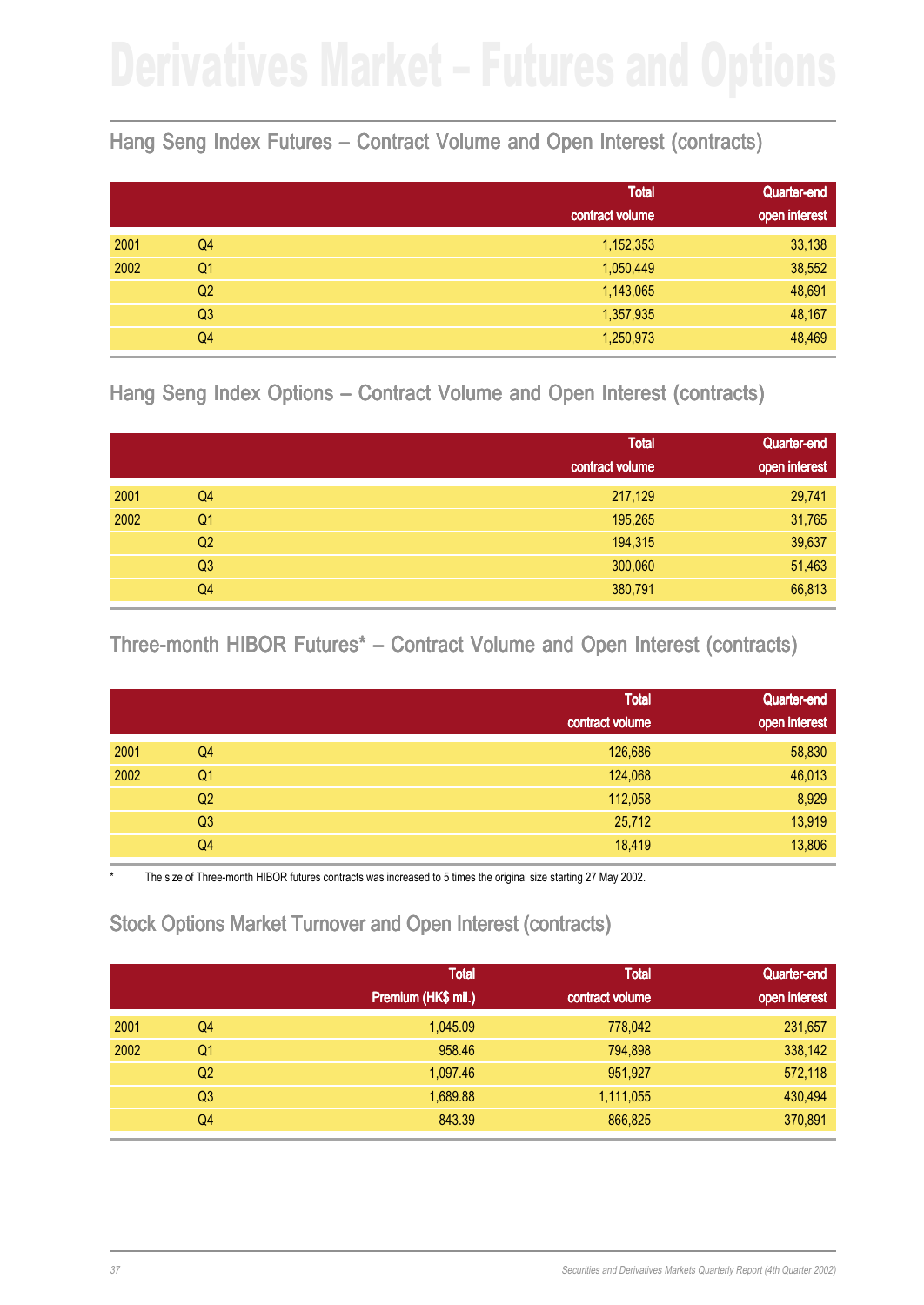### Stock Options Premium by Class

|                                   |            | Premium     |            |
|-----------------------------------|------------|-------------|------------|
| <b>Options class</b>              |            | (HK\$ mil.) | % of total |
| <b>Bank of East Asia</b>          | <b>BEA</b> | 4.01        | 0.48       |
| <b>China Mobile</b>               | <b>CHT</b> | 87.83       | 10.41      |
| <b>China Unicom</b>               | <b>CHU</b> | 43.19       | 5.12       |
| <b>CITIC Pacific</b>              | <b>CIP</b> | 20.74       | 2.46       |
| <b>Cheung Kong</b>                | <b>CKH</b> | 72.53       | 8.60       |
| <b>Cheung Kong Infrastructure</b> | <b>CKI</b> | 0.92        | 0.11       |
| <b>CLP Holdings</b>               | <b>CLP</b> | 9.49        | 1.12       |
| <b>China Merchants</b>            | <b>CMH</b> | 0.68        | 0.08       |
| <b>CNOOC</b>                      | <b>CNC</b> | 6.49        | 0.77       |
| <b>COSCO Pacific</b>              | <b>COS</b> | 0.46        | 0.05       |
| <b>Cathay Pacific</b>             | <b>CPA</b> | 4.03        | 0.48       |
| <b>Sinopec Corp</b>               | <b>CPC</b> | 0.03        | 0.00       |
| <b>China Resources</b>            | <b>CRL</b> | 6.99        | 0.83       |
| Hang Seng Bank                    | <b>HAB</b> | 10.31       | 1.22       |
| <b>Hong Kong Exchanges</b>        | <b>HEX</b> | 0.52        | 0.06       |
| <b>HSBC Holdings</b>              | <b>HKB</b> | 303.36      | 35.97      |
| <b>HK Electric</b>                | <b>HKE</b> | 6.73        | 0.80       |
| Hong Kong Gas                     | <b>HKG</b> | 7.04        | 0.83       |
| <b>Henderson Land</b>             | <b>HLD</b> | 15.75       | 1.87       |
| <b>Huaneng Power</b>              | <b>HNP</b> | 0.04        | 0.00       |
| <b>Hutchison Whampoa</b>          | <b>HWL</b> | 133.98      | 15.89      |
| <b>Johnson Electric</b>           | <b>JSE</b> | 2.89        | 0.34       |
| <b>Legend Holdings</b>            | LEH        | 1.52        | 0.18       |
| Li & Fung                         | LIF        | 4.79        | 0.57       |
| <b>MTR Corporation</b>            | <b>MTR</b> | 0.98        | 0.12       |
| <b>New World Development</b>      | <b>NWD</b> | 1.73        | 0.20       |
| <b>PCCW</b>                       | <b>PCC</b> | 3.43        | 0.41       |
| PetroChina                        | <b>PEC</b> | 0.24        | 0.03       |
| <b>SHK Properties</b>             | <b>SHK</b> | 64.20       | 7.61       |
| Shanghai Industrial               | <b>SIH</b> | 3.79        | 0.45       |
| Swire Pacific 'A'                 | <b>SPA</b> | 15.18       | 1.80       |
| <b>Tracker Fund of HK</b>         | <b>TRF</b> | 1.56        | 0.18       |
| <b>Wharf (Holdings)</b>           | <b>WHL</b> | 7.95        | 0.94       |
| <b>Total</b>                      |            | 843.38      | 100.00     |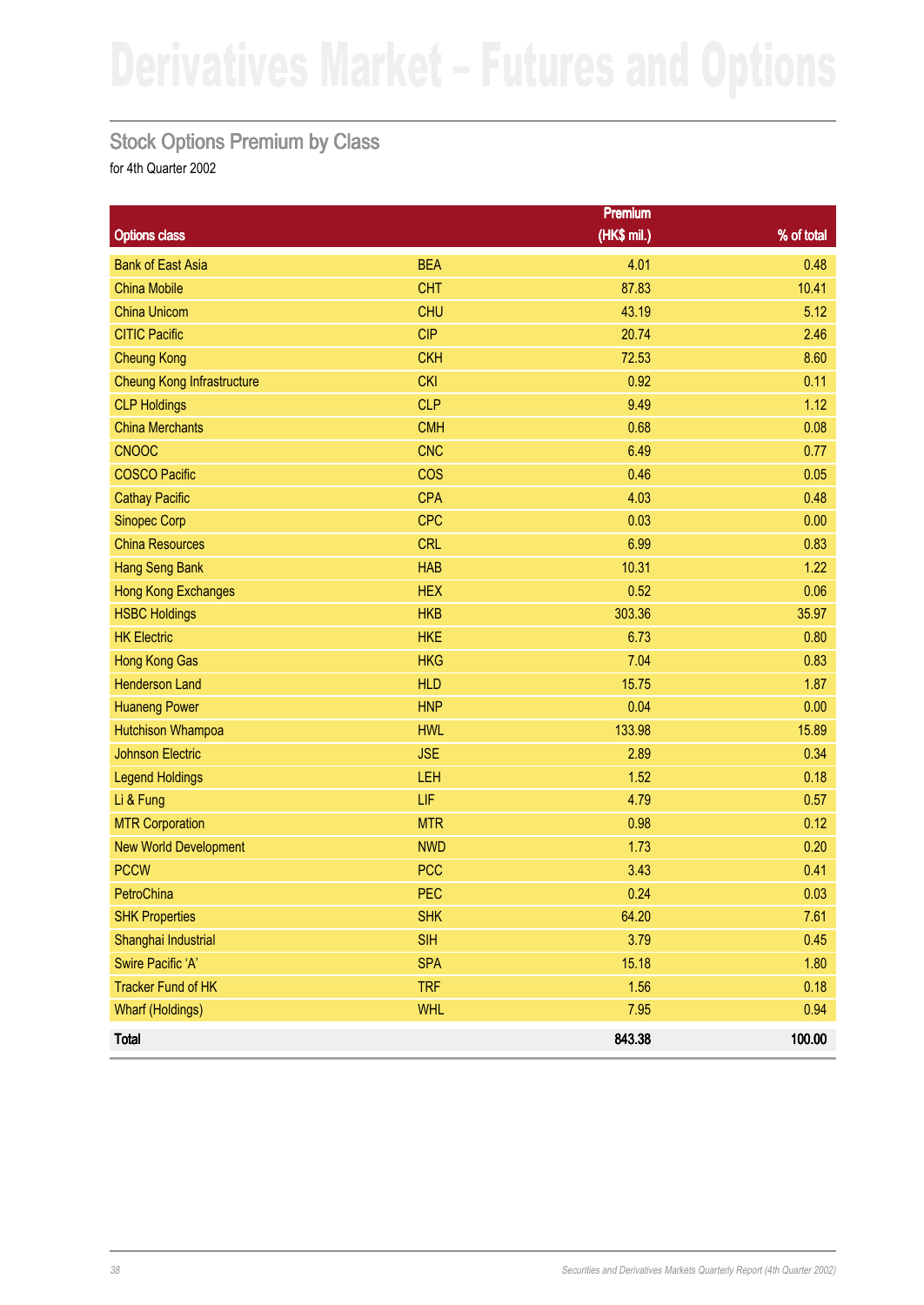### Stock Options Contract Volume by Class

|                                   |            | <b>Contract</b> |            |
|-----------------------------------|------------|-----------------|------------|
| <b>Options class</b>              |            | volume          | % of total |
| <b>Bank of East Asia</b>          | <b>BEA</b> | 26,547          | 3.06       |
| <b>China Mobile</b>               | <b>CHT</b> | 128,184         | 14.79      |
| <b>China Unicom</b>               | <b>CHU</b> | 18,716          | 2.16       |
| <b>CITIC Pacific</b>              | <b>CIP</b> | 24,364          | 2.81       |
| <b>Cheung Kong</b>                | <b>CKH</b> | 30,012          | 3.46       |
| <b>Cheung Kong Infrastructure</b> | <b>CKI</b> | 1,792           | 0.21       |
| <b>CLP Holdings</b>               | <b>CLP</b> | 17,339          | 2.00       |
| <b>China Merchants</b>            | <b>CMH</b> | 1,348           | 0.16       |
| <b>CNOOC</b>                      | <b>CNC</b> | 15,674          | 1.81       |
| <b>COSCO Pacific</b>              | <b>COS</b> | 732             | 0.08       |
| <b>Cathay Pacific</b>             | <b>CPA</b> | 5,360           | 0.62       |
| <b>Sinopec Corp</b>               | <b>CPC</b> | 188             | 0.02       |
| <b>China Resources</b>            | <b>CRL</b> | 7,298           | 0.84       |
| Hang Seng Bank                    | <b>HAB</b> | 56,289          | 6.49       |
| <b>Hong Kong Exchanges</b>        | <b>HEX</b> | 1,529           | 0.18       |
| <b>HSBC Holdings</b>              | <b>HKB</b> | 309,572         | 35.71      |
| <b>HK Electric</b>                | <b>HKE</b> | 13,353          | 1.54       |
| Hong Kong Gas                     | <b>HKG</b> | 15,102          | 1.74       |
| <b>Henderson Land</b>             | <b>HLD</b> | 11,871          | 1.37       |
| <b>Huaneng Power</b>              | <b>HNP</b> | 75              | 0.01       |
| <b>Hutchison Whampoa</b>          | <b>HWL</b> | 55,081          | 6.35       |
| <b>Johnson Electric</b>           | <b>JSE</b> | 10,548          | 1.22       |
| <b>Legend Holdings</b>            | LEH        | 2,253           | 0.26       |
| Li & Fung                         | LIF        | 2,962           | 0.34       |
| <b>MTR Corporation</b>            | <b>MTR</b> | 5,384           | 0.62       |
| <b>New World Development</b>      | <b>NWD</b> | 4,778           | 0.55       |
| <b>PCCW</b>                       | <b>PCC</b> | 23,851          | 2.75       |
| PetroChina                        | <b>PEC</b> | 1,672           | 0.19       |
| <b>SHK Properties</b>             | <b>SHK</b> | 31,681          | 3.65       |
| Shanghai Industrial               | <b>SIH</b> | 5,904           | 0.68       |
| Swire Pacific 'A'                 | <b>SPA</b> | 20,680          | 2.39       |
| <b>Tracker Fund of HK</b>         | <b>TRF</b> | 9,077           | 1.05       |
| <b>Wharf (Holdings)</b>           | <b>WHL</b> | 7,609           | 0.88       |
| <b>Total</b>                      |            | 866,825         | 100.00     |